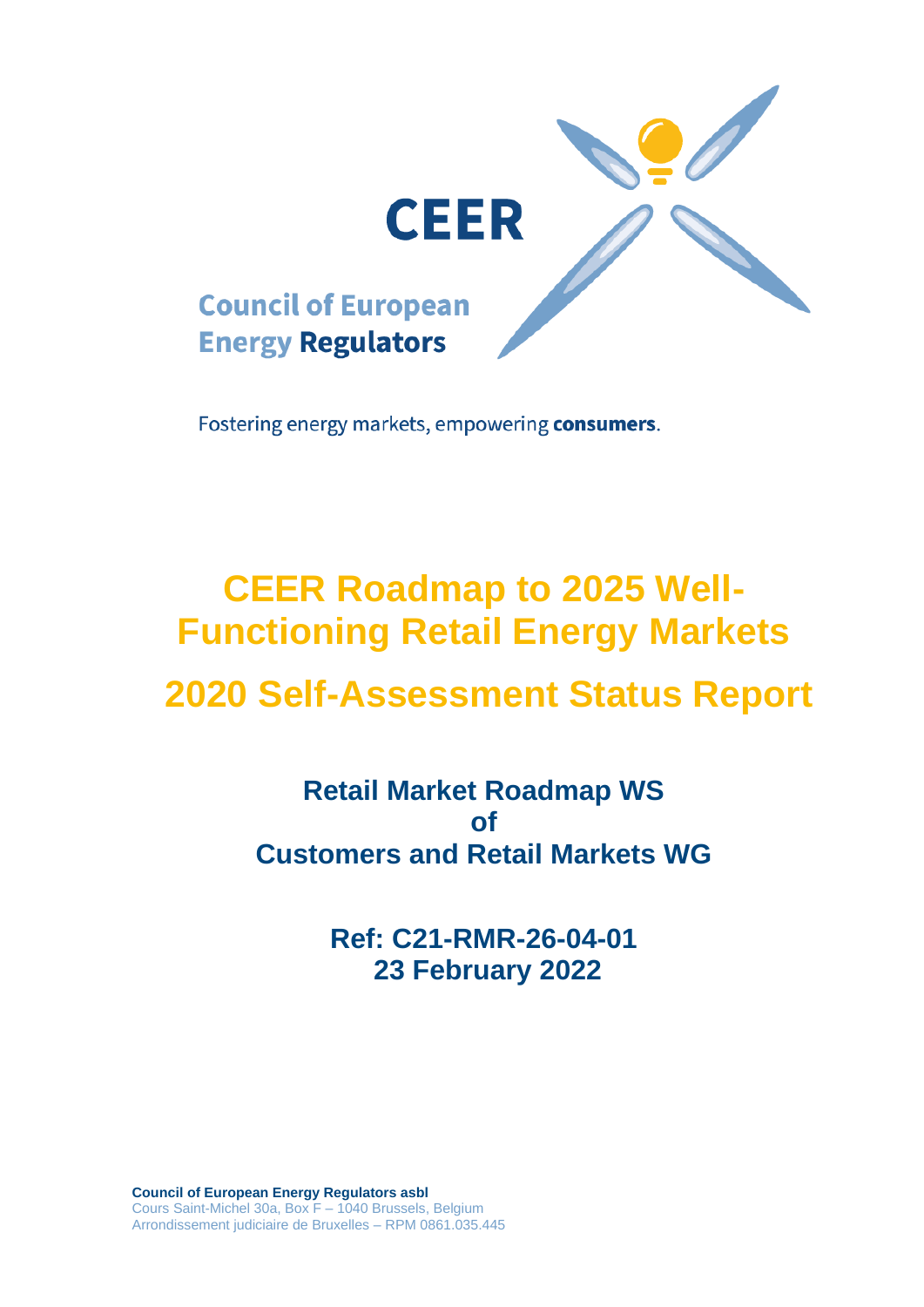

# **INFORMATION PAGE**

#### **Abstract**

In 2015, the Council of European Energy Regulators (CEER) developed a strategic high-level Position Paper outlining the framework of the key characteristics of wellfunctioning retail energy markets. In 2016-2017, European energy regulators continued the development of a forward-looking framework for evaluating the performance of retail energy markets and prepared the 2018 Roadmap to 2025 Well-Functioning Retail Energy Markets.

In 2018, CEER guided National Regulatory Authorities (NRAs) through the process of self-assessment according to the metrics identified in the 2015 Position Paper on Well-Functioning Retail Energy Markets, which are also defined in the 2017 Handbook.

In 2019 and 2020, CEER published two self-assessment status reports on the activities of the 2018 Roadmap. This document is an updated third edition of the status report which, together with previous editions, describes the national progress on establishing "competitive, reliable and innovative retail energy markets that benefit consumers by 2025".

CEER will continue to monitor the progress of retail energy markets and encourage NRAs to identify the challenges in their respective countries to develop potential solutions on how to improve national retail market functioning. CEER believes it is important to regularly monitor these developments.

#### **Target Audience**

European Commission, energy suppliers, traders, gas/electricity consumers, gas/electricity industry, consumer representative groups, network operators, Member States, National Regulatory Authorities, academics and other interested parties.

#### **Keywords**

3rd Package, Clean Energy Package, consumer rights, consumer protection and empowerment, reliability, retail energy market, simplicity, supplier switching, vulnerable consumers.

If you have any queries relating to this paper, please contact: CEER Secretariat Tel. +32 (0)2 788 73 30 Email: [brussels@ceer.eu](mailto:brussels@ceer.eu)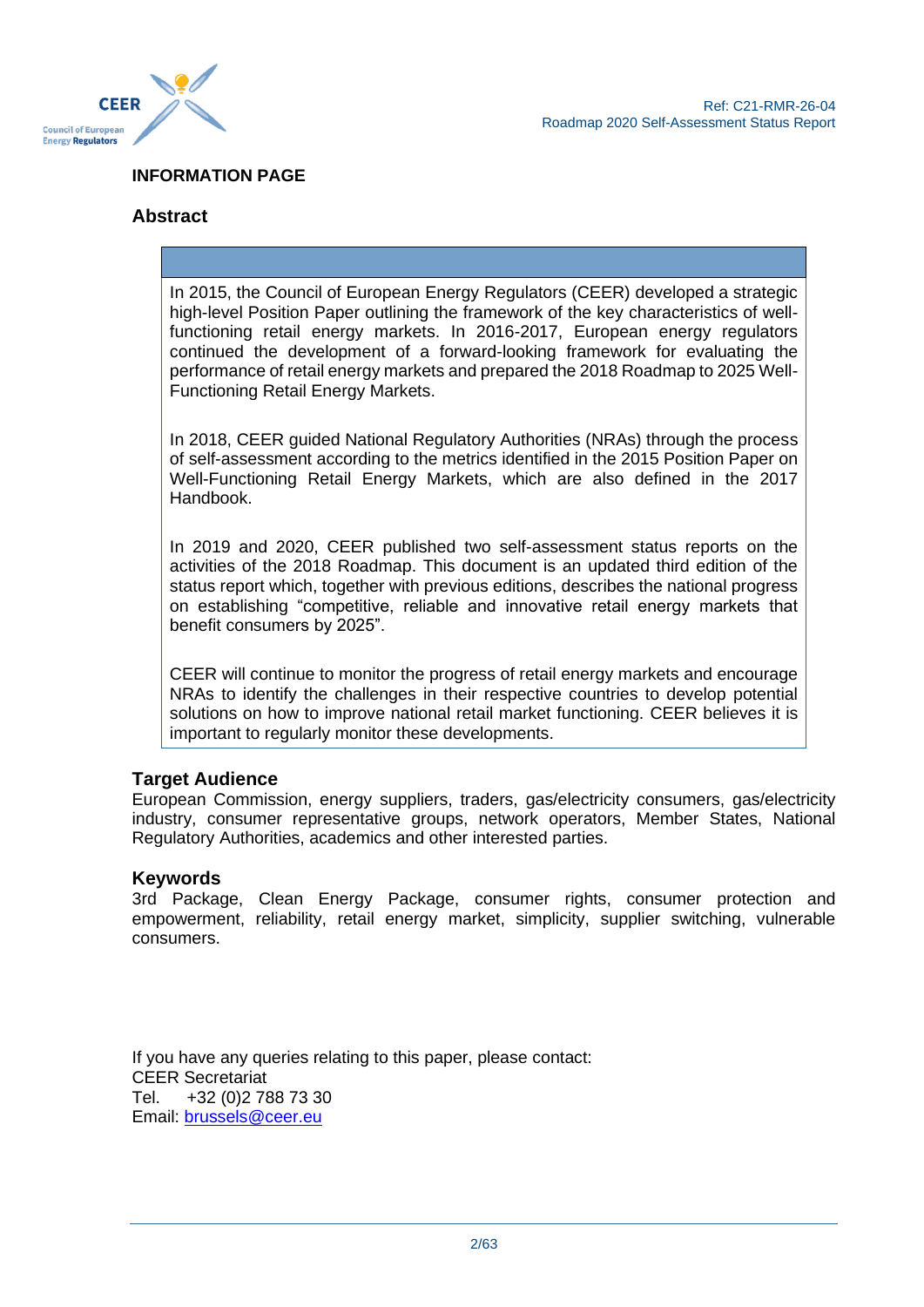

# **Related Documents**

CEER documents

- CEER Roadmap to 2025 Well-Functioning Retail Energy Markets 2019 Self-Assessment Status Report, Ref: C19-RMR-11-04; 12 November 2020 <https://www.ceer.eu/1932>
- CEER Roadmap to 2025 Well-Functioning Retail Energy Markets 2018 Self-Assessment Status Report, Ref: C20-RMR-11-04-01; 30 October 2019 <https://www.ceer.eu/1765>
- Roadmap to 2025 Well-Functioning Retail Energy Markets, Ref: C17-SC-59-04-02; 9 February 2018

<https://www.ceer.eu/1518>

- CEER 2017 Handbook for National Energy Regulators How to assess retail market functioning, Ref: C16-SC-52-03; 24 January 2017 <https://www.ceer.eu/1256>
- CEER draft Handbook on Harmonised definitions of retail market metrics: Evaluation of Responses, Ref: C16-SC-52-05; 24 January 2017 <https://www.ceer.eu/1256>
- 2017 Handbook for National Energy Regulators: Pilots, Ref: C16-SC-52-04; 24 January 2017 <https://www.ceer.eu/1256>
- CEER Position Paper on well-functioning retail energy markets, Ref. C15-SC-36-03; 16 October 2015 <https://www.ceer.eu/1258>
- A 2020 Vision for Europe's energy customers Joint Statement CEER/BEUC,13 November 2012, updated June 2014 <https://www.ceer.eu/1263>
- CEER-BEUC 2030 Vision for Energy Consumers: Let's Aspire!, 13 October 2020 <https://www.ceer.eu/1932>

External documents

• A Bridge to 2025 Conclusions Paper, 19 September 2014, ACER Conclusions Paper attached to Recommendation No 05/2014 [http://www.acer.europa.eu/official\\_documents/acts\\_of\\_the\\_agency/sd052005/support](http://www.acer.europa.eu/official_documents/acts_of_the_agency/sd052005/supporting%20document%20to%20acer%20recommendation%2005-2014%20-%20%20energy%20regulation%20a%20bridge%20to%202025%20conclusions%20paper.pdf) [ing%20document%20to%20acer%20recommendation%2005-2014%20-](http://www.acer.europa.eu/official_documents/acts_of_the_agency/sd052005/supporting%20document%20to%20acer%20recommendation%2005-2014%20-%20%20energy%20regulation%20a%20bridge%20to%202025%20conclusions%20paper.pdf) [%20%20energy%20regulation%20a%20bridge%20to%202025%20conclusions%20p](http://www.acer.europa.eu/official_documents/acts_of_the_agency/sd052005/supporting%20document%20to%20acer%20recommendation%2005-2014%20-%20%20energy%20regulation%20a%20bridge%20to%202025%20conclusions%20paper.pdf) [aper.pdf](http://www.acer.europa.eu/official_documents/acts_of_the_agency/sd052005/supporting%20document%20to%20acer%20recommendation%2005-2014%20-%20%20energy%20regulation%20a%20bridge%20to%202025%20conclusions%20paper.pdf)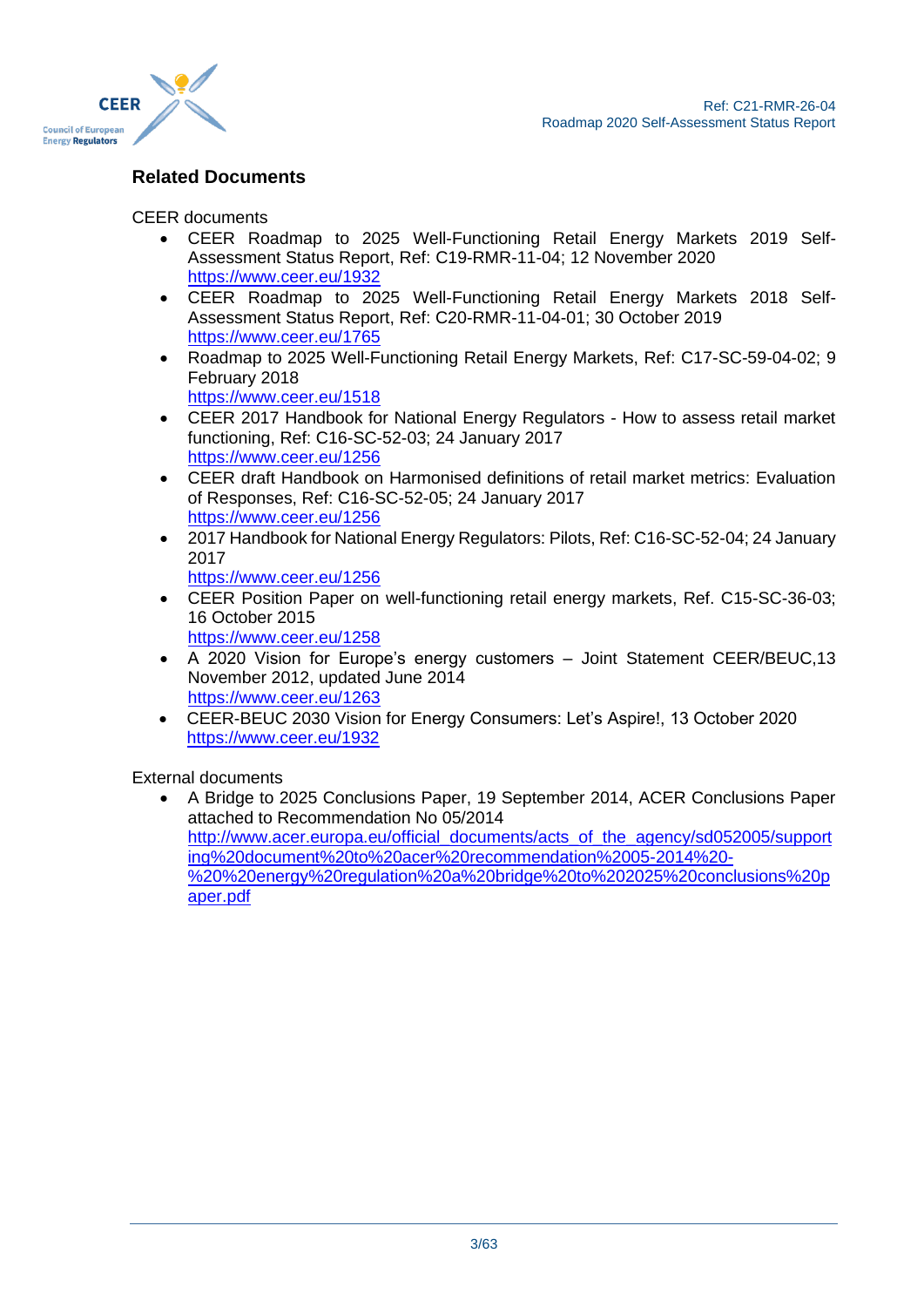



# **Table of Contents**

| 1            |                                                                        |       |                                                                                                                                                       |  |  |  |  |  |
|--------------|------------------------------------------------------------------------|-------|-------------------------------------------------------------------------------------------------------------------------------------------------------|--|--|--|--|--|
|              |                                                                        |       |                                                                                                                                                       |  |  |  |  |  |
|              |                                                                        |       |                                                                                                                                                       |  |  |  |  |  |
|              | 1.3 Principles and methodology when assessing the suggested groups  11 |       |                                                                                                                                                       |  |  |  |  |  |
|              |                                                                        |       |                                                                                                                                                       |  |  |  |  |  |
| $\mathbf{2}$ |                                                                        |       | <b>GROUP 1 - MARKET CONCENTRATION, CONSUMER ENGAGEMENT AND</b>                                                                                        |  |  |  |  |  |
|              |                                                                        |       |                                                                                                                                                       |  |  |  |  |  |
|              |                                                                        |       |                                                                                                                                                       |  |  |  |  |  |
|              |                                                                        | 2.1.1 | Metric 1: Low concentration within a relevant market 14                                                                                               |  |  |  |  |  |
|              |                                                                        | 2.1.2 | Metric 3: Percentage of consumers connected to "bundled" DSOs 15                                                                                      |  |  |  |  |  |
|              |                                                                        | 2.1.3 | Metric 14: Percentage of consumers aware of supplier switching rights  15                                                                             |  |  |  |  |  |
|              |                                                                        | 2.1.4 | Metric 15: Percentage of consumers who know that DSOs are responsible                                                                                 |  |  |  |  |  |
|              |                                                                        |       |                                                                                                                                                       |  |  |  |  |  |
|              |                                                                        | 2.1.1 | Metric 16: Percentage of customers that trust the energy market 16                                                                                    |  |  |  |  |  |
|              |                                                                        | 2.1.2 | Metric 17: Percentage of consumers having access to at least one                                                                                      |  |  |  |  |  |
|              |                                                                        | 2.1.3 |                                                                                                                                                       |  |  |  |  |  |
|              |                                                                        | 2.1.4 |                                                                                                                                                       |  |  |  |  |  |
|              |                                                                        |       |                                                                                                                                                       |  |  |  |  |  |
|              |                                                                        | 2.2.1 |                                                                                                                                                       |  |  |  |  |  |
|              |                                                                        | 2.2.2 | Measures to improve the results of the metrics in Group 1  23                                                                                         |  |  |  |  |  |
|              |                                                                        | 2.2.3 |                                                                                                                                                       |  |  |  |  |  |
| 3            |                                                                        |       | GROUP 2 - DEMAND RESPONSE FUNDAMENTALS AND INNOVATION  29                                                                                             |  |  |  |  |  |
|              |                                                                        |       |                                                                                                                                                       |  |  |  |  |  |
|              |                                                                        | 3.1.1 | Metric 6: Availability of time-of-use metering and, where applicable,<br>additional fee paid by the consumer to be able to have time-of-use price vs. |  |  |  |  |  |
|              |                                                                        | 3.1.2 | Metric 10: Availability of value-added services for implicit demand response                                                                          |  |  |  |  |  |
|              |                                                                        | 3.1.3 | Metric 12: Availability of contracts guaranteeing the origin of energy 31                                                                             |  |  |  |  |  |
|              |                                                                        | 3.1.4 | Metric 13: Availability of explicit demand response offers 32                                                                                         |  |  |  |  |  |
|              |                                                                        | 3.1.5 | Metric 18: Percentage of consumers having online access to historical                                                                                 |  |  |  |  |  |
|              |                                                                        | 3.1.6 |                                                                                                                                                       |  |  |  |  |  |
|              |                                                                        |       |                                                                                                                                                       |  |  |  |  |  |
|              |                                                                        | 3.2.1 | National conclusion about how the metrics in Group 2 are related to each                                                                              |  |  |  |  |  |
|              |                                                                        | 3.2.2 | Measures to improve the results of the metrics in Group 2 35                                                                                          |  |  |  |  |  |
|              |                                                                        |       |                                                                                                                                                       |  |  |  |  |  |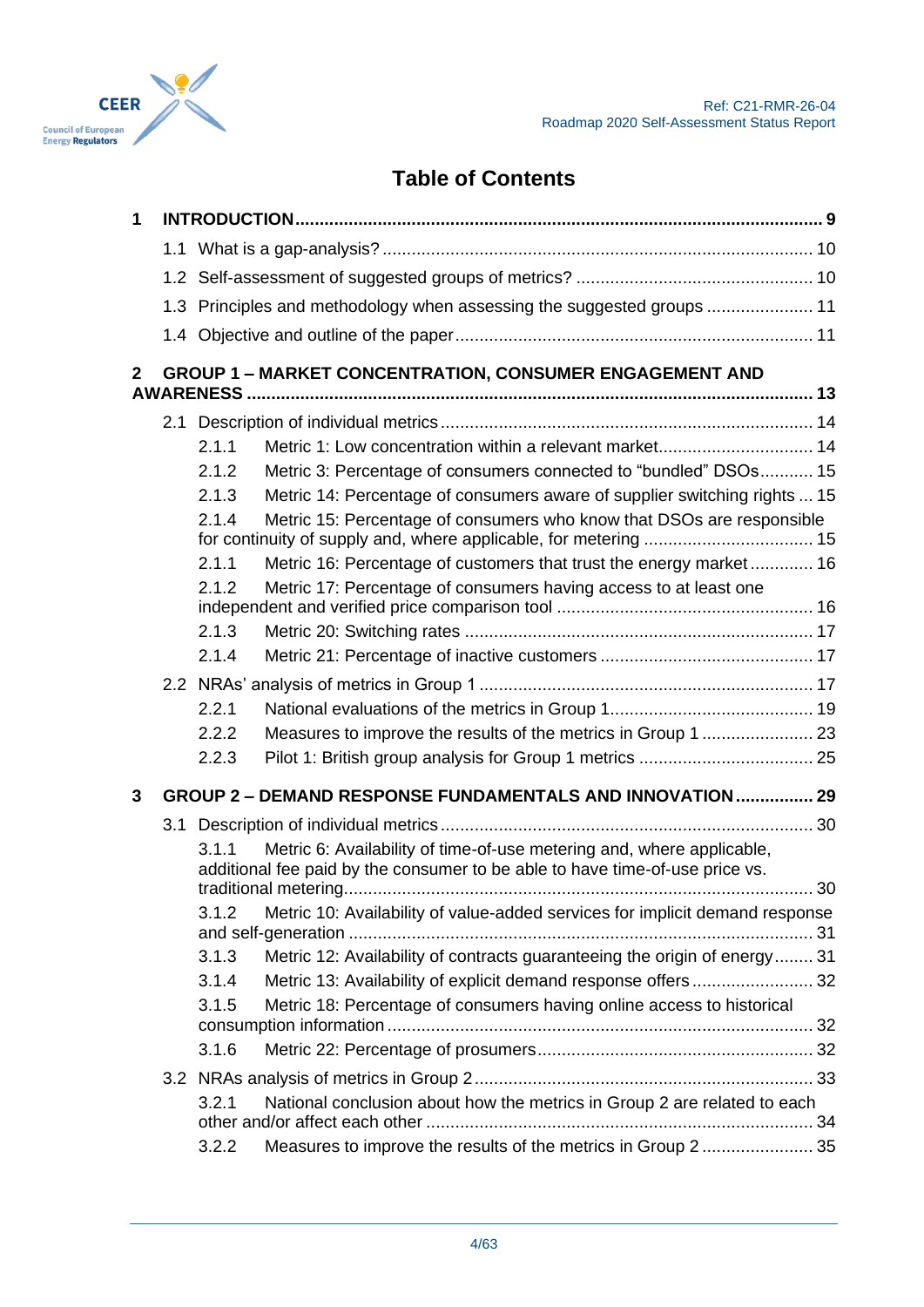

|   | 3.2.3<br>3.2.4<br>3.2.5 | Pilot 2: Slovenian group analysis for the Group 2 metrics 40                          |  |
|---|-------------------------|---------------------------------------------------------------------------------------|--|
| 4 |                         |                                                                                       |  |
|   |                         |                                                                                       |  |
|   | 4.1.1                   |                                                                                       |  |
|   | 4.1.2                   | Metric 4: Percentage of consumers with regulated energy prices  43                    |  |
|   | 4.1.3                   | Metric 7: Correlation between wholesale and retail market prices 43                   |  |
|   | 4.1.4                   | Metric 8: Mark-up between wholesale and retail energy prices 44                       |  |
|   |                         |                                                                                       |  |
|   | 4.2.1                   | National conclusion about how the metrics in Group 3 are related to each              |  |
|   | 4.2.2                   | Measures to improve the results of the metrics in Group 3 47                          |  |
|   |                         |                                                                                       |  |
|   | 4.3.1                   | Pilot 4: Spanish group analysis for Group 3 metrics  49                               |  |
| 5 |                         |                                                                                       |  |
|   |                         |                                                                                       |  |
| 6 |                         | ASSESSMENT OF METRICS NOT INCLUDED IN GROUPS 1-3  55                                  |  |
|   |                         | 6.1 Metric 2: Time needed and cost of accessing well-functioning wholesale markets    |  |
|   |                         | 6.2 Metric 5: Number of common standards for consumer data and for DSO-supplier       |  |
|   |                         |                                                                                       |  |
|   |                         |                                                                                       |  |
|   |                         | 6.5 Metric 19: Percentage of consumers having access to a standardised supplier       |  |
|   |                         | 6.6 Metrics 23 and 24: Time between notification to pay and disconnection for non-    |  |
|   |                         | 6.7 Metric 25: Percentage of suppliers using minimum standards for key information in |  |
|   |                         |                                                                                       |  |

# **List of figures**

|  | Figure 1 - Estimated net supply margin for free suppliers. Household consumers Tariff 2.0A |  |  |
|--|--------------------------------------------------------------------------------------------|--|--|
|  |                                                                                            |  |  |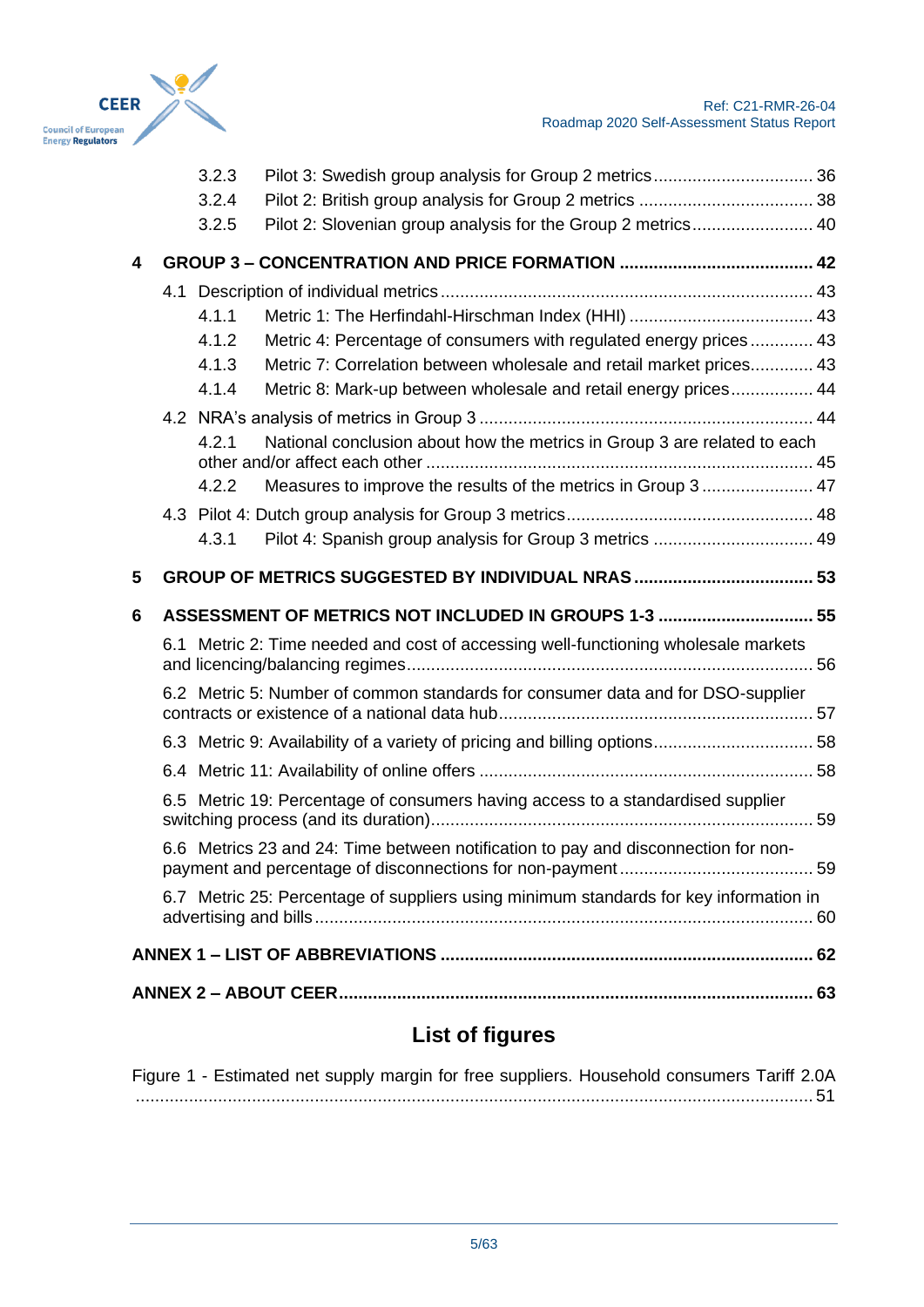

# **List of tables**

Table 1 - [Key properties and metrics in the CEER 2017 Handbook for National Energy](#page-8-1)  Regulators [.............................................................................................................................](#page-8-1) 9 Table 2 - [The metrics in group 1 measure the relationship between market concentration,](#page-13-2)  [customer activity and customer awareness. It includes 8 metrics from 5 key properties \(marked](#page-13-2)  [in yellow\) in the CEER 2017 Handbook for National Energy Regulators.](#page-13-2) ............................. 14 Table 3 - [Metrics used in self-assessment of Group 1 -](#page-18-1) "Market concentration, customer activity and awareness" [...................................................................................................................](#page-18-1) 19 Table 4 – Group 2 measures the [relationship between time-of-use-metering, demand](#page-29-2)  [response, guarantees of origin and share of prosumers. The group includes 6 metrics from 5](#page-29-2)  [key properties \(marked in yellow\) in the CEER 2017 Handbook for National Energy Regulators.](#page-29-2) [............................................................................................................................................](#page-29-2) 30 Table 5 – [Metrics used in self-assessment of Group 2 –](#page-32-1) "Demand response fundamentals and [innovation"...........................................................................................................................](#page-32-1) 33 Table 6 - [The metrics in Group 3 measure the relationship between market concentration,](#page-41-1)  [existence of regulated prices and price formation. The group includes 4 metrics from 3 key](#page-41-1)  [properties \(marked in yellow\) in the CEER 2017 Handbook for National Energy Regulators.](#page-41-1) [............................................................................................................................................](#page-41-1) 42 Table 7 - [Metrics used in self-assessment of Group 3 -](#page-43-2) "Concentration and price formation"44 Table 8 - [Electricity supply market shares by business group. Household customers](#page-48-1) .......... 49 Table 9 - Evolution of household consumers [.......................................................................](#page-49-0) 50 Table 10 - [Switches of household consumers......................................................................](#page-49-1) 50 Table 11 - [The Dutch regulator suggested a group that consists of metrics from 5 key properties](#page-52-1)  [\(marked in yellow\) in the CEER 2017 Handbook for National Energy Regulators.](#page-52-1) ............... 53 Table 12 - [The following metrics \(marked in yellow\) were not included in any of the groups](#page-54-1)  assessed by CEER members. [.............................................................................................](#page-54-1) 55 Table 13 - [Metrics used in the self-assessment and number of performed gap-analysis......](#page-55-1) 56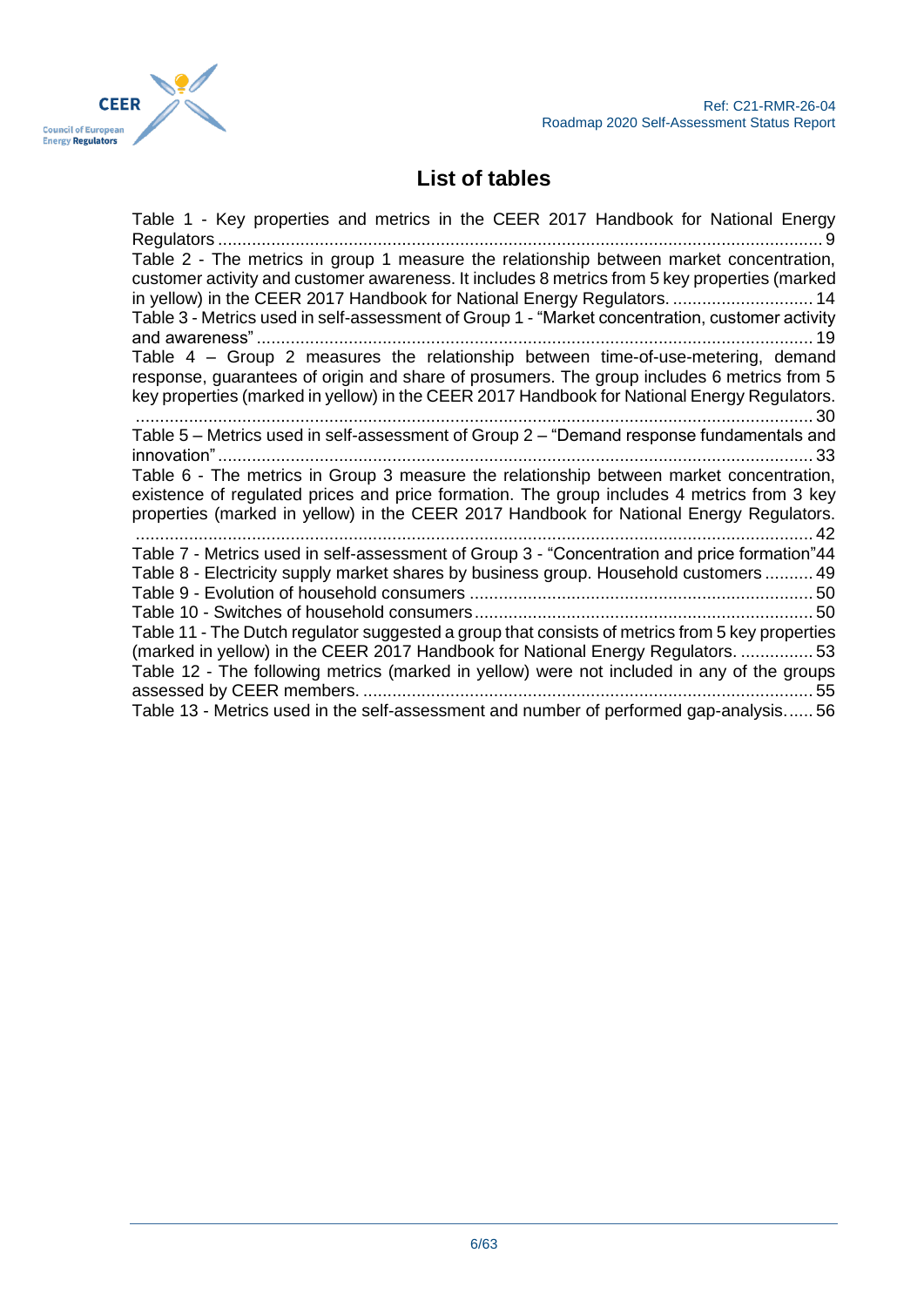

# **EXECUTIVE SUMMARY**

In January 2017, the Council of European Energy Regulators (CEER) recommended that all its Member and Observer National Regulatory Authorities (NRAs) self-assess their electricity and gas markets.

The self-assessment is based on the 25 metrics developed in the "*CEER 2017 Handbook for National Energy Regulators"<sup>1</sup>*, while the process of performing a self-assessment is described in the "*Roadmap to 2025 Well-Functioning Retail Energy Markets"<sup>2</sup>* . In accordance with these two CEER reference documents, each NRA determines the relevant market in its national context and chooses the methodology for the calculation of individual metrics. Therefore, the data and gap-analyses presented in this report are not comparable across countries and cannot be used for benchmarking.

This is the third status report done by CEER, with the present report based on data from the self-assessment performed in 23 European countries. The main purpose is to share experiences and showcase the progress in establishing well-functioning retail markets in 2025.

The report is based on national data from up until 2020. However, CEER believes that the dramatic increase in electricity and gas wholesale prices in the second half of 2021<sup>3</sup>, and the national measures taken to mitigate the impact of those increases, will have an impact on how individual countries perform according to the 25 metrics in the 2017 CEER Handbook.

Previous status reports, covering data from 2019 and 2018, have focused on results and gapanalysis for individual metrics. Ideally, NRAs would self-assess their national energy markets by analysing all 25 metrics and identifying how they influence each other. Given that it is difficult to analyse the correlation of 25 metrics, for the self-assessment carried out in 2021 CEER proposed three groups of metrics and asked NRAs to assess how the metrics in each of the three groups relate to each other and what individual countries can do to improve the overall result of the different groups: the first dealing with market concentration and consumer engagement; the second with demand response and innovation; and the third with market concentration and price formation.

The assessment of the **first group** shows that while there are several countries where the number of suppliers is rising and consequently the concentration ratio of suppliers (the Herfindahl–Hirschman Index, HHI) is decreasing, there are also markets with low concentration of suppliers (many actors in the market) where the existence of distribution system operators (DSOs) bundled with a supplier might prevent the new actors from entering the market or increasing their market shares. In many countries, it is also clear that a higher customer awareness and trust would lead to higher customer engagement and switching rates.

<sup>1</sup> CEER 2017 Handbook for National Energy Regulators - How to assess retail market functioning, 24 January 2017, Ref: C16-SC-52-03<https://www.ceer.eu/1256>

<sup>2</sup> Roadmap to 2025 Well-Functioning Retail Energy Markets, 9 February 2018, Ref: C17-SC-59-04-02 <https://www.ceer.eu/1518>

 $3$  Further information regarding the price developments in 2021 has been published separately in a note on ACER's website.: [https://www.acer.europa.eu/events-and-engagement/news/europes-high-energy-prices-acer-looks](https://www.acer.europa.eu/events-and-engagement/news/europes-high-energy-prices-acer-looks-drivers-outlook-and-policy)[drivers-outlook-and-policy](https://www.acer.europa.eu/events-and-engagement/news/europes-high-energy-prices-acer-looks-drivers-outlook-and-policy)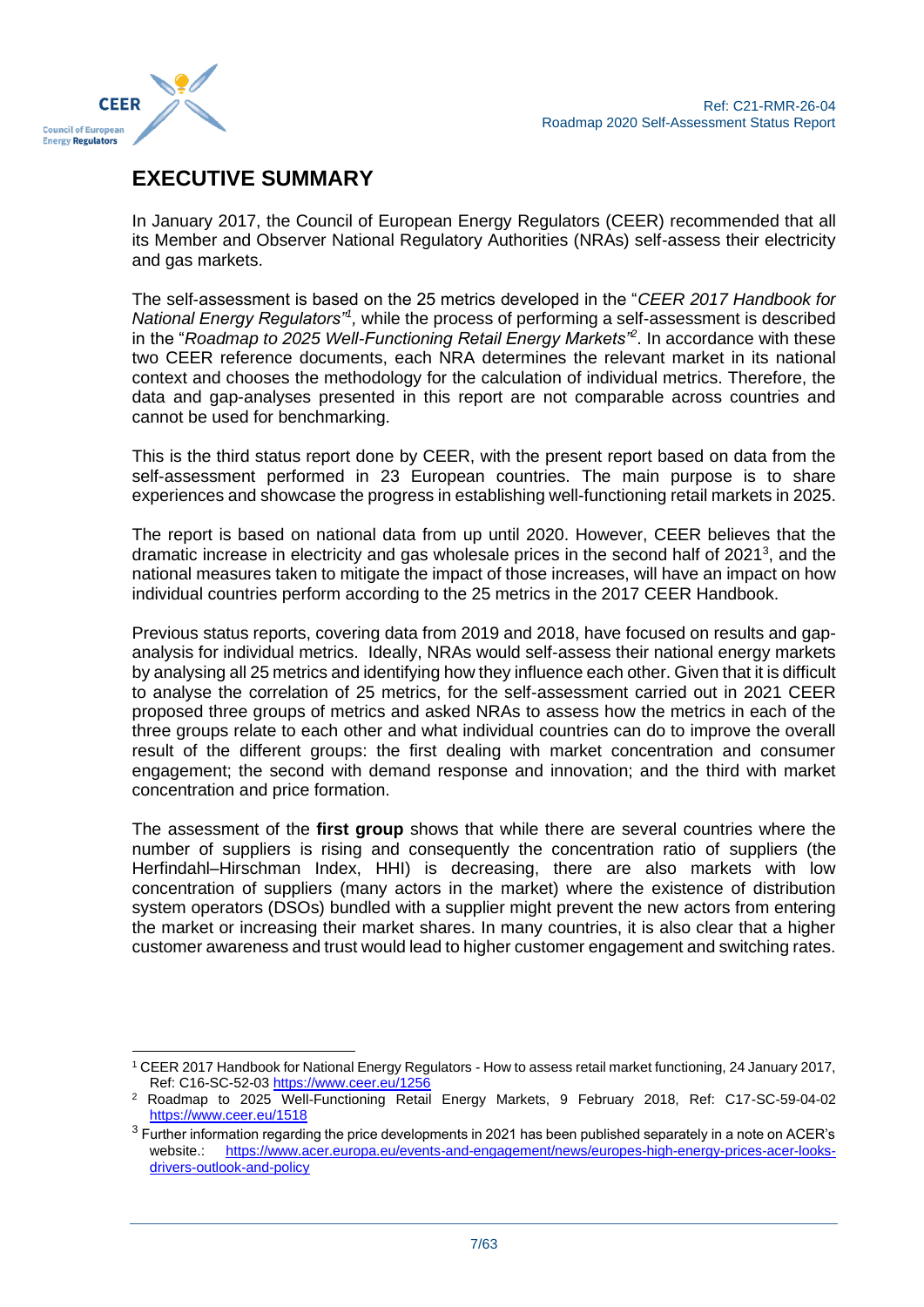

Analysis of the **second group** of metrics, dealing with demand response, shows that some countries with high availability of time-of-use metering also tend to have a high number of prosumers and/or customers engaged in implicit or explicit demand response. However, in some cases, the presence of smart meters might not be enough. There are countries where smart meters and historical consumption data are available but where dynamic price contracts are still a rarity in the market. Therefore, there is no financial incentive for companies to act on that historical data. The same is true for demand-response offers and value-added services for implicit demand response and self-generation – even if smart-meter roll-out is completed, services for demand respond are missing.

Finally, regarding the **third group**, there is a complex interaction between competitive pressure, regulated prices and price formation. As noted by some NRAs, some of these metrics can be difficult to improve as the results are based on competition. In countries with regulated prices, improvements are also closely connected to energy policy. This means that efficient price formation is influenced by many aspects of energy policy apart from end-user interventions, such as incentives to sign dynamic contracts, legal framework for entry/exit or liquidity in wholesale markets.

As noted in previous status reports, CEER acknowledges that not all NRAs can legally set national targets for individual metrics with respect to the gap-analysis. However, CEER encourages all NRAs to follow the development of their national retail markets and, where possible, evaluate if and how it is feasible to improve the results of individual metrics. In order to facilitate well-functioning retail markets in all CEER Member States by 2025, more cooperation at the national level is needed among NRAs, consumer authorities, competition authorities, and ministries responsible for energy policy to set national targets for the metrics, agreed among the different national authorities involved in energy markets. Once the national targets are set, it will be possible to make the gap-analysis and to assess how to improve the results of individual metrics to reach the goal of well-functioning retail markets by 2025.

One noteworthy conclusion is that this year few NRAs were able to provide group analysis using all suggested metrics within a group. There are probably several reasons for this. Not all metrics are used by all NRAs, sometimes because certain market dynamics do not yet exist in all countries, such as smart meters and dynamic price contracts. Another reason could be that this type of analysis has not been done before and that it also requires time and resources.

However, CEER believes that ongoing and future changes in the European energy markets, for example, the integration of renewable energy sources into the energy system, may lead to a greater relevance in the future of some of the less-used metrics today. CEER encourages all NRAs to analyse the interdependencies of metrics and their mutual impacts, as well as to perform gap-analyses for groups of metrics, instead of 25 different gap-analyses for the 25 individual metrics.

CEER will report on successive self-assessments, planned to be carried out annually until 2025.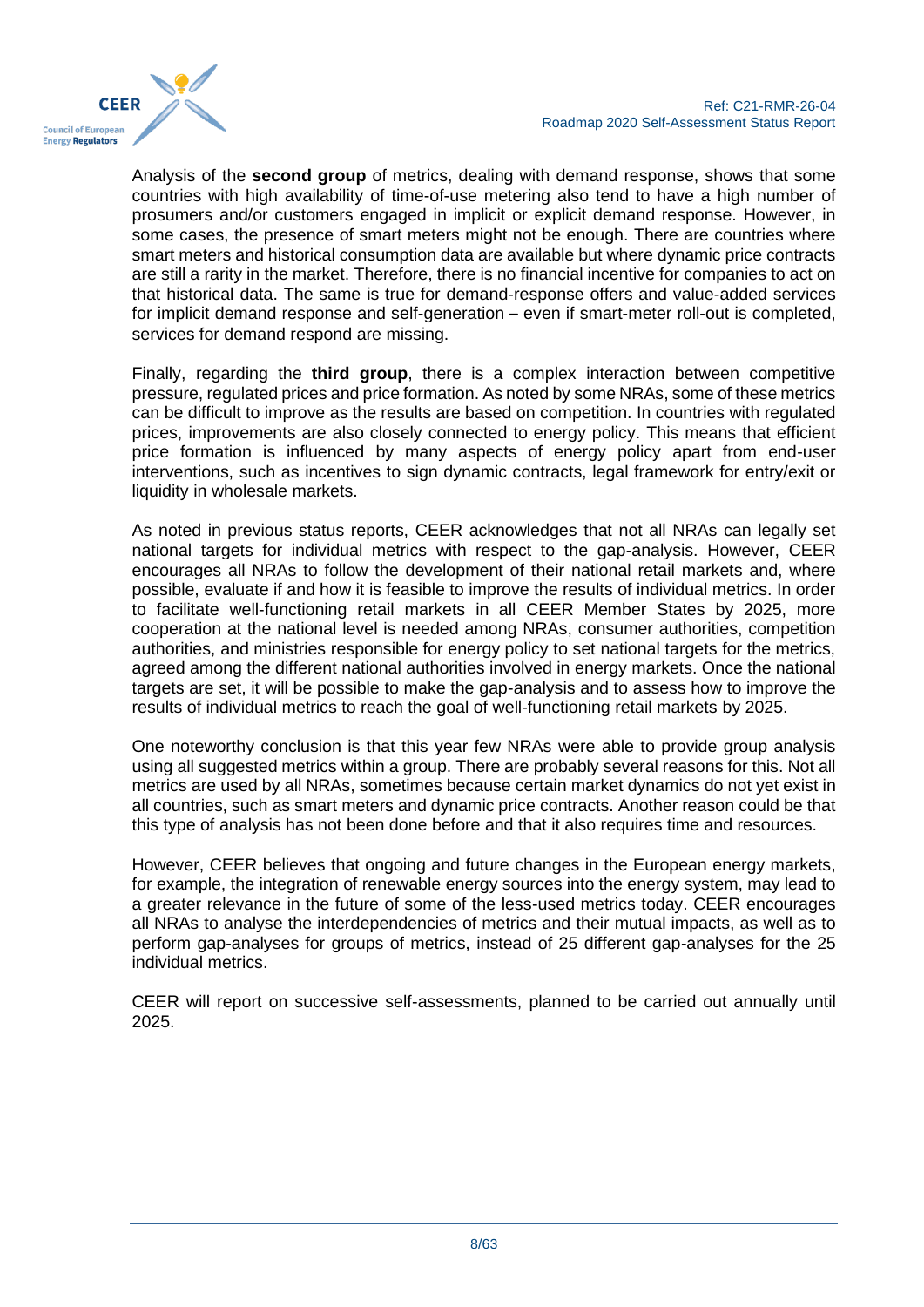

#### <span id="page-8-0"></span>**1 Introduction**

The Council of European Energy Regulators (CEER) strives for the establishment of wellfunctioning retail markets and a long-term energy transition for sustainability and climate neutrality.

In 2015, CEER developed a strategic high-level Position Paper<sup>4</sup> that described the key characteristics of well-functioning energy retail markets and introduced a framework to evaluate the functioning of retail energy markets. In 2017, CEER published a Handbook for National Energy Regulators<sup>5</sup>, which contains 7 key-properties and a total of 25 metrics (see [Table 1](#page-8-1) below).

| <b>KEY PROPERTY</b>                                             |                | <b>Metric # HARMONISED DEFINITIONS OF METRICS</b>                                                                                                                   |
|-----------------------------------------------------------------|----------------|---------------------------------------------------------------------------------------------------------------------------------------------------------------------|
| Low Concentration within a relevant market                      | $\mathbf{1}$   | Herfindahl-Hirschman Index                                                                                                                                          |
|                                                                 | $\overline{2}$ | Time needed and cost of accessing well-functioning wholesale markets and<br>licencing/balancing regimes                                                             |
|                                                                 |                | Percentage of consumers connected to "bundled" DSOs                                                                                                                 |
| Low market entry barriers                                       | 4              | Percentage of consumers with regulated energy prices                                                                                                                |
|                                                                 | 5              | Number of common standards for consumer data & for DSO-supplier contract or<br>existence of data hub                                                                |
|                                                                 |                | Availability of time-of-use metering and - where applicable - additional fee paid by<br>the consumer to be able to have time-of-use prices vs. traditional metering |
| Close relationsship between wholesale markets and retail prices | $\overline{7}$ | Correlation between wholesale and retail energy prices                                                                                                              |
|                                                                 | 8              | Mark-up between wholesale and retail energy prices                                                                                                                  |
|                                                                 | 9              | Availability of a variety of pricing and billing options                                                                                                            |
|                                                                 | 10             | Availability of value added services for implicit demand response and self-<br>generation                                                                           |
| A range of offers, including demand response                    | 11             | Availability of online offers                                                                                                                                       |
|                                                                 | 12             | Availability of contracts guaranteeing the origin of energy                                                                                                         |
|                                                                 | 13             | Availability of explicit demand response offers                                                                                                                     |
|                                                                 | 14             | Percentage of consumers knowing they can switch supplier                                                                                                            |
| High level of awareness and trust                               | 15             | Percentage of consumers who know that DSOs are responsible for the continuity of<br>supply and, where applicable, of metering                                       |
|                                                                 | 16             | Percentage of consumers trusting the energy market                                                                                                                  |
|                                                                 | 17             | Percentage of consumers having access to at least one independent and verified<br>PCT                                                                               |
| Availability of empowerment tools                               | 18             | Percentage of consumers having access to online historical consumption info                                                                                         |
|                                                                 | 19             | Percentage of consumers having access to standardised supplier switching process<br>(and its duration)                                                              |
|                                                                 | 20             | Supplier switching rate                                                                                                                                             |
| Sufficient consumer engagement                                  | 21             | Percentage of inactive consumers                                                                                                                                    |
|                                                                 | 22             | Percentage of prosumers                                                                                                                                             |
|                                                                 | 23             | Time between notification to pay and disconnection for non-payment                                                                                                  |
| <b>Appropriate protection</b>                                   | 24             | Percentage of disconnections due to non-payment                                                                                                                     |
|                                                                 | 25             | Percentage of suppliers using min standards for key info in advertising and bills                                                                                   |

Table 1 - Key properties and metrics in the CEER 2017 Handbook for National Energy Regulators

<span id="page-8-1"></span>All 25 metrics in the Handbook are related to each other and each one is important to a wellfunctioning retail market. They are supposed to be interpreted as a whole.

<sup>&</sup>lt;sup>4</sup> CEER Position Paper on well-functioning retail energy Markets, Ref. C15-SC-36-03,<https://www.ceer.eu/1258>

<sup>5</sup> CEER 2017 Handbook for National Energy Regulators - How to assess retail market functioning, Ref: C16-SC-52-03; 24[, https://www.ceer.eu/1256](https://www.ceer.eu/1256)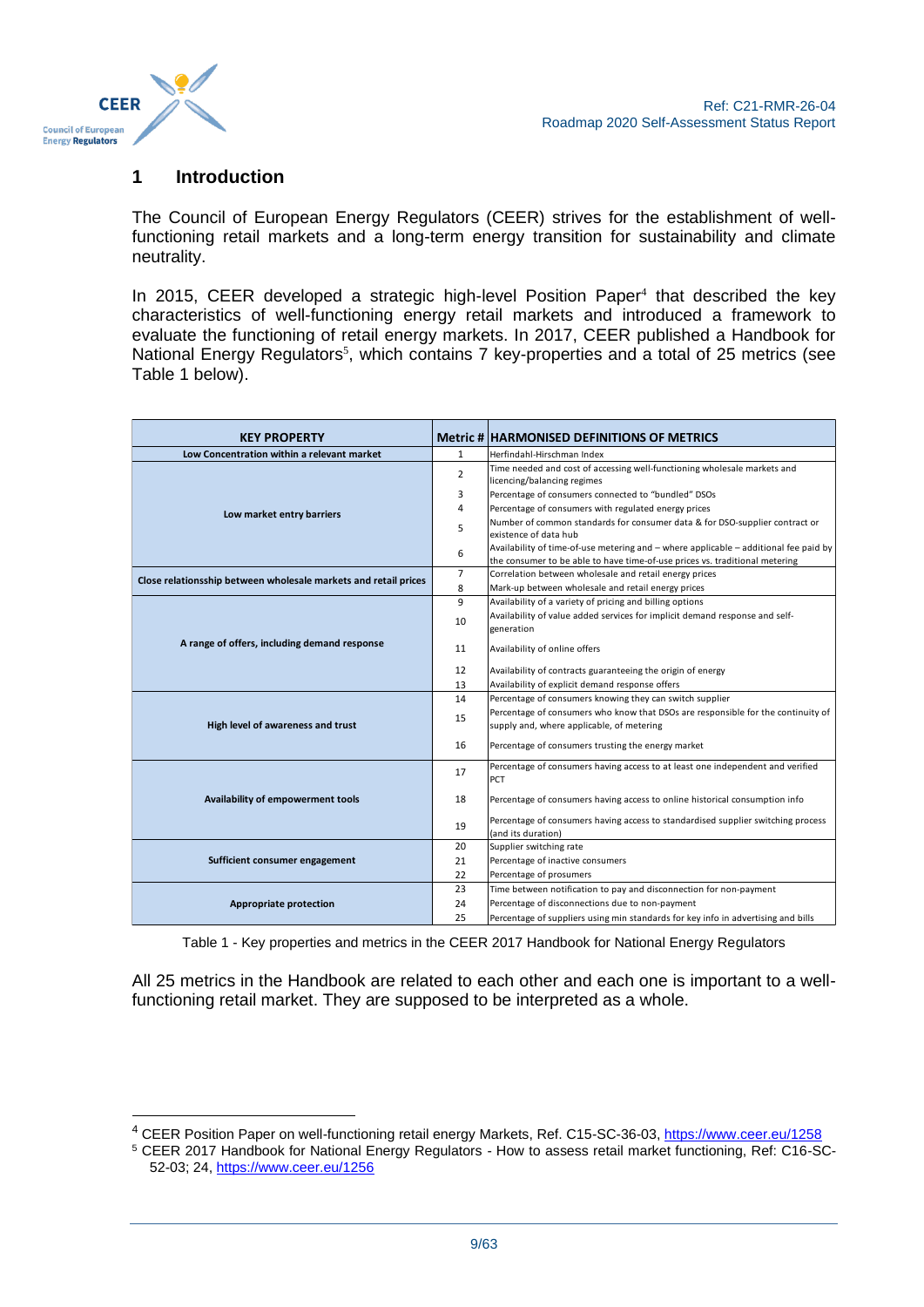

The handbook was followed by a Roadmap $^{\rm 6}$  in 2018 that described the process of NRAs' selfassessment of these metrics. For three years, CEER Members have self-assessed their energy retail markets. In 2017, this was done by mapping which of the 25 metrics was used nationally, and in 2018 and 2019 by sharing results of, and gap-analyses for, individual metrics. The collected data was then summarised in 2019 and 2020 in two Status Reports<sup>7</sup>.

# <span id="page-9-0"></span>**1.1 What is a gap-analysis?**

In the "Roadmap to 2025 Well-Functioning Retail Energy Markets", CEER describes the concept of gap-analysis in the following way:

*For each available metric in the Handbook NRAs set a national objective and analyse the gap between the current situation described by the collected data and the national objective. On a voluntary basis, NRAs are able to present results of self-assessment and gap-analysis. Self-assessment and gap analysis are recommended to be repeated annually.*

*Based on the result, the NRA in a later stage formulates recommendations and monitors implementation of those recommendations: When an NRA identifies a gap between the national data for a metric and the national objective for that metric, the NRA formulates recommendations on how to reach the national objective. The NRA also monitors the implementation of these recommendations.*

One general conclusion of this report is that there are still very few CEER Members that have carried out and shared a gap-analysis for all of the 25 metrics included in the self-assessment procedure. There seems to be various reasons for this. For example, some NRAs report that it is not within their mandate to set national objectives for individual metrics. Another reason could be the fact that not all aspects covered by the 25 metrics are yet a reality in all markets, such as demand response, prosumers and dynamic price contracts.

CEER sought to widen the concept of gap-analysis in 2020 and 2021, from focusing on concrete officially approved figure-based objectives to improvements of individual metricresults, in order to keep the momentum in the progress towards well-functioning retail markets by 2025. Where it is not within the NRA's mandate to set goals, market monitoring may be expanded and dialogue with relevant decision-makers developed.

# <span id="page-9-1"></span>**1.2 Self-assessment of suggested groups of metrics?**

CEER believes that it is important to continue the self-assessment of the 25 metrics in the Handbook. CEER also believes that the methodology, as described in the 2018 Roadmap, can be further developed. In 2021 CEER asked NRAs to self-assess groups of metrics and evaluate how these metrics, within these groups, are related to and affect each other.

The ultimate goal of the self-assessment exercise is for each participating NRA to evaluate if their country has a well-functioning retail market, and if not, what actions could be taken to improve the functioning of national markets.

<sup>6</sup> Roadmap to 2025 Well-Functioning Retail Energy Markets, Ref: C17-SC-59-04-02; 9,<https://www.ceer.eu/1518>

<sup>7</sup> CEER Roadmap to 2025 Well-Functioning Retail Energy Markets 2018 Self-Assessment Status Report, Ref: C18- RMR-01-03, [https://www.ceer.eu/1518;](https://www.ceer.eu/1518) Self-Assessment Status Report 2019 for the Roadmap to 2025 Well-Functioning Retail Energy Markets, Ref: C20-RMR-11-04-01,<https://www.ceer.eu/1932>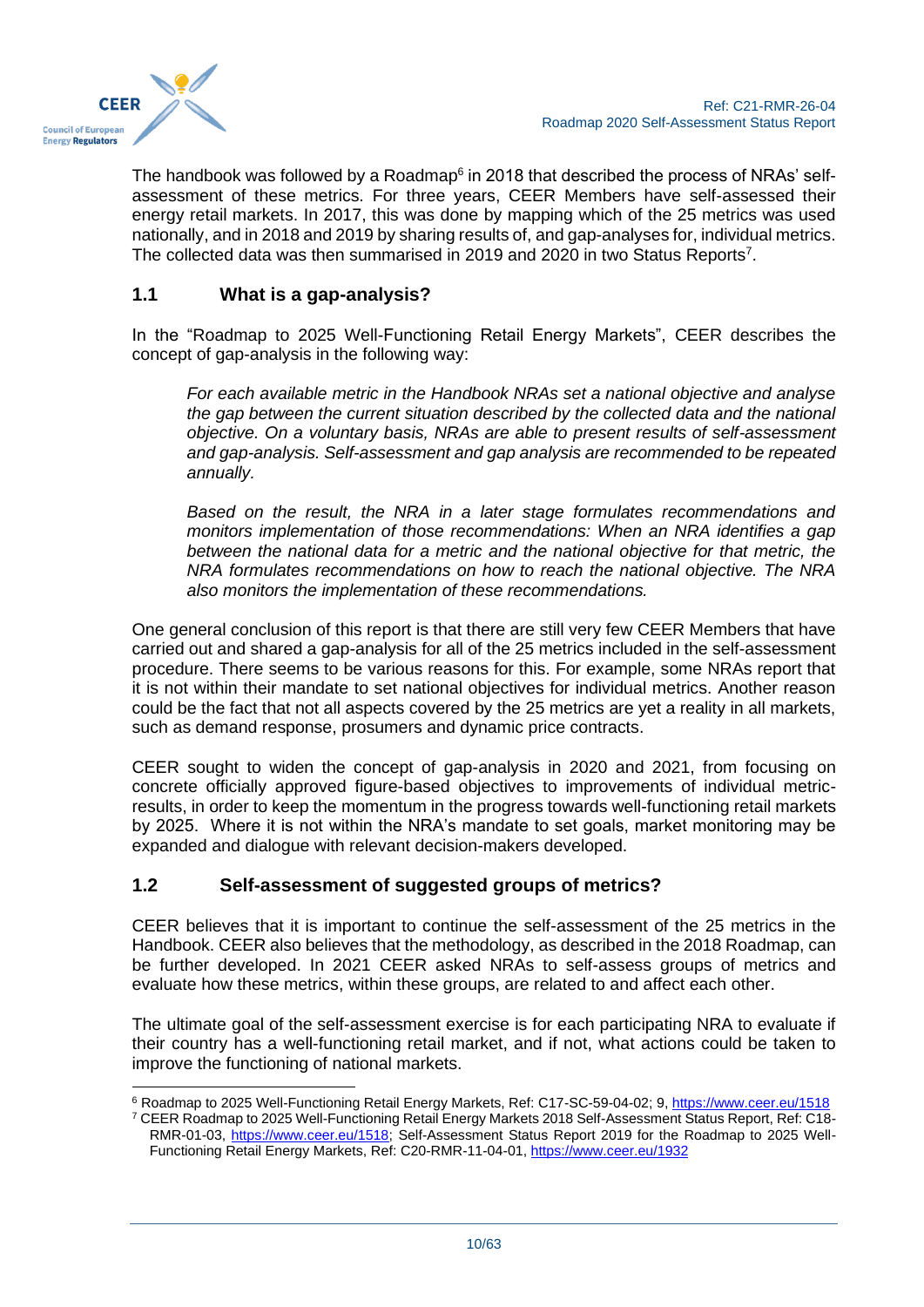

To support a multifaceted evaluation of market performance metrics by NRAs, this year CEER suggested for NRAs to self-assess their energy retail markets using three groups of metrics containing four to eight metrics each.

The first group includes eight metrics measuring market concentration, customer activity and awareness. The second group includes six metrics with regard to demand response, prosuming and guarantees of origin. The third group focuses on price formation. In chapters 2, 3 and 4, the metrics in each of these three groups are shortly described, followed by NRAs' assessment of how the metrics in each group relate to each other and what can be done to improve the result of a group.

#### <span id="page-10-0"></span>**1.3 Principles and methodology when assessing the suggested groups**

CEER's 'Position Paper on Well-Functioning Energy Retail Markets' from 2015 establishes a process to develop common criteria to better assess what a well-functioning retail market should look like and to provide a framework for analysing its evolution and performance.

This Position Paper builds on the *2020 Vision for Europe's Energy Customers* from 2012, a vision that was revised in 2020 under the name *CEER-BEUC 2030 Vision for energy consumers<sup>8</sup>* . In this revised vision, the fundamentals and importance of well-functioning retail markets and a just transition towards sustainability and climate neutrality is defined through six timeless and universal principles; affordability, simplicity, protection, inclusiveness, reliability and empowerment (ASPIRE principles).

In the 2015 position paper, the following two principles are established:

- **The first principle** is that competition and innovation are fundamental to wellfunctioning retail markets. The key properties for competition and innovation relate to the supply side of the market, where a competitive pressure encourages suppliers to offer lower prices and to create innovative products that meet the changing needs of consumers in order to avoid their customers switching to better deals with competitors.
- **The second principle** concerns consumer involvement. For retail markets to function well, consumers must be adequately involved in market activities. Therefore, this principle focuses on consumers' experiences of interacting with the retail market and their ability to navigate within it. Well-functioning markets need to benefit society as a whole, particularly by ensuring that vulnerable consumers are not disadvantaged or overlooked. Therefore, the protection and empowerment of all customers should be an essential pillar of the market.

# <span id="page-10-1"></span>**1.4 Objective and outline of the paper**

The main objectives of the present Status Report are to summarise the third round of selfassessments, showcase the progress made in establishing well-functioning retail markets and share experiences between NRAs, as well as other stakeholders.

<sup>8</sup> Published 2020<https://www.ceer.eu/1932>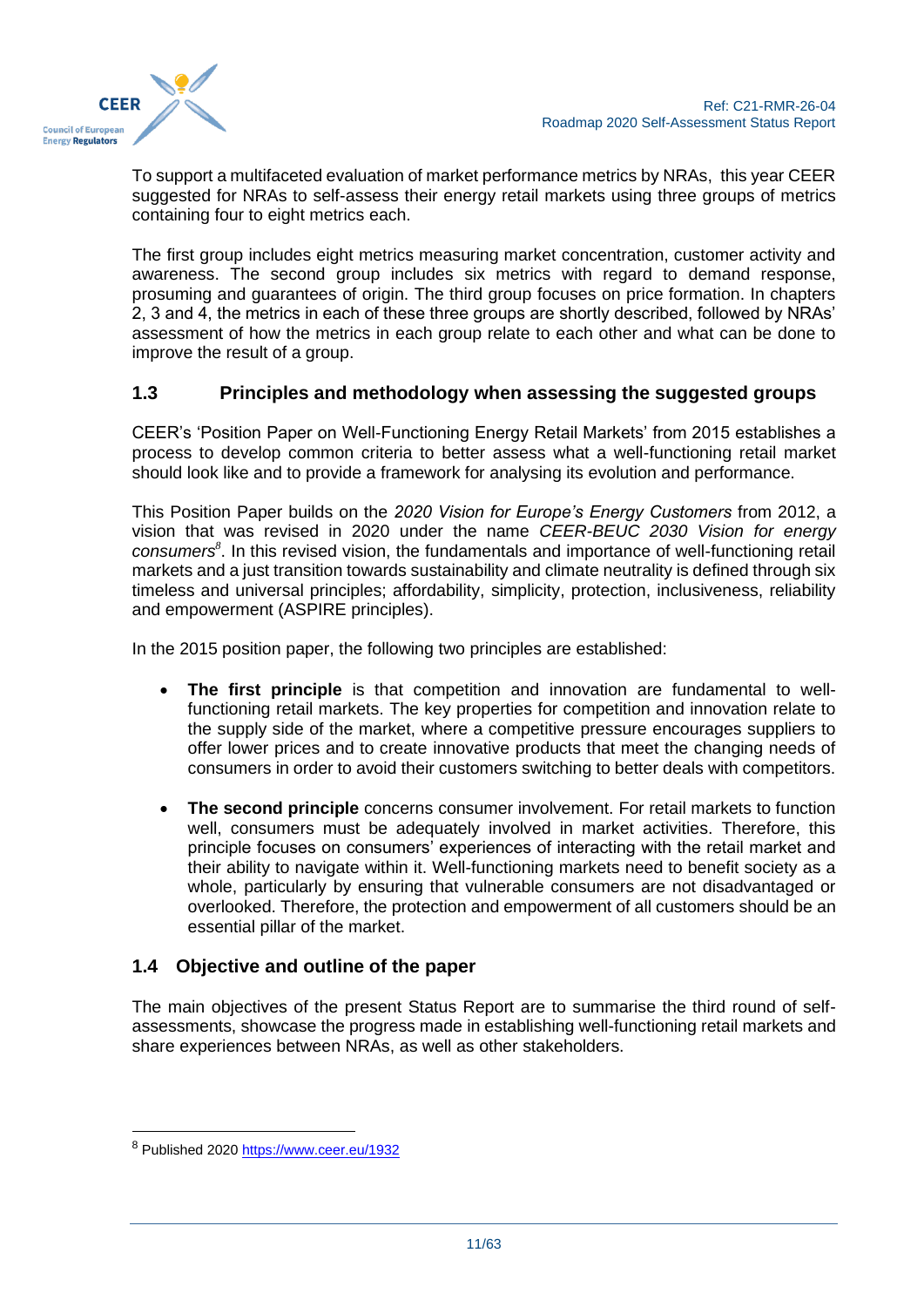

After the introduction, NRAs' assessment of the 3 groups of metrics are presented group by group. After that follows a chapter where the Dutch regulator suggest and assesses its own combination of metrics. The final chapter showcases NRAs' results and thoughts regarding the remaining metrics (the ones not included in any group).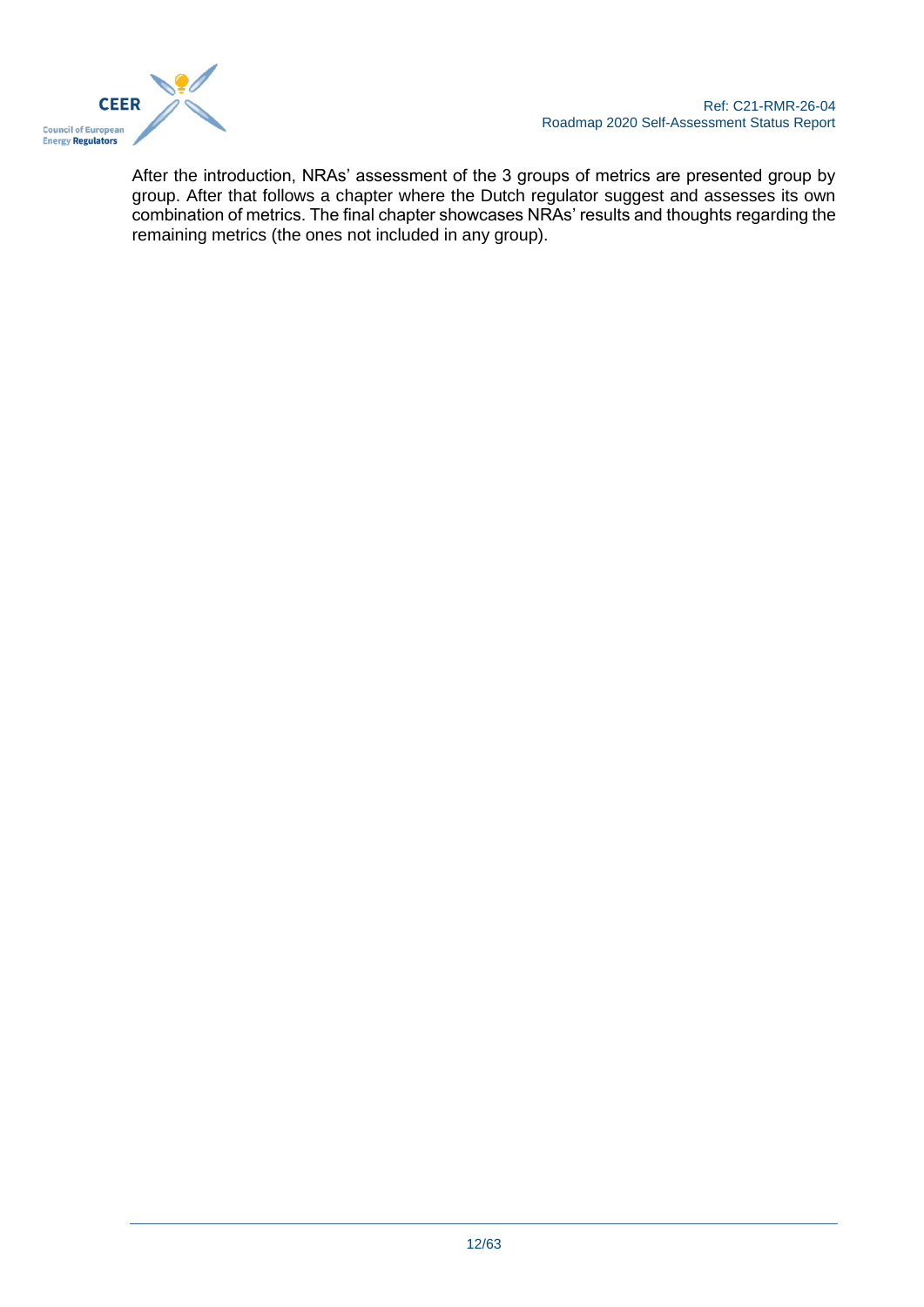

#### <span id="page-12-0"></span>**2 Group 1 – Market concentration, consumer engagement and awareness**

This chapter deals with the first group of proposed metrics to be assessed together, where CEER explores the relationship between eight metrics from five different key-properties. First, each of the metrics is described, then presented together along with a theoretical description and with a comment regarding the performance shared by NRAs. This is followed by a summary of NRAs' assessment of how the metrics in the group correlate to each other and what can be done to improve the results.

This first group includes the metrics measuring market concentration, customer activity and awareness. They were chosen to be assessed together as, in economic theory, it is expected that one affects the other. In general, the structure of the markets, in terms of how concentrated they are, affects the activity of both suppliers and consumers. Fewer suppliers would mean less choice for consumers and less switching activity. The switching rate is directly linked to the level of market competition, but it also shows the consumer's engagement and awareness of the market rules. To this end, trust is to be added as an important key issue in both market structure and consumer activity. The consumer that trusts the market would be more aware and comfortable in changing suppliers and would play an active role in retail-market functioning.

Drawing from the data collected from NRAs, we observe that in some countries, there is a correlation between the competitive pressure (concentration), the existence of bundled DSOs, consumer engagement and knowledge about the energy market.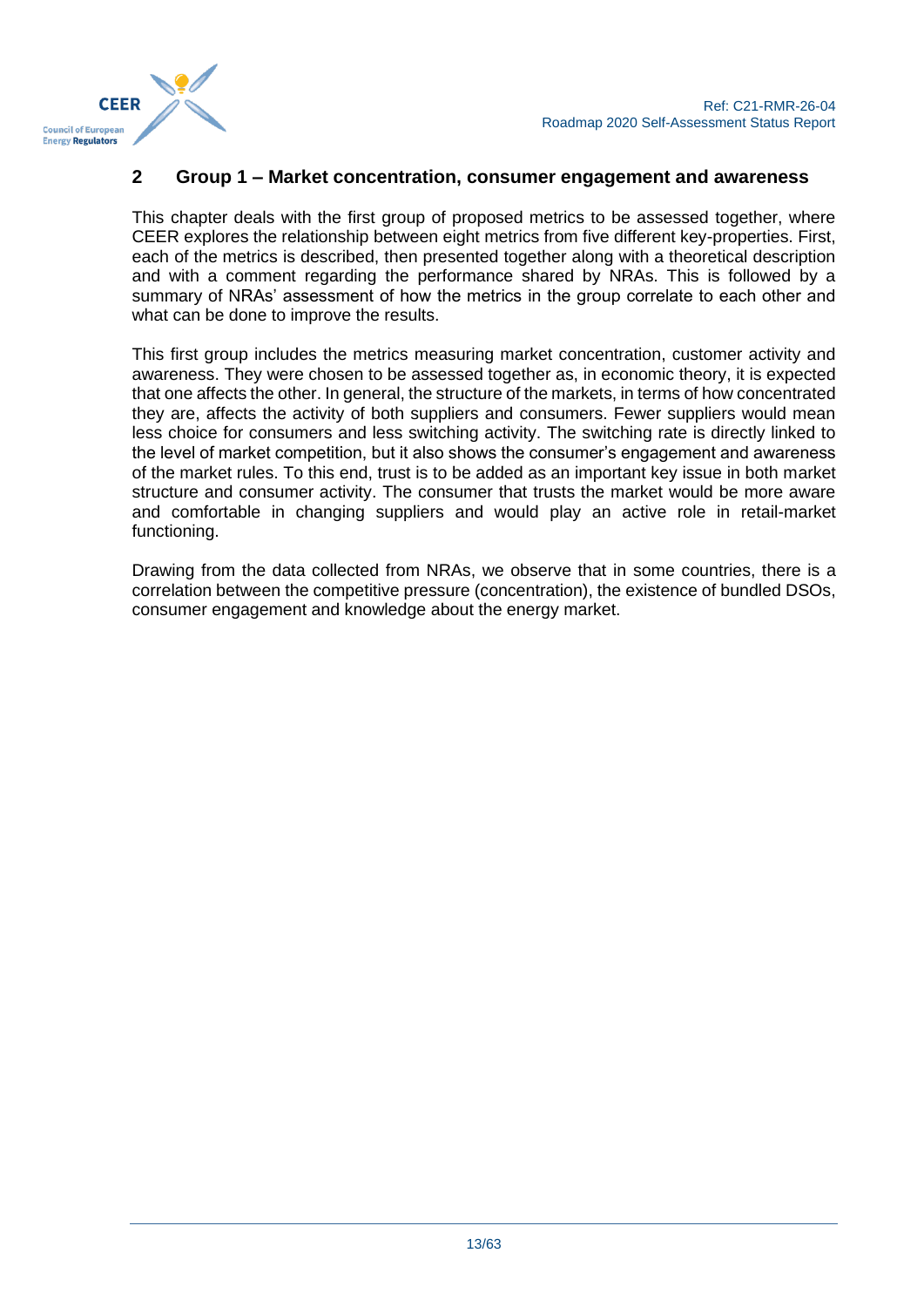| <b>KEY PROPERTY</b>                                             |                 | <b>Metric # HARMONISED DEFINITIONS OF METRICS</b>                                                                                                                   |
|-----------------------------------------------------------------|-----------------|---------------------------------------------------------------------------------------------------------------------------------------------------------------------|
| Low Concentration within a relevant market                      | 1               | Herfindahl-Hirschman Index                                                                                                                                          |
|                                                                 | $\overline{2}$  | Time needed and cost of accessing well-functioning wholesale markets and<br>licencing/balancing regimes                                                             |
|                                                                 | 3 <sup>2</sup>  | Percentage of consumers connected to "bundled" DSOs                                                                                                                 |
| Low market entry barriers                                       | 4               | Percentage of consumers with regulated energy prices                                                                                                                |
|                                                                 | 5               | Number of common standards for consumer data & for DSO-supplier contract or<br>existence of data hub                                                                |
|                                                                 | 6               | Availability of time-of-use metering and - where applicable - additional fee paid by<br>the consumer to be able to have time-of-use prices vs. traditional metering |
| Close relationsship between wholesale markets and retail prices | $\overline{7}$  | Correlation between wholesale and retail energy prices                                                                                                              |
|                                                                 | 8               | Mark-up between wholesale and retail energy prices                                                                                                                  |
|                                                                 | 9               | Availability of a variety of pricing and billing options                                                                                                            |
|                                                                 | 10              | Availability of value added services for implicit demand response and self-                                                                                         |
|                                                                 |                 | generation                                                                                                                                                          |
| A range of offers, including demand response                    | 11              | Availability of online offers                                                                                                                                       |
|                                                                 | 12              | Availability of contracts guaranteeing the origin of energy                                                                                                         |
|                                                                 | 13              | Availability of explicit demand response offers                                                                                                                     |
|                                                                 | 14              | Percentage of consumers knowing they can switch supplier                                                                                                            |
| High level of awareness and trust                               | 15              | Percentage of consumers who know that DSOs are responsible for the continuity of<br>supply and, where applicable, of metering                                       |
|                                                                 | 16              | Percentage of consumers trusting the energy market                                                                                                                  |
|                                                                 | 17              | Percentage of consumers having access to at least one independent and verified<br>PCT                                                                               |
| Availability of empowerment tools                               | 18              | Percentage of consumers having access to online historical consumption info                                                                                         |
|                                                                 | 19              | Percentage of consumers having access to standardised supplier switching process<br>(and its duration)                                                              |
|                                                                 | 20 <sup>2</sup> | <b>Supplier switching rate</b>                                                                                                                                      |
| Sufficient consumer engagement                                  | 21              | Percentage of inactive consumers                                                                                                                                    |
|                                                                 | 22              | Percentage of prosumers                                                                                                                                             |
|                                                                 | 23              | Time between notification to pay and disconnection for non-payment                                                                                                  |
| Appropriate protection                                          | 24              | Percentage of disconnections due to non-payment                                                                                                                     |
|                                                                 | 25              | Percentage of suppliers using min standards for key info in advertising and bills                                                                                   |

<span id="page-13-2"></span>Table 2 - The metrics in group 1 measure the relationship between market concentration, customer activity and customer awareness. It includes 8 metrics from 5 key properties (marked in yellow) in the CEER 2017 Handbook for National Energy Regulators.

# <span id="page-13-0"></span>**2.1 Description of individual metrics**

# <span id="page-13-1"></span>**2.1.1 Metric 1: Low concentration within a relevant market**

The Herfindahl-Hirschman Index (HHI) measures the degree of concentration in a market. Based on the European Commission's guidelines, an HHI of above 2,000 signifies a highly concentrated market. In general, a high number of suppliers and low market concentration indicate a competitive market structure. The HHI is calculated as the sum of the squares of the market shares of all firms in the market. It ranges between 0, for an infinite number of small firms, and 10,000, for one firm with a market share of 100%.

As displayed in the ACER-CEER Annual Report on the Results of Monitoring the Internal Electricity and Natural Gas Markets in 2020 $9$ , in most of the respondent countries, the HHI for the household segment shows a decreasing trend. The HHI ranges between 687 and 10,000 in electricity and between 1,259 and 9,990 in gas.

<sup>9</sup><https://www.ceer.eu/national-reporting-2020>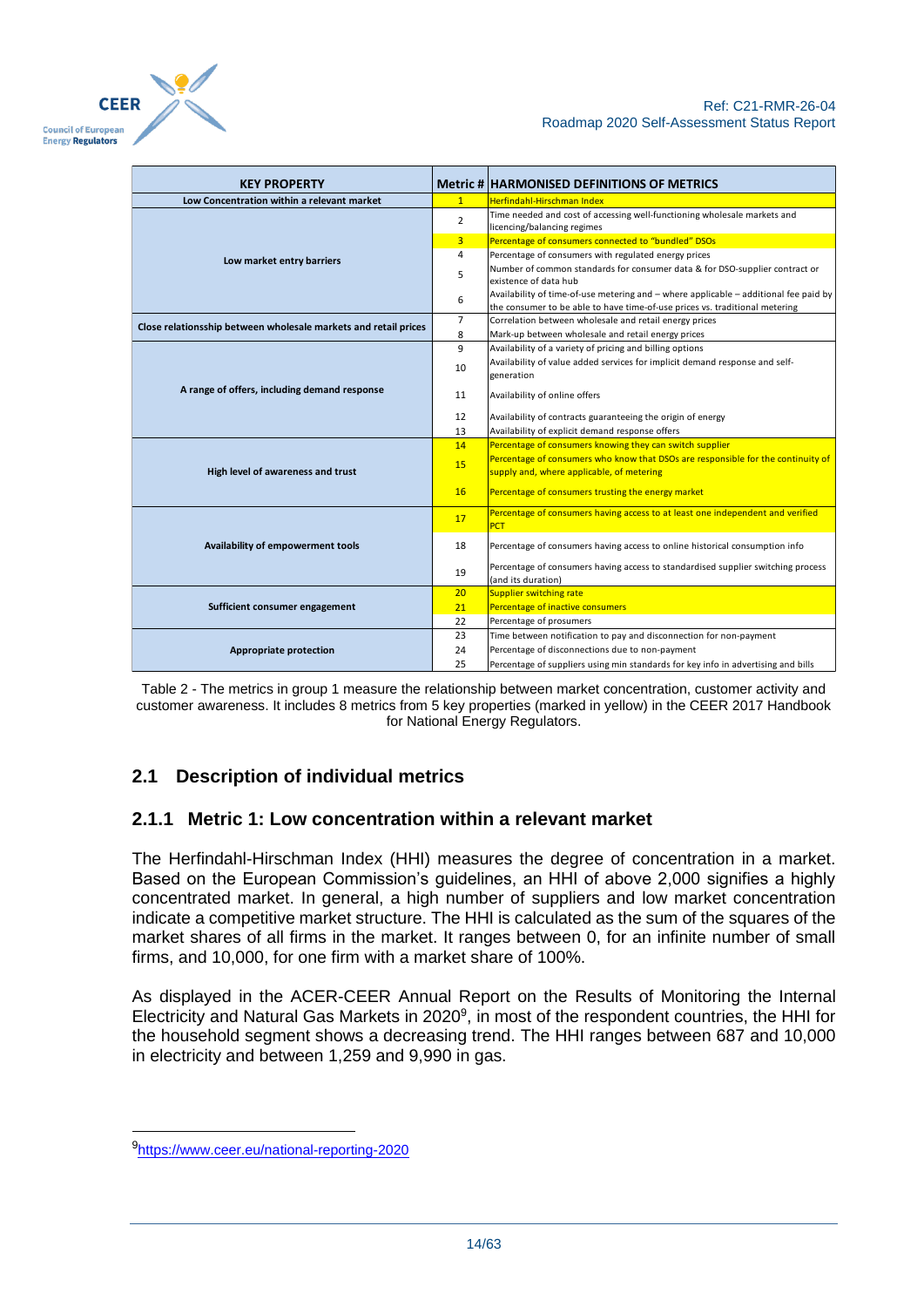

# <span id="page-14-0"></span>**2.1.2 Metric 3: Percentage of consumers connected to "bundled" DSOs**

Bundled DSOs and suppliers acting mutually to attract consumers might prevent new actors from entering a market, for example by taking advantage of the DSO's direct access to all customers or the DSO´s often strong local brand. Therefore, a sufficient level of unbundling between suppliers and associated DSOs must be ensured in order to create a level playing field in retail energy markets. However, the existence of bundled DSOs does not immediately presuppose a problem; nevertheless, it is an indicator that calls for deeper analysis. This Self-Assessment Status Report is the first CEER report to analyse this indicator.

Six NRAs<sup>10</sup> have used this metric in their self-assessment, as in many countries there are no bundled DSOs. Depending on the national market circumstances, the circumstances for having bundled DSOs, reported by the six NRAs, is that it is either a result of a derogation from the EU-regulation rules or a result of the common unbundling exemption provision for DSOs with less than 100,000 customers.

#### <span id="page-14-1"></span>**2.1.3 Metric 14: Percentage of consumers aware of supplier switching rights**

NRAs are responsible for informing consumers about their rights in the energy market. The new provisions put forward by the Clean Energy Package<sup>11</sup> enhance consumers' rights as actors in the energy market. This Self-Assessment Status Report is the first CEER report to analyse this indicator.

One of the pillars of market liberalisation is the free choice of suppliers for all consumer segments. This metric measures the degree of awareness about the consumer right to switch supplier.

In order to identify which aspects of the market design are still unknown to consumers, NRAs need to conduct consumer surveys on the retail energy market. The results enable NRAs to assess the degree of awareness of energy consumers in order to fill the existing gaps with more targeted communication activities.

Thirteen NRAs reported using this metric in their national monitoring duties and the percentage of customers aware of supplier switching possibilities ranges between 82% and 100%, which are quite high and encouraging numbers.

# <span id="page-14-2"></span>**2.1.4 Metric 15: Percentage of consumers who know that DSOs are responsible for continuity of supply and, where applicable, for metering**

Consumer awareness about the distinction of the role of DSOs and the role of suppliers is key for the activation of consumers in the energy market and for enabling consumers to take full advantage of the benefits provided by the Clean Energy Package. Confusion about their respective roles may lead to a reluctance to switch supplier due to unwarranted concerns about continuity of supply and a perceived physical dependence on the low voltage installation and meter with the commercial supply energy. This Self-Assessment Status Report is the first CEER report to analyse this indicator.

<sup>&</sup>lt;sup>10</sup> E-Control (Austria), CERA (Cyprus), EV (Finland), MEKH (Hungary), NVE-RME (Norway), Ei (Sweden).

<sup>11</sup> See [https://energy.ec.europa.eu/topics/energy-strategy/clean-energy-all-europeans-package\\_en](https://energy.ec.europa.eu/topics/energy-strategy/clean-energy-all-europeans-package_en)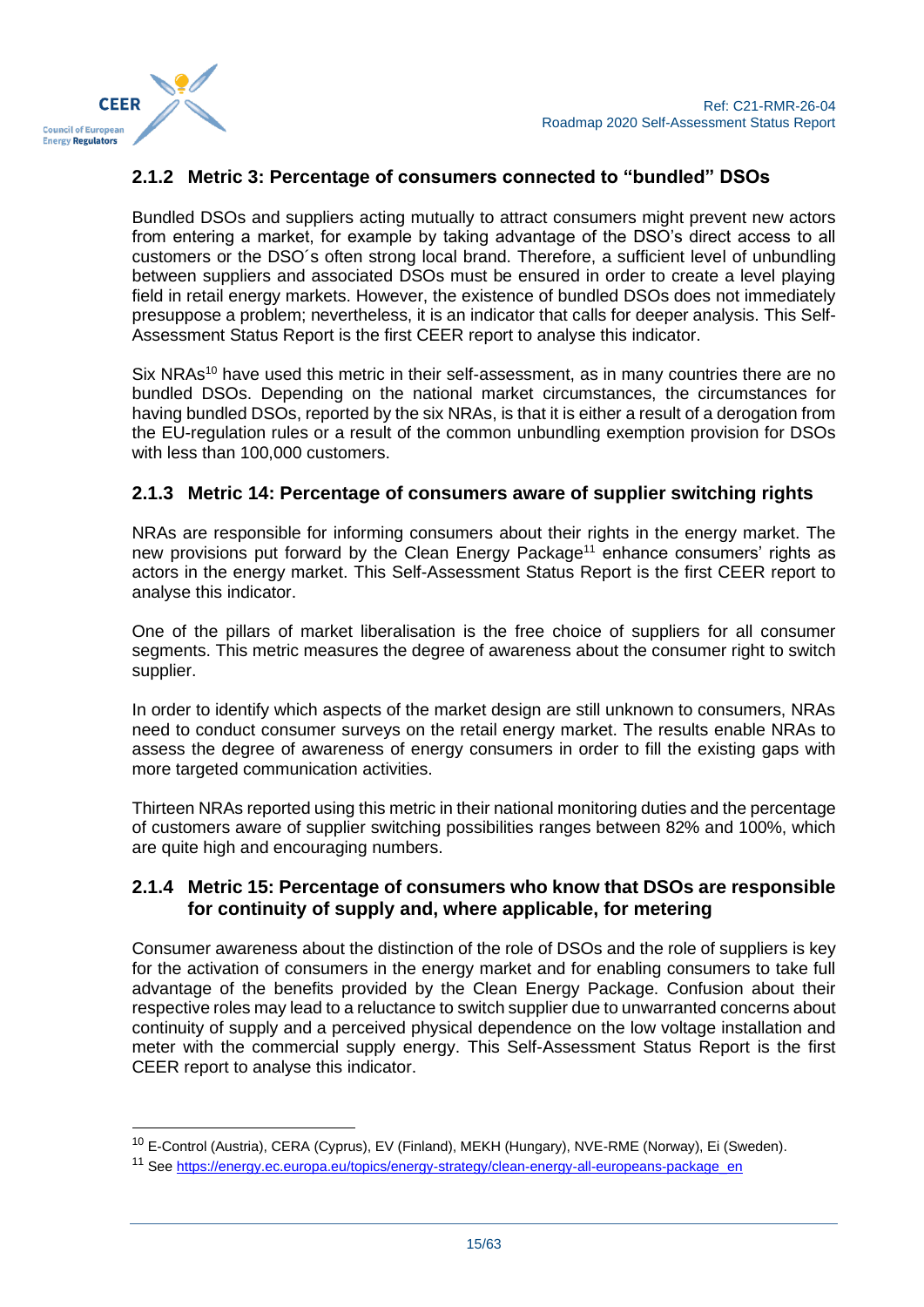

If consumers are to become more active in wholesale energy markets by choosing dynamic products, or are expected to change their consumption patterns by consuming energy when it is cheaper, as well as producing and storing their own renewable electricity through the installation of photovoltaic panels, the use of an electric vehicle and the adoption of in-house storage devices, such as batteries, it is expected that at least the fundamentals of the commensurate energy market design are widely known by them in advance of all these new developments.

Awareness of the DSO's responsibility for continuity of supply and, where applicable, for metering are to be found among such fundamentals of the energy market design.

Only seven NRAs<sup>12</sup> reported using this metric every 3 years. The share of customers that believe that switching to another supplier, must be accompanied by a change of meter is very low in the responding countries, ranging between 3% and 13%.

# <span id="page-15-0"></span>**2.1.1 Metric 16: Percentage of customers that trust the energy market**

This metric provides insights on whether consumers believe that they are getting a fair price after market liberalisation and how they perceive the energy sector in comparison to other regulated activities, such as the telecommunications sector or postal services, that also went through similar processes of market liberalisation.

Nine NRAs<sup>13</sup> in electricity and five in gas reported that they use this metric. Such a metric is usually the result of a survey either done by the NRA or another public body. The data provided by NRAs ranges between 19% to 70% of customers trusting the energy market. For further data on the customer's trust in different markets, please refer to the European Commission´s Consumer Market Monitoring Survey<sup>14</sup>.

#### <span id="page-15-1"></span>**2.1.2 Metric 17: Percentage of consumers having access to at least one independent and verified price comparison tool**

This metric is used to measure whether consumers have the possibility to identify the best offers in the market. The easier it is for consumers to estimate and compare different offers and associated savings, the more informed their decision will be to either switch to a better offer or stay with the current deal. An independent and verified price comparison tool (PCT) is a powerful consumer empowerment tool, which allows consumers to make comparisons in an easier manner. A PCT is a tool, generally a web page, which lists all the offers available to the consumer and where they can evaluate the potential benefits of switching.

<sup>12</sup> E-control (Austria), DUR (Denmark), EV (Finland), CRU (Ireland), NVE-RME (Norway), Ei (Sweden), AGEN (Slovenia).

<sup>&</sup>lt;sup>13</sup> E-Control (Austria), CREG (Belgium), DUR (Denmark), CRE (France), Ofgem (Great Britain), ACM (The Netherlands), NVE-RME (Norway), EI (Sweden), AGEN (Slovenia) in electricity and E-Control (Austria), CREG (Belgium), CRE (France), Ofgem (Great Britain), ACM (the Netherlands) in gas.

<sup>14</sup> <https://public.tableau.com/views/ConsumerMarketMonitoringSurvey/7?%3AshowVizHome=no>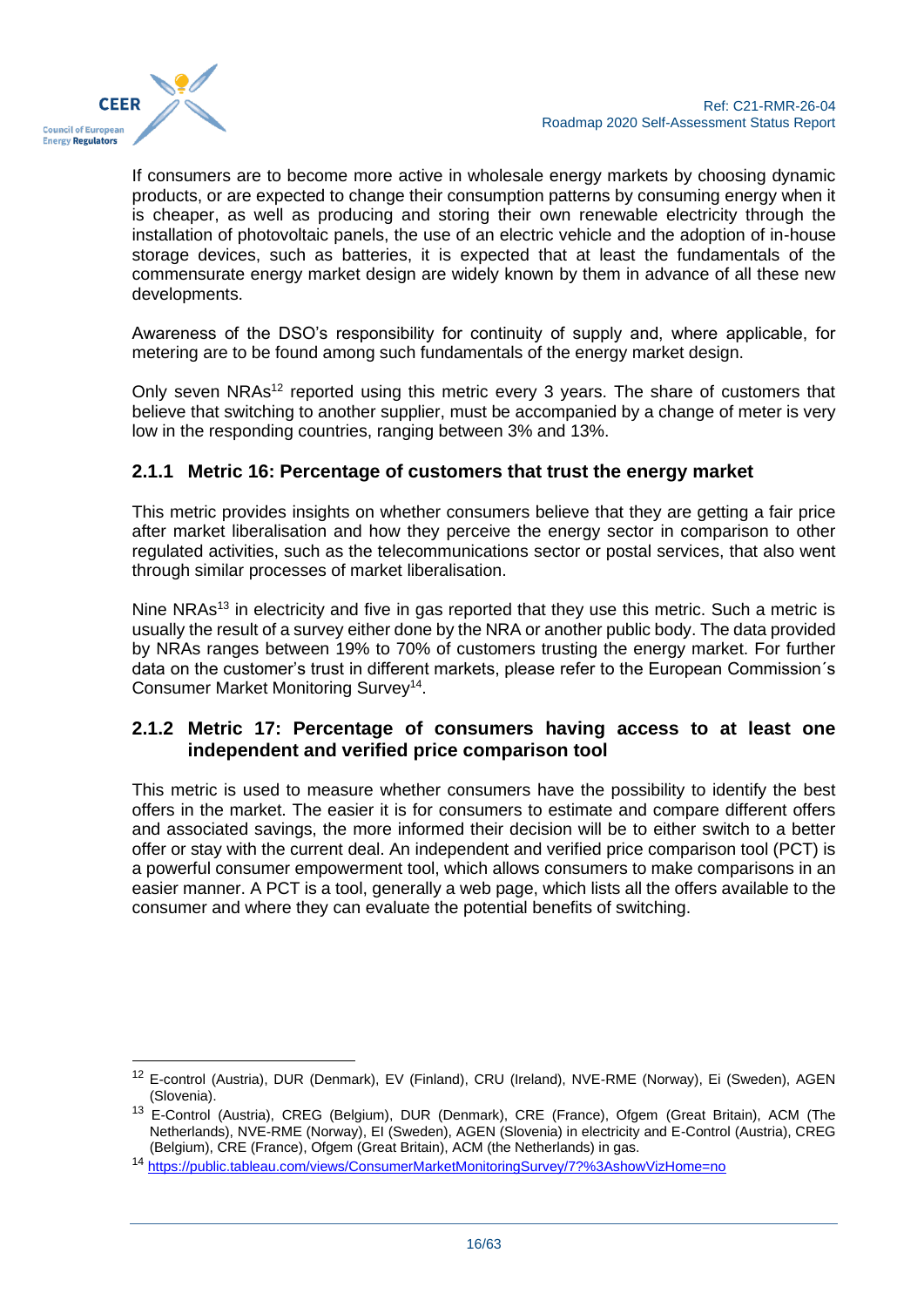



Eleven NRAs<sup>15</sup> in electricity and six in gas reported using this metric on an annual basis. In these countries, the percentage of customers that have access to PCTs ranges between 90% and 100%.

# <span id="page-16-0"></span>**2.1.3 Metric 20: Switching rates**

This metric is used to measure the active engagement of consumers in energy retail markets. It is directly linked to the level of competition, since the switching rate affects the market share of competing companies and thus puts competitive pressure on energy suppliers. Supplier switching can stimulate companies to offer better products and services. Supplier switching must be observed over time, as only a long-term perspective can contribute to a better understanding of what triggers supplier switching and how a competitive market reacts to this. In addition, renegotiated contracts may be measured. Consumers who actively decide to renegotiate their contracts with their current supplier also put competitive pressure on their energy supplier.

Most of the responding NRAs reported using this metric. In some countries, the switching rates are rising as a result of national objectives setting, such as creating a national data hub or a supplier centric model, or the launch of a PCT. However, some NRAs reported a slight slowdown in switching in 2020 due to the Covid-19 pandemic and the several lockdowns in place. This aspect is further analysed in the "ACER-CEER Annual Report on the Results of Monitoring the Internal Electricity and Natural Gas Markets in 2020 – Energy Retail Markets and Consumer Protection Volume"<sup>16</sup> .

### <span id="page-16-1"></span>**2.1.4 Metric 21: Percentage of inactive customers**

This metric measures the lack of consumer involvement in the market (inactive consumers) and helps to inform NRAs' policies aimed at improving the level of consumer engagement and stimulating competitive pressure on suppliers. Inactive consumers are defined here as consumers who have neither switched supplier/product nor actively searched for better deals. The analysis of this metric could require further research by conducting a consumer survey.

Most of the countries reported using this metric in their national market monitoring. The percentage of inactive customers in the household segment ranges between 10% and 99%.

# <span id="page-16-2"></span>**2.2 NRAs' analysis of metrics in Group 1**

As mentioned earlier, CEER supports NRAs in assessing different metrics together or in relation to each other. This section deals with the first group of proposed metrics that can be assessed together and gives a theoretical description, as well as some examples of how metrics can be assessed together.

<sup>15</sup> E-Control (Austria), DUR (Denmark), ECA (Estonia), EV (Finland), Ofgem (Great Britain), MEKH (Hungary), CRU (Ireland), ACM (The Netherlands), NVE-RME (Norway), EI (Sweden) and AGEN (Slovenia) in electricity and E-Control (Austria), Ofgem (Great Britain), HERA (Croatia), CRU (Ireland), ACM (The Netherlands) and AGEN (Slovenia) in gas.

<sup>16</sup> <https://www.acer.europa.eu/electricity/market-monitoring-report>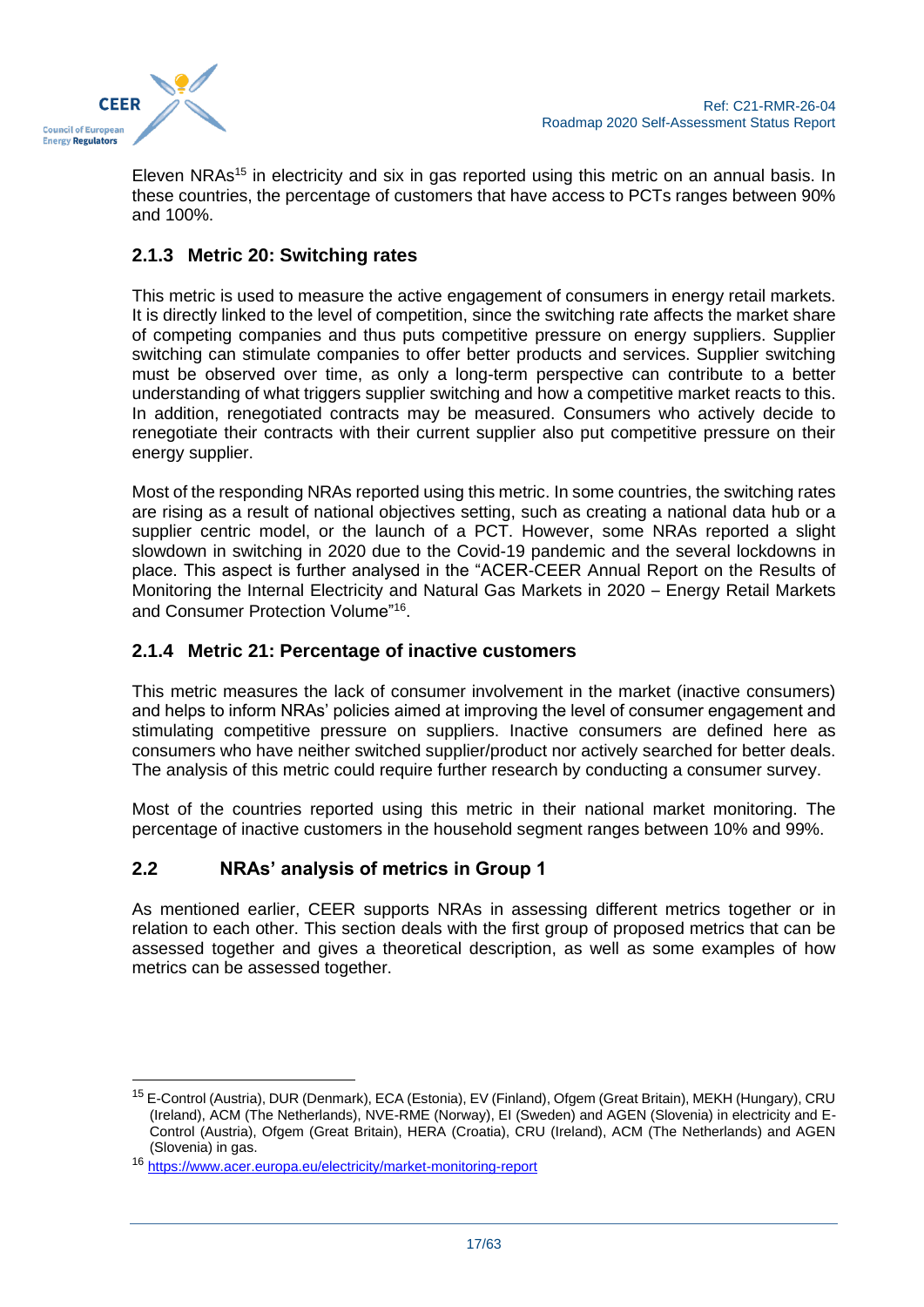

In a highly concentrated market (metric 1), or a market where the incumbent supplier has few or no equal rivals (metric 3), the competitive pressure will be lower with fewer suppliers competing for customers with better prices or innovative products. There are several countries, like the Netherlands or France whose results show that the number of suppliers is rising and the HHI is decreasing over the past years, contributing to a less concentrated market with a possibility for new entrants to compete, who can offer new, innovative products in line with the market evolution.

Bundled DSOs and suppliers acting jointly to attract consumers might prevent new actors from entering the market. The Swedish NRA (Energy Markets Inspectorate - Ei) believes that the relatively low activity (low interest in changing suppliers or looking for a better deal) among customers who have contracts with local vertically-integrated suppliers is a problem. Here, a stronger focus on "branding unbundling" might decrease the advantages of the vertically  $integral<sup>17</sup>$  supplier.

In markets where consumers are not aware that they can switch supplier (metric 14) or are unaware of energy market liberalisation rules, such as the split of tasks between supplier and distribution system operators (DSOs), with a high percentage of consumers who do not know what the DSOs are responsible for (metrics 15), markets tend to generally be more concentrated, with less active consumers with regard to switching procedures and consumer information issues. Here it is worth mentioning that some customers are aware that they can switch supplier but are not doing so for a variety of reasons. However, the results show that consumer awareness and the right information are the first steps towards taking action and engaging in the market. It is interesting to note how Great Britain is considering customer engagement, which is linked to the customer's ability and willingness to engage in their choice of energy supplier and associated tariffs. The concept of engagement is seen as a spectrum, with some customers being very engaged, regularly shopping around for the best deal, and others that explore the market but do not change suppliers. A person can be engaged, for example, by being aware of the different available tariff options, while still deciding not to switch. Similarly, a consumer can switch without being fully engaged in the process, perhaps using an automated switching service.

Consumer awareness about the role of DSOs and the role of suppliers is key for consumer engagement in the energy market and for enabling consumers to take advantage of the new provisions put forward by the Clean Energy Package.

The structure of the market, with regard to its concentration level, will affect the activity of customers in terms of how many of them are actively searching for cheaper and better products (metrics 20 and 21). Access to at least one independent and verified price comparison tool makes it easier for customers to search for cheaper and better products (Metric 17), while also making them more informed about market offers and the market as a whole. A few countries, like Croatia and Poland, noted that the existence of a well-developed comparison tool would further incentivise consumers to search and compare offers, thus increasing the likelihood of a higher level of consumer engagement with the market. Therefore, the existence of a reliable and verified comparison tool tends to have a positive impact by increasing switching rates, while reducing the high rate of customer inactivity.

<sup>&</sup>lt;sup>17</sup> Suppliers within the same company group as a DSO.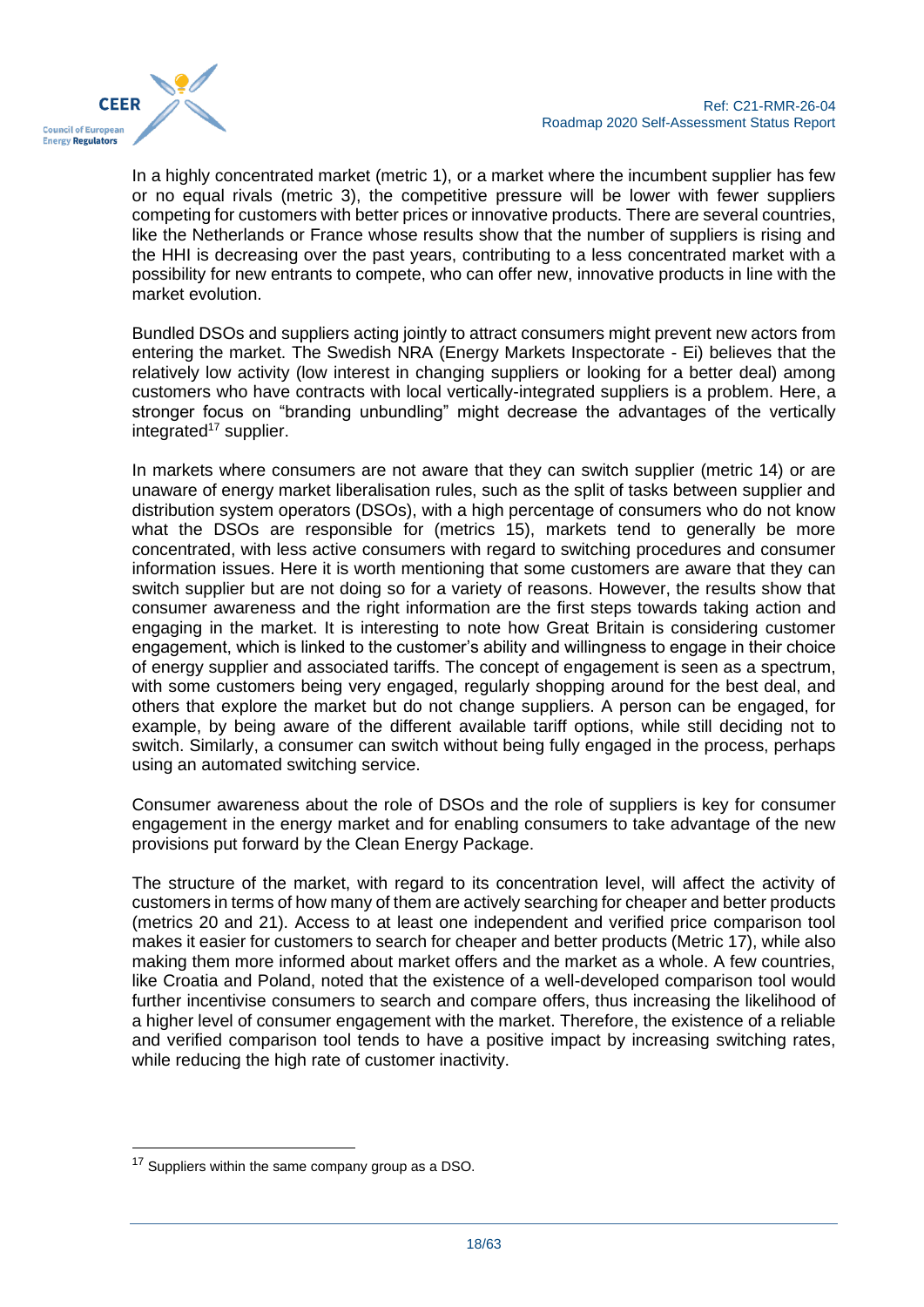

The "ACER-CEER Annual Report on the Results of Monitoring the Internal Electricity and Natural Gas Markets in 2020<sup>"18</sup> published data on the switching rates at the national level for both household and non-household markets.

Customer trust in the market (metric 16) can also be analysed in relation to both market structure and customer activity. High concentration can decrease trust. Low trust can decrease activity. Trust could also be connected to knowledge of how the market functions (metrics 14 and 15). In many countries, as shown in the section below, the results show that higher customer awareness and trust lead to higher customer engagement and higher switching rates.

|    | Metric number and name                                                                                                          | <b>Number of NRAs</b><br>using for self-<br>assessment |                                            | <b>Number of NRAs</b><br>completing gap-<br>analysis |                                           | <b>Number of NRAs</b><br>including metric in<br>group analysis |                |
|----|---------------------------------------------------------------------------------------------------------------------------------|--------------------------------------------------------|--------------------------------------------|------------------------------------------------------|-------------------------------------------|----------------------------------------------------------------|----------------|
|    |                                                                                                                                 | <b>Electricity</b><br>(23 NRAs<br>replied)             | <b>Gas (19)</b><br><b>NRAs</b><br>replied) | Electricity<br>(23 NRAs<br>replied)                  | <b>Gas</b> (19<br><b>NRAS</b><br>replied) | Electricity                                                    | Gas            |
| 1  | Low concentration within a relevant<br>market                                                                                   | 21                                                     | 18                                         | 3                                                    | 3                                         | 8                                                              | 8              |
| 3  | Percentage of customers connected<br>to "bundled" DSOs                                                                          | 6                                                      | 6                                          | $\Omega$                                             | $\mathbf 0$                               | 1                                                              | 1              |
| 14 | Percentage of consumers knowing<br>they can switch supplier                                                                     | 13                                                     | 5                                          | 2                                                    | $\overline{2}$                            | 5                                                              | $\overline{4}$ |
| 15 | Percentage of consumers who know<br>that DSOs are responsible for<br>continuity of supply and, where<br>applicable, of metering | $\overline{7}$                                         | $\overline{2}$                             | $\mathbf 1$                                          | 1                                         | $\overline{2}$                                                 | 1              |
| 16 | Percentage of customers that trust<br>the electricity market                                                                    | 9                                                      | 5                                          | $\overline{2}$                                       | $\overline{2}$                            | 4                                                              | 3              |
| 17 | Percentage of consumers having<br>access to at least one independent<br>and verified price comparison tool                      | 11                                                     | 6                                          | 1                                                    | 4                                         | 3                                                              | $\overline{2}$ |
| 20 | Switching rate                                                                                                                  | 20                                                     | 16                                         | 4                                                    | 4                                         | 6                                                              | 5              |
| 21 | Percentage of inactive customers                                                                                                | 15                                                     | 10                                         | 2                                                    | 2                                         | 3                                                              | $\overline{2}$ |

<span id="page-18-1"></span>Table 3 - Metrics used in self-assessment of Group 1 - "Market concentration, customer activity and awareness"

# <span id="page-18-0"></span>**2.2.1 National evaluations of the metrics in Group 1**

This section aims to present the overall conclusions drawn by NRAs regarding the metrics in Group 1, also showcasing, when results are available, how they are related to each other, mainly in the household segment, for both electricity and gas markets.

<sup>18</sup> <https://www.ceer.eu/national-reporting-2020>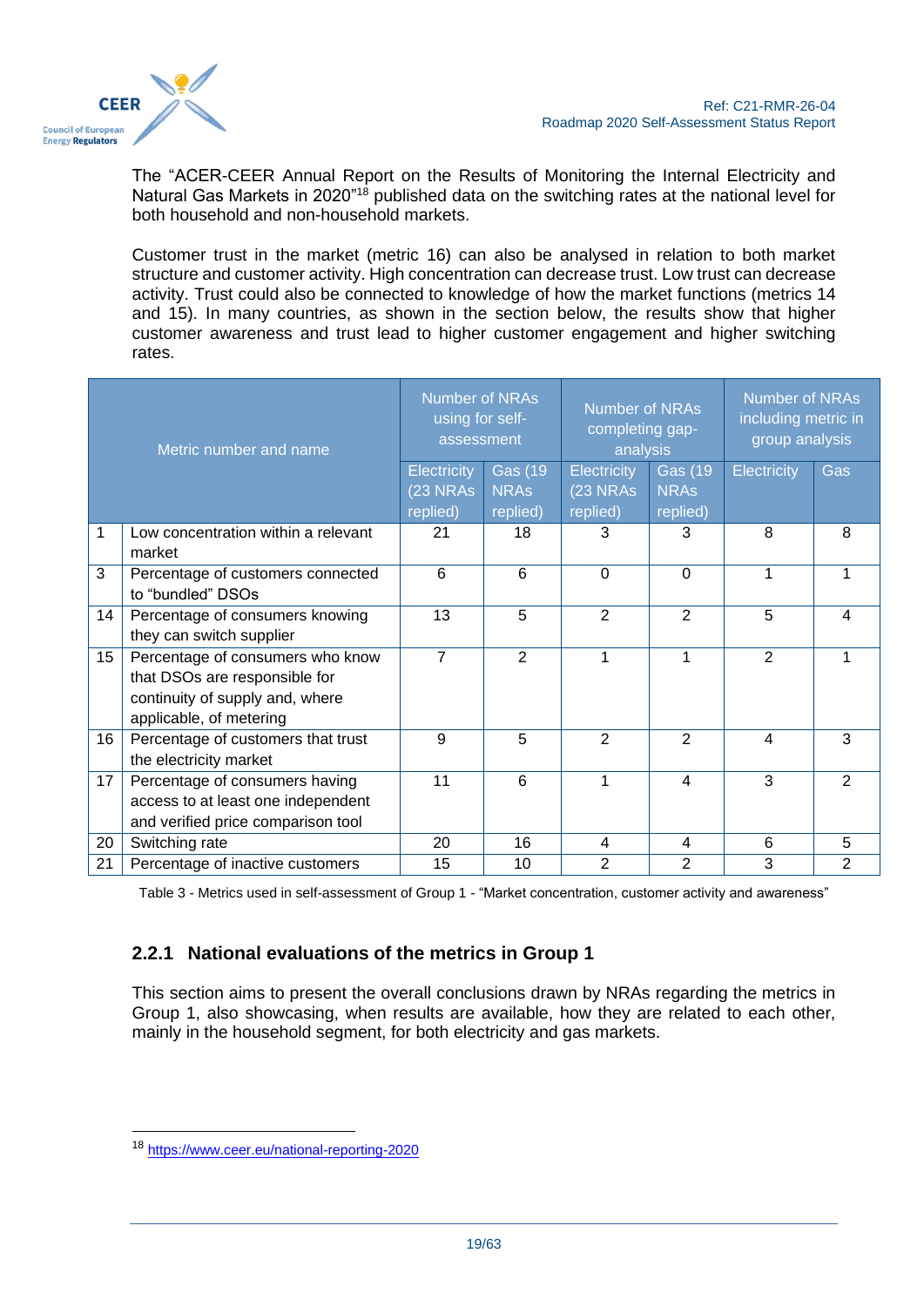

The data shows that the retail market has become more competitive in the last few years in countries like France, Great Britain and Ireland. The French Energy Ombudsman (Le Médiateur National de l'Energie) survey shows that the number of customers aware of supplier switching has been increasing over the past years (89% in 2020) and the percentage of households that trust the market is at a good level compared to previous years. The switching rates are at a similar level in 2020 as in 2019, possibly due to the Covid-19 pandemic that caused less mobility, as expected. However, the results show an increasing trend when compared to previous years. This could also be linked to the increase in new entrants in the French retail market with more and more innovative offers (weekend tariff offers, electric car offers, offers including home devices, self-consumption offers, etc).

Similarly, consumer engagement has increased overall in Great Britain, with record high rates of switching leading up to the Covid-19 pandemic – this trend has been driving stronger competition between suppliers, with medium-sized suppliers successfully drawing retaining customers from the larger incumbents. Ireland also notes that there has been an increase in engagement, with customers searching actively for better offers. The British experience is presented in a pilot study below.

In the French case household consumers tend to be quite disengaged. Regulated household tariffs are still very common in the electricity market, even though regulated tariffs are more expensive than most market offers. Approximately 72% of households in 2020 had a regulated tariff and although more customers are choosing market offers (the annual switching rate is 11.5% and increasing), this regulated share is still high. Customers stay in their current contracts due to a myriad of reasons, such as loyalty towards the incumbent supplier, no significant enough gains drawn from switching offers or lack of knowledge of the supplier switching procedures.

In the gas market, however, only 36% of French households in 2020 had regulated tariffs, which shows that the gas market is more open to competition with higher switching rates when compared to electricity. Still, 5% of the territory (1,450,000 household customers in electricity and gas), is dominated by local distribution companies with little choice in terms of alternative suppliers. This low presence of alternative suppliers happens for various reasons, such as differences in brand images, few customers, information systems to be adapted to the specificities of the DSO, and thus it is much more difficult for a competing supplier to develop in these areas. The incumbents in these territories convert their consumers from regulated price contracts to market price contracts, an issue to which the regulator is very attentive. Even if, in the short term, this type of practice could lower consumers' bills if the contracts offer lower tariffs when compared to the regulated tariffs in the long term, they risk locking the market and allow a supplier in a dominant position to fix its prices, without being subjected to any competitive pressure. Therefore, in terms of HHI, the French retail market is still highly concentrated, especially the household segment, although the index has been decreasing slowly over the past few years for all market segments. The HHI in the gas market for the nonhousehold segment is close to the low concentration zone. However, CRE (French NRA) estimates that the HHI is not providing a broad view of the market since it is a simpler tool to measure market concentration. Therefore, it always needs to be analysed along with other indicators.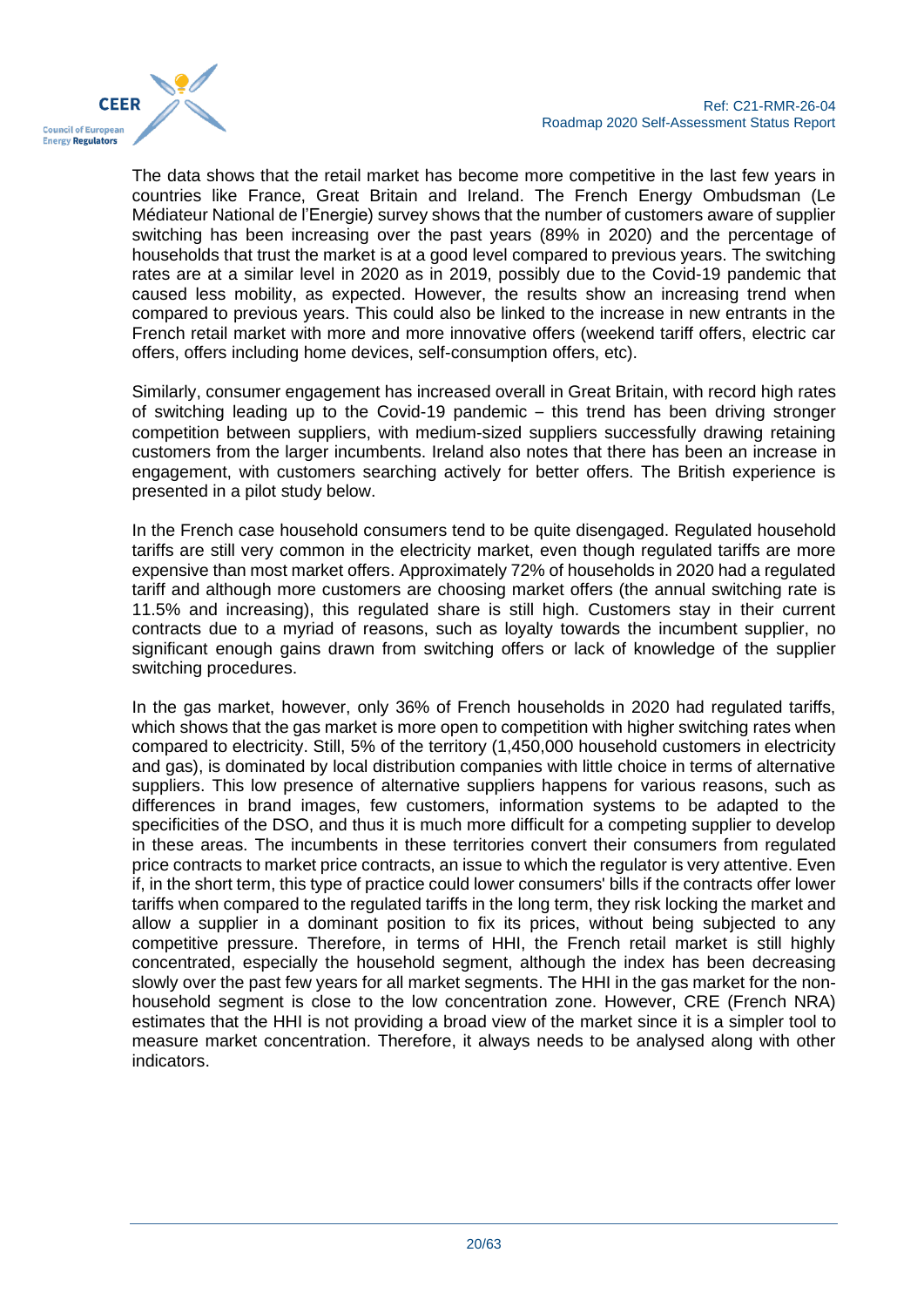

Similarly, in Ireland, there has been a steady decrease in the HHI in the household and small business segments over time in electricity, and even more significant decreases in the gas market. However, as in France, Ireland states that a high or low HHI is only an indication of market concentration and needs to be viewed in combination with other measures of market conduct and performance. The decline in market share experienced by the dominant electricity and gas suppliers since 2016 in Ireland, has now levelled off and the dominant suppliers in each market continue to hold the largest proportion of the electricity and gas market, respectively.

Portugal also shares this experience of high market concentration, although the HHI has been decreasing over time for all market segments. The number of suppliers has been increasing, contributing to less concentration in the market.

With regard to the Croatian gas market, the HHI is above 2,000 due to the fact that few suppliers still hold most of the market share on the retail market. The stated level of HHI is also reflected in the supplier switching rate, which is still at low levels but increasing for all gas market segments, from 0.4% in 2018 to 4.6% in 2020. Higher increases in the last observed period are due to the introduction of a register of billing metering points that systematically display more accurate data. Still, there is only one comparison tool on the market, which does not cover the entire gas market, only comparing the prices for supply under the public service obligation, which is recognised as a gap.

In the Netherlands, new actors are regularly entering the retail market, which might have a positive effect on the HHI. Most consumers know that they can switch and almost all the Dutch have access to internet and thus to price comparison tools, which boosts the switching rate (19.8% in 2020).

The share of inactive consumers is 23% in the Netherlands which could be related to the low level of trust in the energy market (19% of Dutch consumers have trust in the energy market, as opposed to a relatively large neutral group of 49%<sup>19</sup>). If the level of trust were higher, perhaps consumers would be even more prone to switching.

Slovenian household customers have good knowledge about how the market is functioning. 82.3% of the households are aware of supplier switching and 91.8% of them can name their DSO. 61.4% of households have trust in the market and 90% have access to the internet and with it, access to the independent comparison tool. However, the switching rate in Slovenia is below the EU-average and the number of suppliers is stable. One explanation for the relatively low switching rate among customers could be that there are DSOs that are exempt from the strictest unbundling rules. Many of these customers probably have a supply contract with the same DSO (77.2% is the total market share of exempt companies from strict unbundling rules). On the other hand, these customers can choose from a wide range of suppliers, as 14 suppliers (out of 22 suppliers in total in the country) compete in all the areas where exempted DSOs operate.

 $19$  According to the NRA's own yearly survey "de Energiemonitor".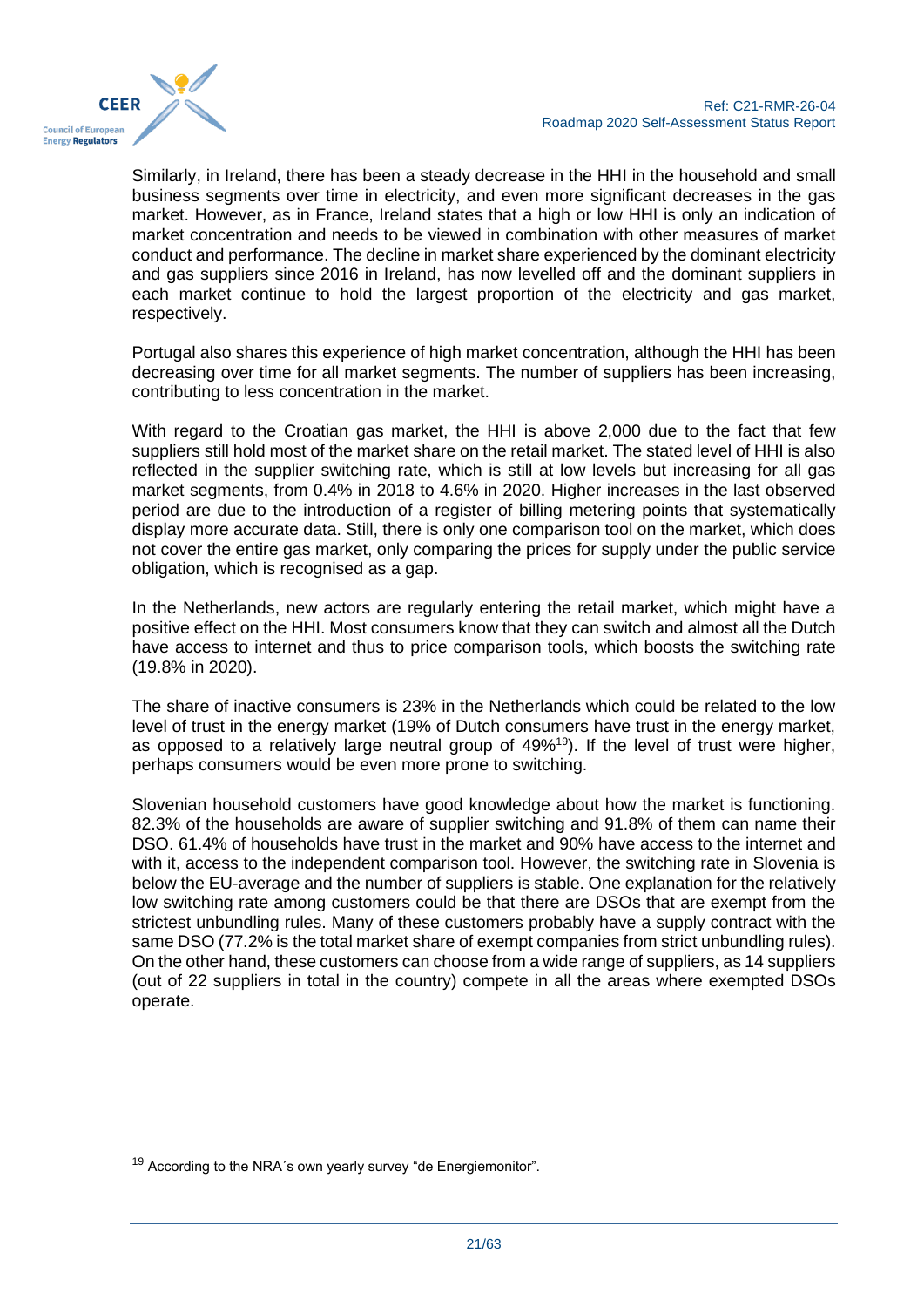

In Sweden, where the electricity market has a low and decreasing concentration, an increasing number of suppliers compete with low profit margins. Swedish customers have a high knowledge about how the market functioning. Nine out of ten are aware that supplier switching is possible and seven out of ten know what the network company is responsible for. Close to all Swedes (98%) have access to the internet and independent comparison tools, and six out of ten say that they trust their supplier However, indicators measuring customer activity give a mixed picture. While the switching rates are at 10%, which is above the EU average, there is a large group of inactive customers. One explanation to this relatively low consumer engagement could be that local vertically integrated suppliers have a strong market position. As many as 38% of customers are connected to a DSO exempt from the strictest unbundling rules. Many of these customers probably have a contract with the local supplier in the same company group. These customers can choose from a wide range of suppliers. An important number of suppliers compete in all the areas where vertically integrated suppliers are active, but the vertically integrated suppliers have the biggest market share in many areas where DSOs enjoy exemptions.

Poland has another experience regarding some of the metrics in Group 1. The average concentration of the electricity market negatively correlates with the switching rate. The switching rate is negatively affected by the lack of a comparison tool operated or licensed by the Polish NRA. Certainly, the existence of a reliable price comparison tool would have a positive impact on increasing switching rates while reducing the high rate of customer inactivity.

The overall experience from these countries leads to the conclusion that general economic theory is mainly true in practice. There is a proven link between the metrics in Group 1. The highly concentrated markets leave little space for new entrants to emerge. However, several NRAs raised concerns over the reliability of metric 1. The HHI is a benchmark in economic literature and a relevant indicator for measuring market concentration, but it only provides an aggregated view of market concentration, without providing more detailed information on its monopolistic or oligopolistic nature. A statistical indicator such as HHI must be complemented by qualitative analysis, in particular on the possible causal links between concentration and market power, but most importantly it needs to be seen in conjunction with other metrics. In any case, customer awareness and trust are highly linked to switching rates and the number of inactive customers.

Several NRAs clearly affirmed higher customer awareness and trust in the market would increase national switching rates. Therefore, the higher the level of trust and awareness is, the lower the perceived difficulties to interact with the market and the higher the probability for consumers to be more engaged. The same applies regarding access to an independent and verified PCT: the higher this metric is in terms of accessibility, the higher the incentives for the consumer to search and compare offers and suppliers, and therefore, the higher the probability For more consumer engagement with the market.

Very few of the replying NRAs mentioned the link between a DSO's exemption from the strictest unbundling rules, the level of switching rates and the number of inactive customers. There is no overall conclusion that could be drawn on these metrics' correlation, but the few countries that do monitor this relationship closely, note that a higher level of exemptions for DSOs, leads to decreased consumer switching, as customers stay with their local DSO, which has, in general, a strong market position in its area.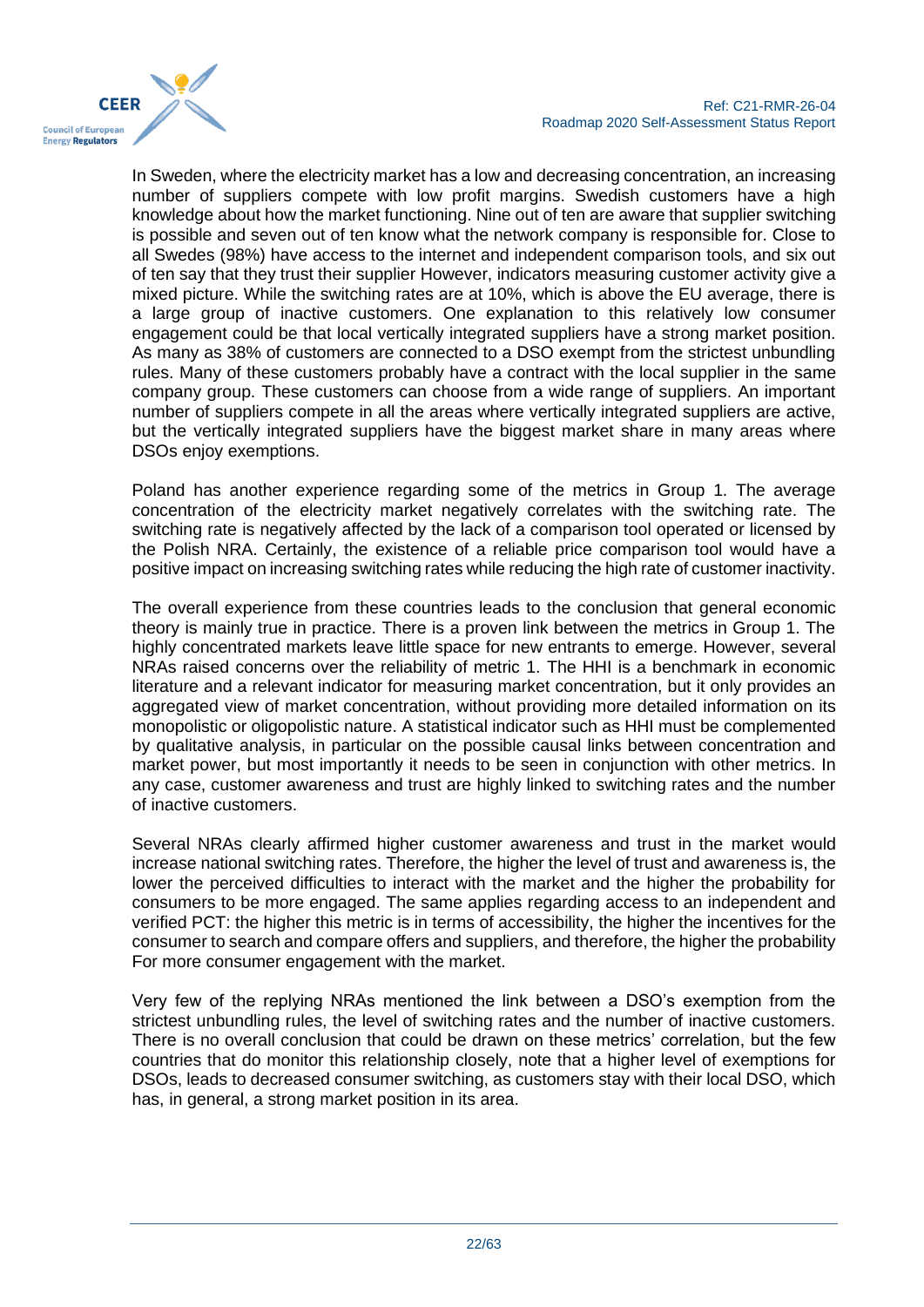

# <span id="page-22-0"></span>**2.2.2 Measures to improve the results of the metrics in Group 1**

This section presents a set of possible measures planned to be adopted by NRAs to improve the results of the metrics in Group  $1^{20}$ .

The electricity market in Cyprus is expected to open in August 2022. Therefore, the metrics of Group 1 may not completely apply to Cyprus yet, although improvements are already being envisaged. At the moment, a proposed bill on the regulation of the electricity market, which amends the current laws in force and harmonises with the provisions put forward by Directive 2019/944, is under a vetting process. The proposed bill puts forward several new provisions, such as the implementation of an independent and verified price comparison tool. Moreover, the NRA is working towards setting up the new provisions of the market regulatory framework for a smooth transition to a healthy, fully liberalised, competitive electricity market in Cyprus.

In order to further promote customer engagement in the energy market in Ireland, which could also result in increased competition, the Irish NRA (CRU) ran a Customer Engagement campaign in 2018, encouraging energy customers to "Switch On" to their rights, their savings and to energy safety. CRU had launched another "Switch On" campaign in 2020 to further promote switching, contract renegotiations and customer engagement with energy suppliers.

The Croatian NRA (HERA) finds it necessary to further raise customer awareness about Market offers. The development of gas price comparison tools that cover the whole retail market (public service obligation and market offers), which is in the process of development, will additionally contribute to raise customer awareness about market opportunities and provide a good overview of all possibilities in one place, so that customers are able to find an offer that best fits their personal needs. According to HERA, this progress is likely to influence the HHI as well as the supplier switching rate.

In Lithuania, the NRA (VERT) recently<sup>21</sup> launched a price comparison tool where retail customers can compare the prices from different suppliers.

In the Netherlands, aggressive telemarketing is likely to be a major reason for low levels of consumer trust in the market. Therefore, ACM (Dutch NRA) reported that currently it is taking action against aggressive telemarketing practices. Moreover, from 1 July 2021, legislation will be adapted to better protect consumers against aggressive telemarketing. Similarly, in 2018, Sweden introduced mandatory written consent for telemarketing.

In Poland, the existence of a reliable comparison tool would improve a number of indicators related to consumer activation. Moreover, the NRA does not conduct consumer awareness research on its own, nor does it have access to such external research focused on the electricity sector. It is therefore difficult to set concrete directions of action to improve consumers' active participation and awareness of the electricity market.

In order to improve competition, the Portuguese NRA (ERSE) plans to continue implementing rules and monitoring practices on a regular basis. ERSE provides information regularly to all market participants and tries to create a transversal and transparent market. The NRA also plans to conduct a survey to consumers and continue promoting their engagement with regular training sessions.

 $20$  Great Britain's measures are included in Pilot 1 at the end of this section.

<sup>21</sup> September 2021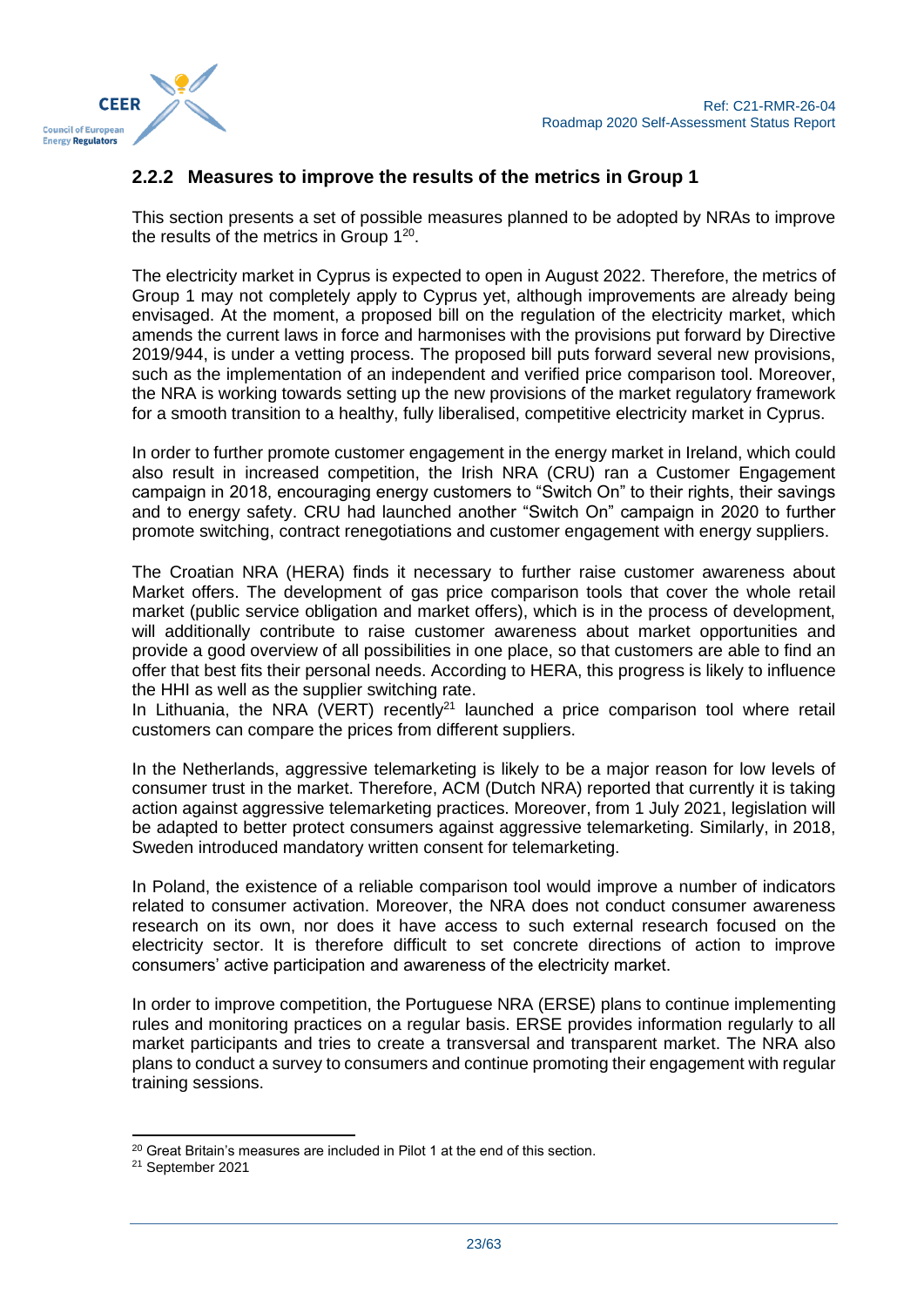

In Sweden, a stronger focus on "branding unbundling" could contribute to decreasing the vertically integrated supplier´s advantages. More customers would compare offers from several suppliers, which would lead to better competition. "Branding unbundling" could lead to fewer suppliers in the market, but not necessarily higher concentration. The number of suppliers would likely decrease, but these would probably be more equal in size.

However, this could affect trust in a negative way. Surveys indicate that local, municipalityowned vertically integrated suppliers have the highest share of satisfied customers. The NRA, Ei, has suggested that the government implement a data hub and a supplier-centric model. A centralised data hub is a strong tool in supporting a dynamic retail market by streamlining, automating, and simplifying data exchange processes between electricity suppliers, DSOs and Balance Responsible Parties (BRPs). The data hub would minimise the risk of preferential treatment of some suppliers over others. It would process large volumes of consumption and other transactional-related data in a robust, transparent, and non-discriminatory way. The implementation of a supplier-centric model would make it easier for customers to understand the electricity market. This way, instead of having two contact points, the customer would only have to contact the supplier, whilst currently the customer must contact the DSO and then usually chooses to get a contract with the supplier in the same company group. The suppliercentric model would most likely increase the switching rate and more suppliers would have a larger customer base. The Swedish NRA also actively promotes the independent comparison tool Elpriskollen<sup>22</sup>. If more customers continuously compare contracts, switching rates would go up and competition would increase.

In 2021-2022 the Slovenian NRA is carrying out a refreshed survey on the electricity and gas market among households. The survey focuses on customer awareness, satisfaction, and trust. The results show the development of awareness among households. The NRA, Agencija za Energijo (AGEN), is also preparing a renewed independent comparison tool, which will have improved functionalities, which will hopefully promote more usage by consumers and increase market transparency.

<sup>22</sup> <https://elpriskollen.se/>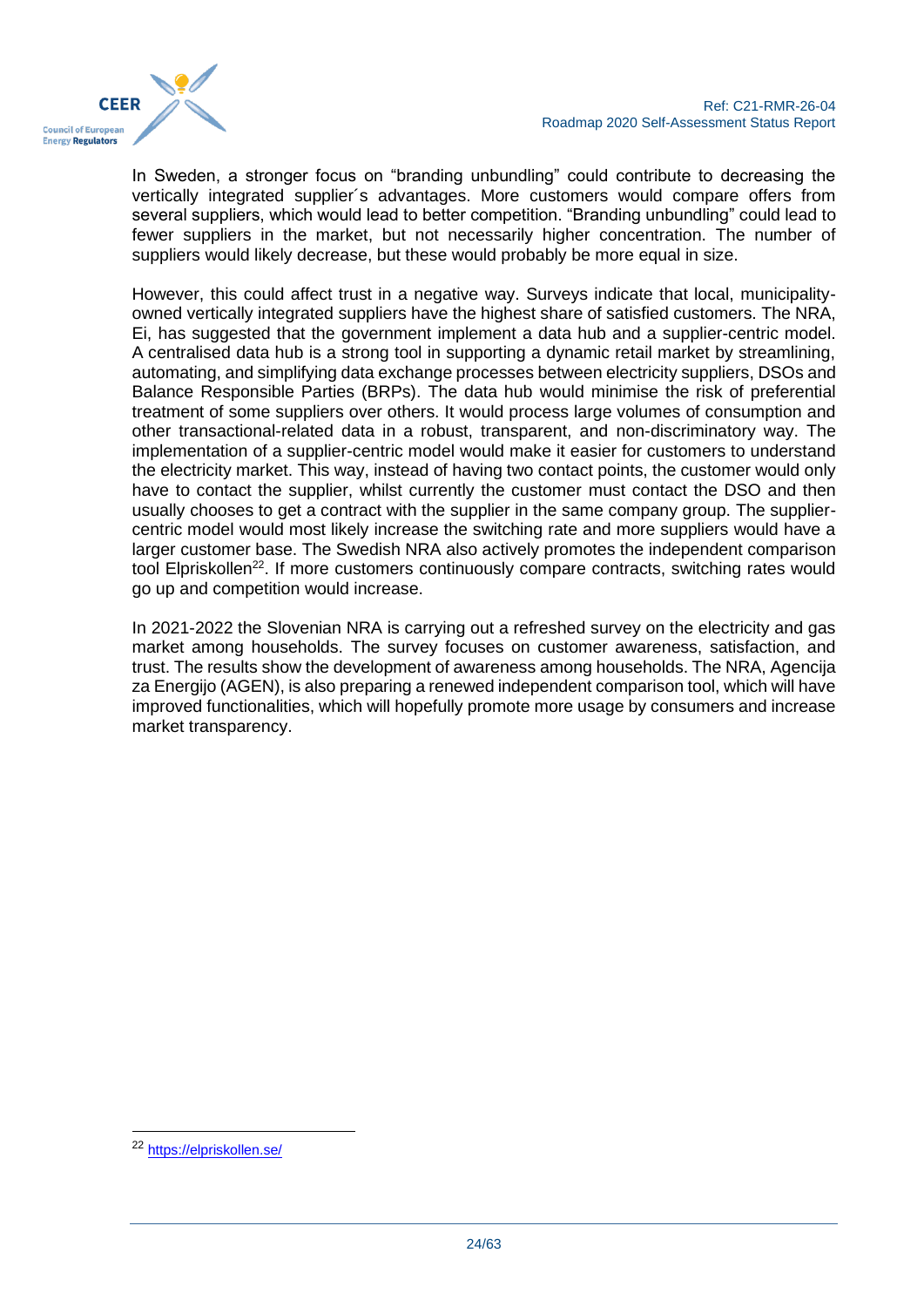

# <span id="page-24-0"></span>**2.2.3 Pilot 1: British group analysis for Group 1 metrics**

#### **Quantification & Results**

Since 2016, with the launch of the Competition and Market Authority's Energy Market Investigation<sup>23</sup>, the British retail market has become more competitive. Consumer engagement has overall increased, and Ofgem (British NRA) has seen record high rates of switching. This trend has been driving stronger competition between suppliers, with medium-sized suppliers drawing benefits and retaining customers from the large incumbent's customer base.

Documents describing the annual consumer engagement survey and the switching reform are available at Ofgem's webpage<sup>24</sup>.

By engagement, it is meant a customer's ability and willingness to engage in their choice of energy supplier and tariff. Ofgem interprets engagement as a spectrum, with some customers being very engaged, regularly shopping around for the best deal and potentially getting the latest energy saving kit for their homes, and others, not engaging with the market. A person can be engaged, for example by knowing the tariff options available to them but decide not to switch. Similarly, a person can switch without being fully engaged in the process, by using an automated switching service, for example.

A key outcome of interest to Ofgem is that the customer can make an informed choice about their tariff. The main causes for low engagement remain similar over time: most commonly, satisfaction with the service provided by the current supplier. For vulnerable consumers, lower levels of confidence in engaging with the market, perceived hassle, lower levels of trust in the market and heightened concerns about cost increases may be further barriers for engagement.

**Metric 1** (Low concentration within a relevant market, HHI): 1055 and 1259 for electricity and gas household markets respectively. **Metric 3** (Percentage of customers connected to "bundled" DSOs): Since DSOs are fully unbundled from suppliers, Great Britain does not use this metric. **Metric 14** (Percentage of consumers knowing they can switch supplier). Almost all consumers (87% in 2018) are aware that they can switch supplier. **Metric 15** (Percentage of consumers who know that DSOs are responsible for continuity of supply and, where applicable, of metering): Since DSOs are fully unbundled from suppliers, Great Britain does use this metric. **Metric 16** (Percentage of customers that trust the electricity/gas market): In 2020, 71% of customers reported to trust or neither trust nor distrust their energy supplier, while 73% of customers were satisfied or very satisfied with their supplier. **Metric 17** (Percentage of consumers having access to at least one independent and verified comparison tool): 60% of consumers who switched in 2020 used an online comparison tool (64% in 2019). **Metric 20** (Switching rate): 20.2% for electricity and 18.3% for gas households. **Metric 21** (Percentage of inactive customers): In 2019, 27% of consumers reported that they had never switched, down from 34% in 2018. In 2020, 51% of electricity

customers were still on default

<sup>&</sup>lt;sup>23</sup> In 2014, Ofgem referred to the Competition and Markets Authority (CMA) for a full market investigation, which was made by 2016, resulting in a series of remedies for the energy retail market in Great Britain. <sup>24</sup> <https://www.ofgem.gov.uk/publications/consumer-survey-2020-update-consumer-engagement-energy>

<https://www.ofgem.gov.uk/energy-policy-and-regulation/policy-and-regulatory-programmes/switching-programme>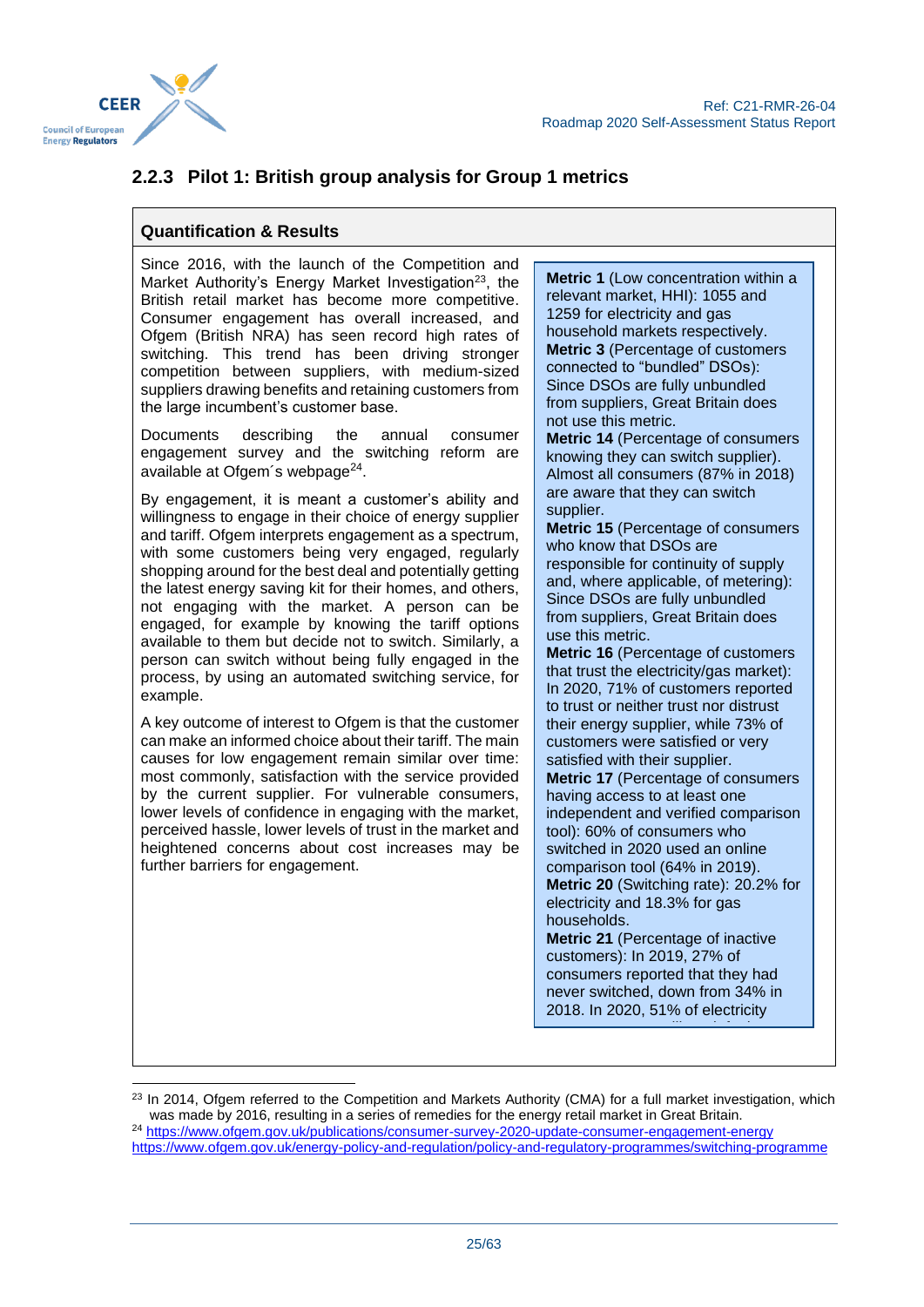

However, Ofgem noted continuing concerns with regard to the number of disengaged consumers and how competition would affect these consumers if the current default tariff cap<sup>25</sup> were lifted. Just over half of all consumers do not engage with the market, and this significantly limits their ability to protect their own interests. If the default tariff cap were lifted, it is unclear whether engagement levels concerning consumers on default tariffs would be sufficient to constrain the prices that suppliers set for their default tariffs. In addition, lower confidence in comparing and choosing energy deals, and lower levels of trust in the energy market may also deter some consumers from engaging.

Ofgem has identified a mixed picture of consumer experience in the microbusiness segment. On the one hand, engagement levels (like interest in finding a better deal or changing supplier<sup>26</sup>) are relatively high, with around three in four microbusinesses on a negotiated, fixed-term deal. Microbusinesses are able to negotiate bespoke contracts that suit their needs and obtain competitive prices where they switch to a new supplier or obtain a new deal with their existing provider. Microbusinesses can access a good quality of service from the best performing suppliers and obtain valuable market insight and contracting services from brokers and other third-party intermediaries, who play an important role in the market.

On the other hand, microbusinesses that do not engage with the market face particularly high prices. For those that do engage in the market, many encounter opacity, poor practice and procedural barriers that hamper their customer journey and can lead them to overpay for their energy. As many microbusinesses use brokerage services to engage with the market, the activities of a minority of brokers are causing particular harm in individual cases (e.g. unsolicited calls, misleading practices or other misconduct when selling or marketing). Ofgem believes all these practices also have a broader impact on trust across the market.

Great Britain also reported on the possible measures planned to be adopted by the NRA to improve the results of the metrics in Group 1.

https://www.ofgem.gov.uk/publications/microbusiness-strategic-review-statutory-consultation-modify-slcs-all-gasand-electricity-supply-licences

<sup>&</sup>lt;sup>25</sup> Following Government legislation, in January 2019 Ofgem introduced a price cap, as a temporary measure, to provide price protection to around 11 million customers on expensive default and standard variable energy tariffs. This was due to widespread concern that the market was not working as well as it should for consumers on these tariffs, typically less engaged with the market and the products it offers.

<sup>&</sup>lt;sup>26</sup> Engagement is defined as having switched supplier, changed tariff or compared tariffs with their own or other suppliers.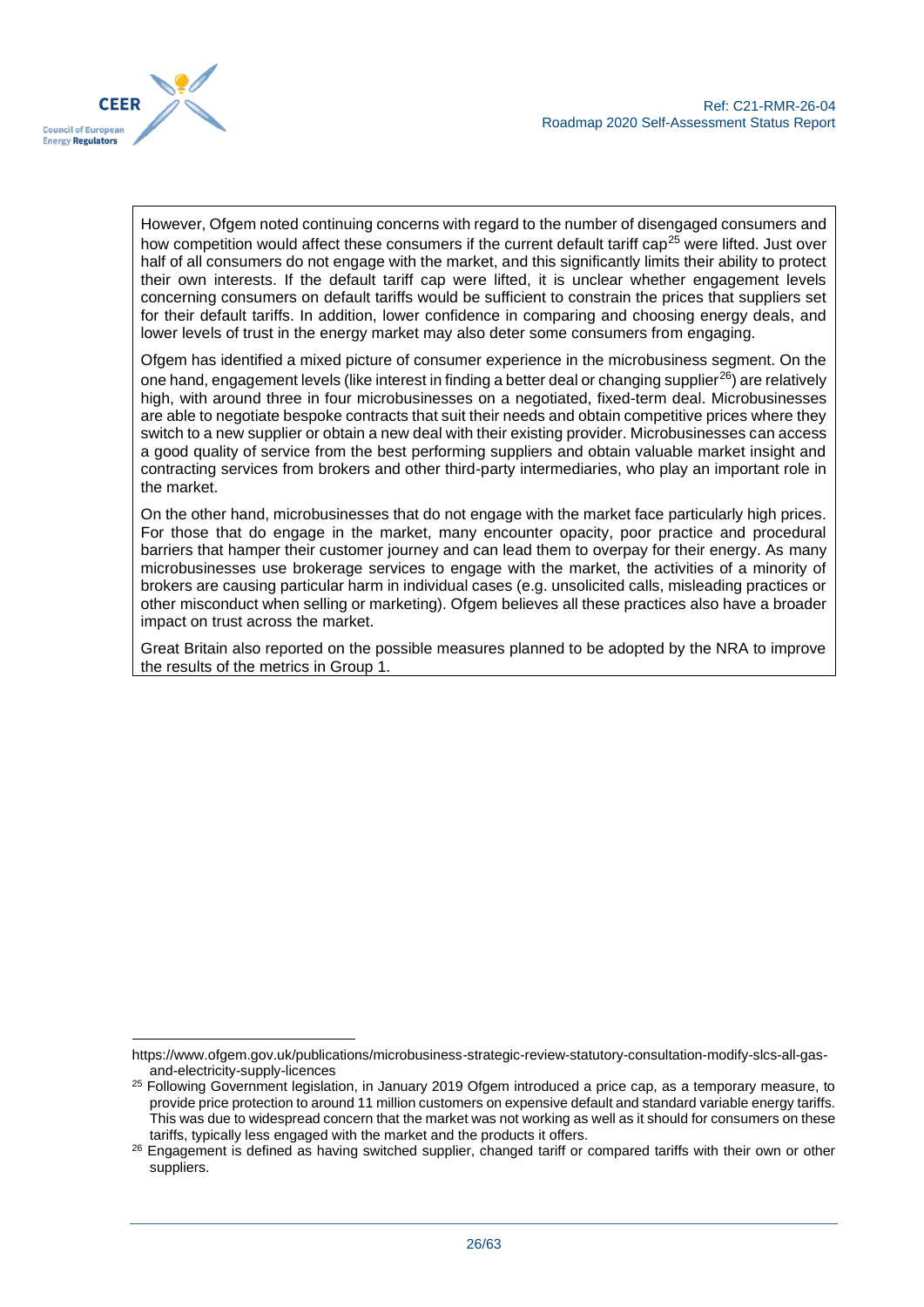

In Great Britain, the current switching procedures in the market are not working as well as they could. They can cost consumers time and money and deter them from switching in future. As a result, the disengaged household consumers tend to prefer well-known suppliers and perceive switching to be risky, and may welcome further reassurance<sup>27</sup> to encourage future engagement. Existing data shows that vulnerable consumers are even less inclined to engage and, therefore, increasing confidence may particularly help vulnerable consumers to engage with the market. Ofgem's work on the "Faster and More Reliable Switching Programme"<sup>28</sup> aims to facilitate accurate and timely switching and market engagement by allowing consumers to switch with confidence, quickly and without disruption. The project is currently being developed and is expected to go live in the summer of 2022. The current average switching time for electricity is 16 days while gas averages at 18 days to complete a supplier switch.

With regard to the microbusiness segment, Ofgem's new proposal involves relatively big changes to how microbusinesses can engage with the market, as well as the range of options available to them. To address these issues, Ofgem developed an initial package of proposed policy measures that it consulted on in 2020. In 2021, Ofgem consulted on the finalised package of proposals that covers:

- Provision of principal contractual terms: Strengthening existing rules around the provision of principal contractual terms to ensure consumers receive this key information both pre- and post-contract agreement in all cases;
- Brokerage cost transparency: Clarifying and strengthening existing supply licence obligations to provide information about brokerage costs on contractual documentation;
- Broker dispute resolution<sup>29</sup>: Introducing a requirement for suppliers to only work with brokers signed up to a qualifying alternative dispute resolution scheme;
- Cooling-off period: Introducing a 14-day cooling-off period for microbusiness contracts;
- Banning notification requirements: banning suppliers from requiring microbusinesses to provide notice of their intent to switch;
- Information and Awareness: working collaboratively with Citizens Advice to create new and updated information so that microbusinesses can access up-to-date guidance and advice alongside communications to help further boost awareness of how the market operates and their rights as consumers.

For both segments, there is a Switching Programme which represents a reliable, quick and efficient switching process, which constitutes a fundamental building block for a well-functioning, competitive market that provides good outcomes for consumers. It helps consumers engage with the market with the confidence supplier switching can be finalised quickly and will not cause disruption to their dayto-day lives. This in turn facilitates greater competition between suppliers to retain these consumers. The Switching Programme is currently in its Design, Build and Test phase and continues to actively work with industry stakeholders to create the central systems and processes necessary to enable a faster and more reliable switching experience. The changes will enable household and nonhousehold customers to switch within two working days while improvements to address data will ensure that there are fewer issues with switches going wrong. By improving the speed and reliability

<sup>&</sup>lt;sup>27</sup> These customers are not likely to have thought about their energy tariff for a long while. They need more than just savings and signposting. They are likely to respond well to a prompt which provides additional support for switching. These customers like it when hassle of needing to search for a new deal and find their consumption data is removed. They like being able to get advice by phone, rather than online. They are happy to discuss their tariff choices with an unfamiliar third party, if they are endorsed by someone they trust (such as Ofgem). Many will not respond to the letter for a while after receiving it and appreciate being reminded. They may revisit it a number of times and discuss with family before deciding to switch tariff. They like the certainty and ease of switching through a trusted third party or their current supplier.

<sup>&</sup>lt;sup>28</sup>[https://www.ofgem.gov.uk/energy-policy-and-regulation/policy-and-regulatory-programmes/switching](https://www.ofgem.gov.uk/energy-policy-and-regulation/policy-and-regulatory-programmes/switching-programme)[programme](https://www.ofgem.gov.uk/energy-policy-and-regulation/policy-and-regulatory-programmes/switching-programme)

<sup>&</sup>lt;sup>29</sup> The proposed ADR for brokers would allow microbusinesses to raise a complaint to the ADR provider if they cannot resolve a dispute with their broker directly.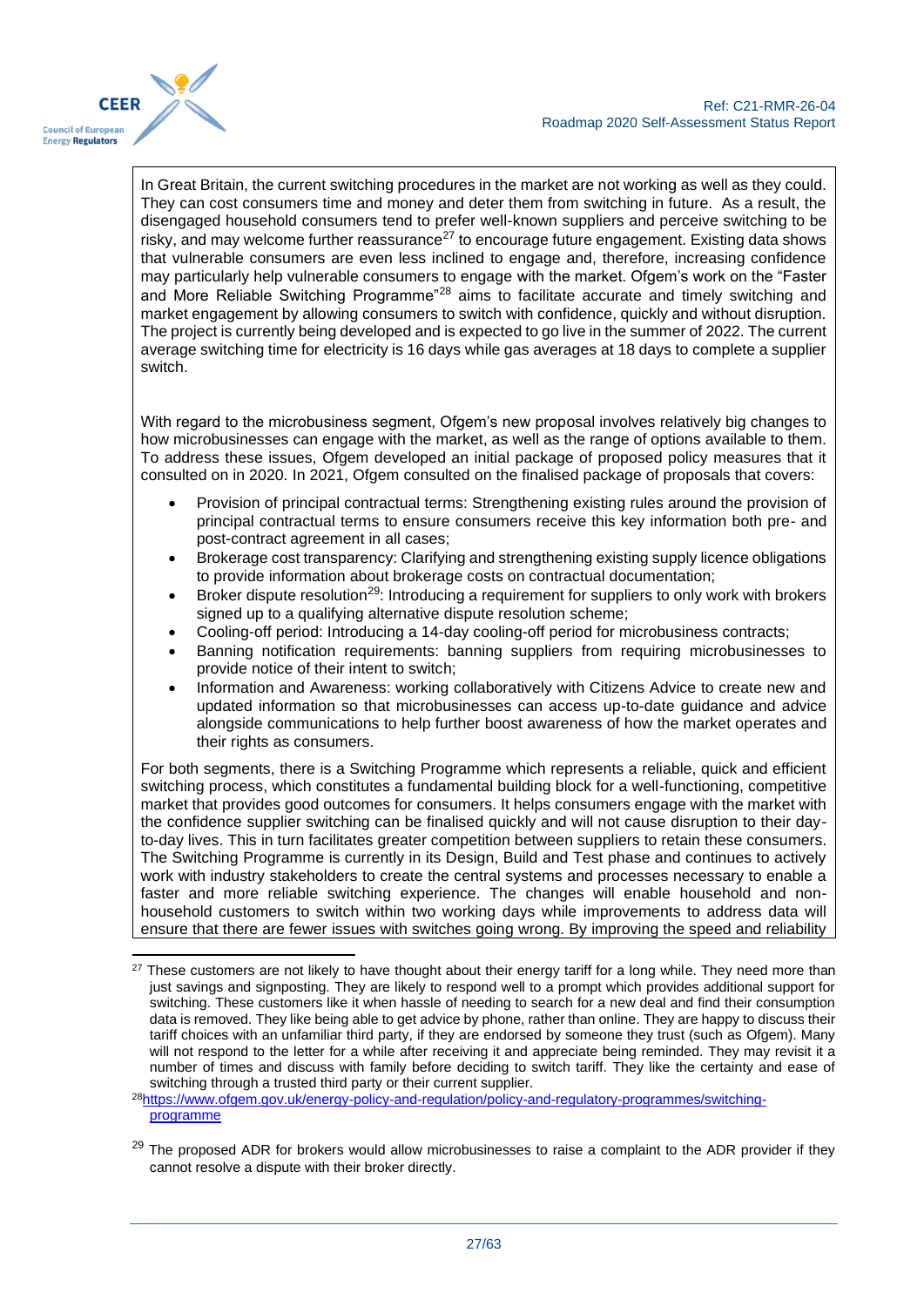

of switching, the Programme aims to increase the number of consumers who engage actively in the market and, with a view to driving competition in the market leading to lower bills, better tariffs, products, and services for consumers. The project is expected to be open to the public in the second quarter of 2022.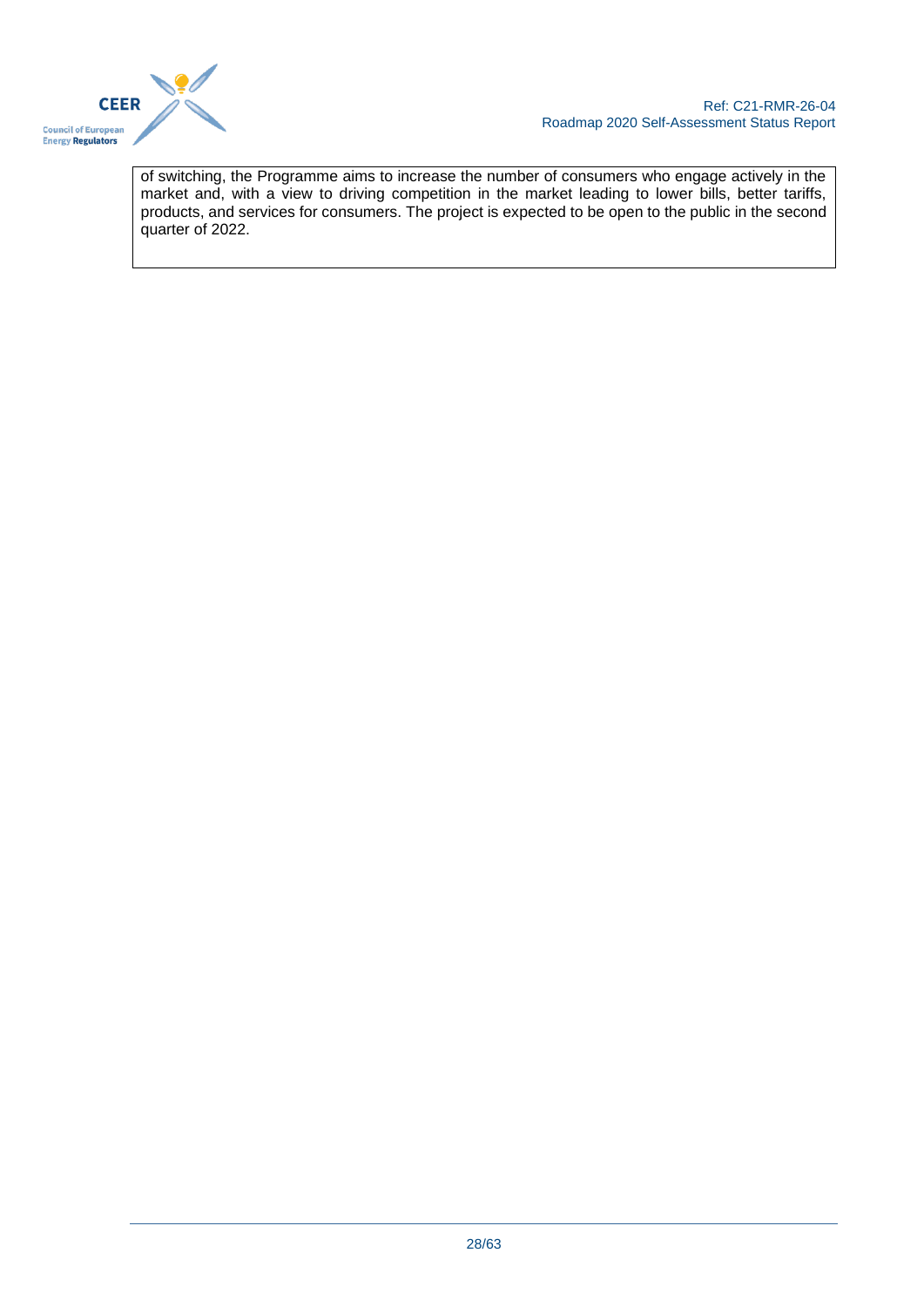

# <span id="page-28-0"></span>**3 Group 2 – Demand response fundamentals and innovation**

In this chapter, CEER explores the relationship between six metrics from five different keyproperties. First, each of the metrics is presented together with a comment regarding the performance of the responding NRAs. This is followed by a summary of NRAs' assessments of how the metrics in the group relate to each other and what can be done to improve the results.

These metrics are assessed together mirroring their relation in the market, as it is expected that one metric has an impact on the other metrics. Smart meter roll-out for instance, may allow a higher innovation in offers and further market development. Moreover, attractive services and products on the market could engage more prosumers with market. Having access to historical data plays an important role in making an informed choice, also enabling active participation in demand-response activities.

This group includes the metrics that are least used by NRAs, given varying stages of market development across Europe. The results confirm this reality by highlighting that most of the metrics in this group are linked to processes on the energy market that are still in early stages of development. However, results shared by some NRAs show that there is a correlation between the availability of time-of-use-metering, demand response offers in the market and the number of prosumers in a given market.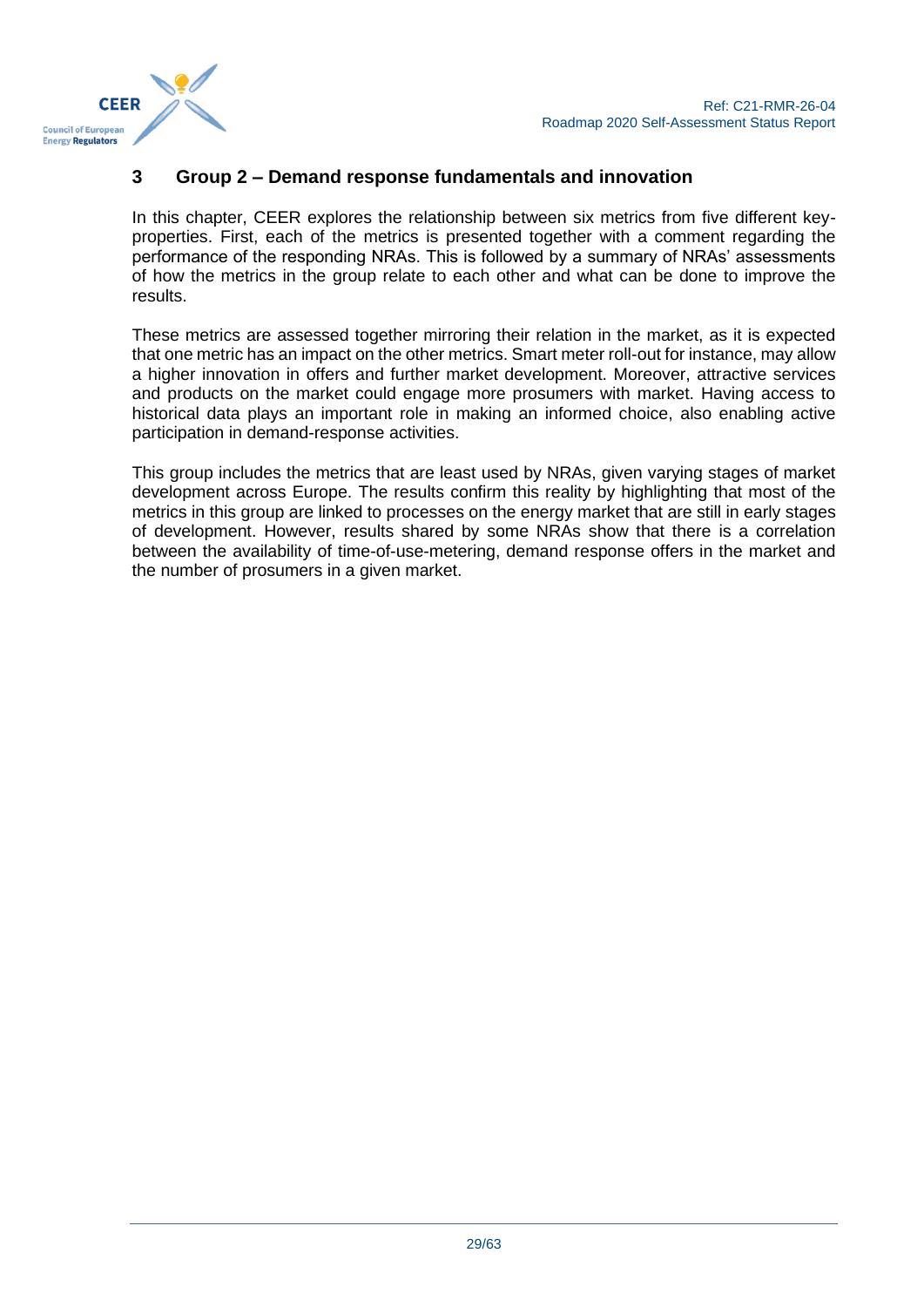

| <b>KEY PROPERTY</b>                                             |                     | <b>Metric # HARMONISED DEFINITIONS OF METRICS</b>                                                                                                                   |
|-----------------------------------------------------------------|---------------------|---------------------------------------------------------------------------------------------------------------------------------------------------------------------|
| Low Concentration within a relevant market                      | $\mathbf{1}$        | Herfindahl-Hirschman Index                                                                                                                                          |
|                                                                 | $\overline{2}$<br>3 | Time needed and cost of accessing well-functioning wholesale markets and<br>licencing/balancing regimes<br>Percentage of consumers connected to "bundled" DSOs      |
|                                                                 | 4                   | Percentage of consumers with regulated energy prices                                                                                                                |
| Low market entry barriers                                       | 5                   | Number of common standards for consumer data & for DSO-supplier contract or<br>existence of data hub                                                                |
|                                                                 | $6\overline{6}$     | Availability of time-of-use metering and - where applicable - additional fee paid by<br>the consumer to be able to have time-of-use prices vs. traditional metering |
| Close relationsship between wholesale markets and retail prices | $\overline{7}$      | Correlation between wholesale and retail energy prices                                                                                                              |
|                                                                 | 8                   | Mark-up between wholesale and retail energy prices                                                                                                                  |
|                                                                 | 9                   | Availability of a variety of pricing and billing options                                                                                                            |
|                                                                 | 10                  | Availability of value added services for implicit demand response and self-<br>generation                                                                           |
| A range of offers, including demand response                    | 11                  | Availability of online offers                                                                                                                                       |
|                                                                 | 12                  | Availability of contracts guaranteeing the origin of energy                                                                                                         |
|                                                                 | 13                  | Availability of explicit demand response offers                                                                                                                     |
|                                                                 | 14                  | Percentage of consumers knowing they can switch supplier                                                                                                            |
| High level of awareness and trust                               | 15                  | Percentage of consumers who know that DSOs are responsible for the continuity of<br>supply and, where applicable, of metering                                       |
|                                                                 | 16                  | Percentage of consumers trusting the energy market                                                                                                                  |
|                                                                 | 17                  | Percentage of consumers having access to at least one independent and verified<br>PCT                                                                               |
| Availability of empowerment tools                               | 18                  | Percentage of consumers having access to online historical consumption info                                                                                         |
|                                                                 | 19                  | Percentage of consumers having access to standardised supplier switching process<br>(and its duration)                                                              |
|                                                                 | 20                  | Supplier switching rate                                                                                                                                             |
| Sufficient consumer engagement                                  | 21                  | Percentage of inactive consumers                                                                                                                                    |
|                                                                 | 22                  | Percentage of prosumers                                                                                                                                             |
|                                                                 | 23                  | Time between notification to pay and disconnection for non-payment                                                                                                  |
| Appropriate protection                                          | 24                  | Percentage of disconnections due to non-payment                                                                                                                     |
|                                                                 | 25                  | Percentage of suppliers using min standards for key info in advertising and bills                                                                                   |

<span id="page-29-2"></span>Table 4 – Group 2 measures the relationship between time-of-use-metering, demand response, guarantees of origin and share of prosumers. The group includes 6 metrics from 5 key properties (marked in yellow) in the CEER 2017 Handbook for National Energy Regulators.

# <span id="page-29-0"></span>**3.1 Description of individual metrics**

# <span id="page-29-1"></span>**3.1.1 Metric 6: Availability of time-of-use metering and, where applicable, additional fee paid by the consumer to be able to have time-of-use price vs. traditional metering**

The purpose of this metric is to determine if customers have the possibility to be active on the market through demand response or flexibility schemes<sup>30</sup>. If a customer cannot access timeof-use meter readings, retail market competition for new suppliers, aggregators and third parties with innovative contracts could be distorted and market choice restricted. Therefore, a lack of time-of-use-metering hinders both innovation and overall market development.

<sup>30</sup> The Electricity Directive states that Member States should ensure that the national regulatory framework enables suppliers to offer dynamic electricity price contracts and that final customers who have a smart meter installed can request a dynamic electricity price contract with at least one supplier, and with every supplier that has more than 200,000 final customers.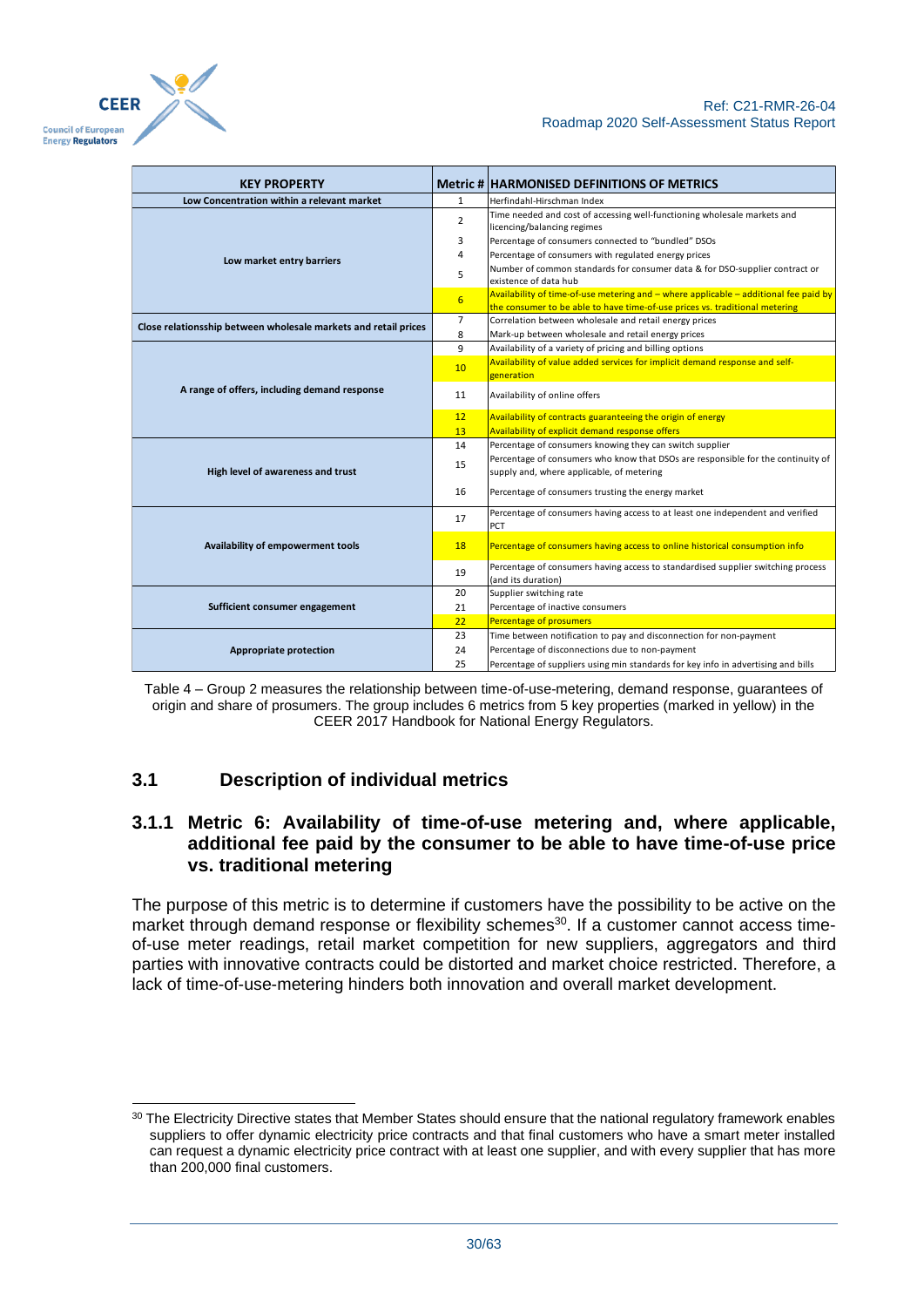



NRAs' responses are very divergent in terms of types of time-of-use metering available to consumers, ranging from 15 minutes to seasonal metering. It is plausible to assume that the types of time-of-use metering available in a country affect the types of offers available in the national retail energy market. Given the large diversity of types of time-of-use metering reported by NRAs, consumers' choice for an energy product in the EU varies depending on their country of residence.

### <span id="page-30-0"></span>**3.1.2 Metric 10: Availability of value-added services for implicit demand response and self-generation**

This metric corresponds to the availability of contracts containing price mechanisms, and/or added services that allow consumers to reduce their load or shift it from peak to off-peak periods, as well as to self-generate energy. It shows how innovative the national retail energy market is becoming. Availability of market infrastructure, e.g. smart meters, and procedures enabling consumers to receive the correct price settlement are essential to make implicit demand response and self-generation an established and viable option for consumers.

Availability of value-added services for implicit demand response and self-generation is still very low across Europe. Overall, NRAs did not have detailed data available for 2020 on valueadded services or products that contribute to demand flexibility with precise consumption volumes in MWh (or equivalent units) that were stored through such services or selfgeneration. However, NRAs<sup>31</sup> reported the existence of the following services/products: hot water heaters, storage/batteries, smart thermostats, maintenance services, customised information and audits aimed at modifying consumption behaviour.

# <span id="page-30-1"></span>**3.1.3 Metric 12: Availability of contracts guaranteeing the origin of energy**

This metric monitors the transposition of Article 19 in the new Renewable Energy Directive<sup>32</sup> (Guarantees of origin for energy from renewable sources) that specifies how suppliers can guarantee the origin of energy.

Although the market for guarantees of origin (GOs) exists in all EU Member States, as it was established as an obligation by the first Renewable Directive, several NRA $s<sup>33</sup>$  reported that in general, for the year 2020, they do not verify whether energy volumes sold in the framework of green offers are being backed by corresponding volumes of purchased GOs. Thus, as of 2020, for those NRAs who are not competent authorities for disclosure and/or issuing bodies of GOs, it is not possible to provide energy disclosure statistics on the origin of the energy consumed, such as specific energy sources that consumers chose in a given year with the corresponding volumes consumed.

<sup>31</sup> CRE (France), ARERA (Italy), NVE-RME (Norway), ERSE (Portugal), EI (Sweden)

<sup>&</sup>lt;sup>32</sup> Directive (EU) 2018/2001 of the European Parliament and of the Council of 11 December 2018 on the promotion [of the use of energy from renewable sources](https://eur-lex.europa.eu/legal-content/EN/TXT/?uri=uriserv:OJ.L_.2018.328.01.0082.01.ENG)

<sup>33</sup> EV (Finland), MEKH (Hungary), ARERA (Italy), NVE-RME (Norway), Poland (URE), CRU (Ireland).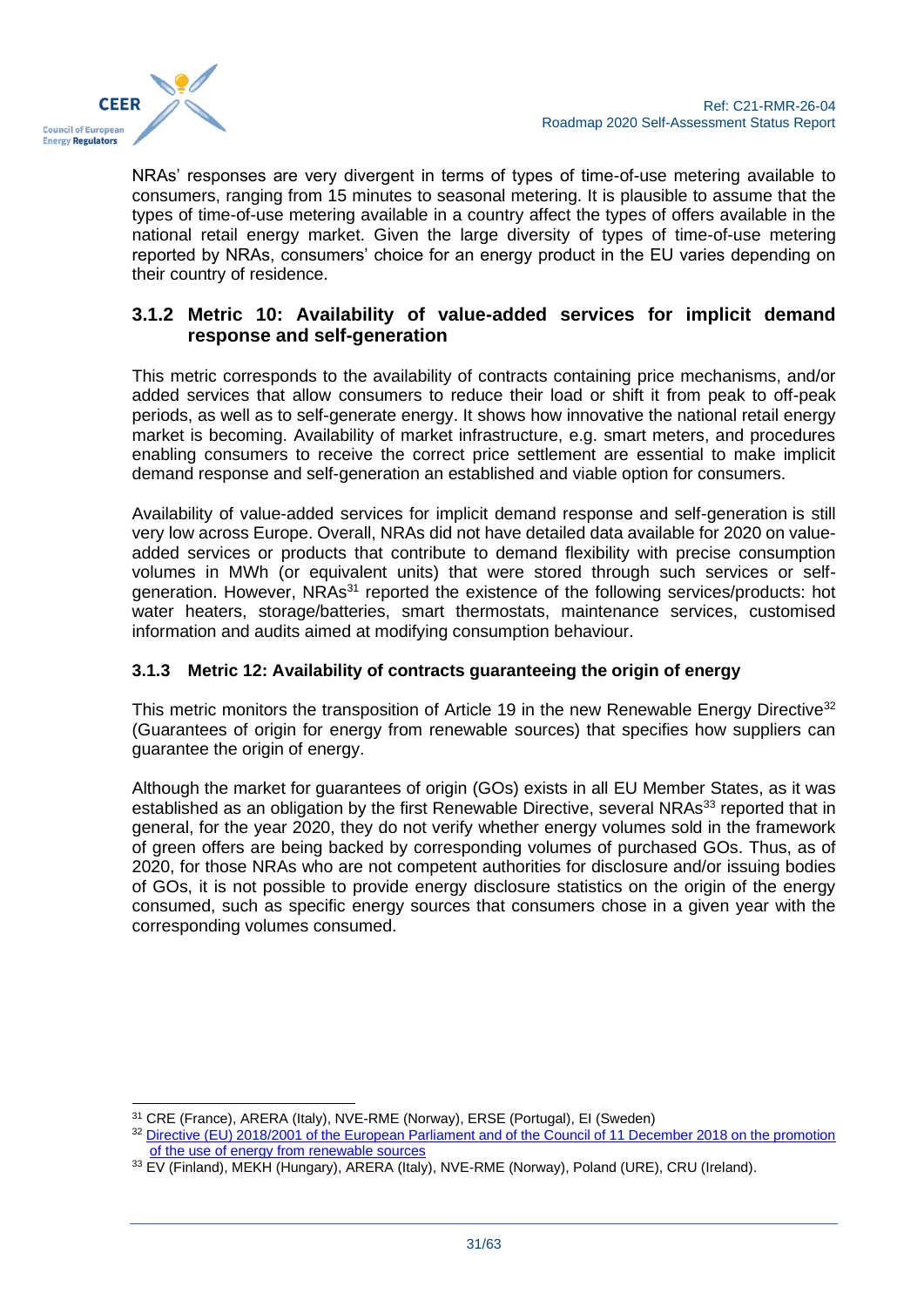

# <span id="page-31-0"></span>**3.1.4 Metric 13: Availability of explicit demand response offers**

This metric monitors the availability of products that provide explicit demand side flexibility in the market. In explicit demand response, the "freed-up/shifted" electricity is traded in electricity markets or used for other purposes. Consumers receive specific remuneration to change their consumption upon request (using more or using less), e.g. triggered by activation of balancing energy, differences in electricity prices or a constraint in the network.

Most NRAs reported that for 2020, explicit demand response offers are available only to nonhousehold customers. The Slovenian NRA (AGEN) was the only respondent to quantify how much capacity/volume is available through the use of explicit demand response contracts on an annual basis.

#### <span id="page-31-1"></span>**3.1.5 Metric 18: Percentage of consumers having online access to historical consumption information**

This metric is used to measure the possibility for consumers to access their consumption data through online tools. Having access to accurate historical consumption data enables consumers to compare alternative offers available in the market and make informed choices. It is also important for a consumer to get insight into their historical consumption in relation to the impact on the bill. This may, in turn, help towards a more responsible use of energy.

As of 2020, all respondent NRAs reported that consumers gained access to historical consumption data and thus, enforcing this particular consumer right is not an issue any more in terms of achieving well-functioning retail energy markets. Such access is 100% online in all countries and often done through the dedicated DSO webpage. Some countries made the access to historical consumption data an obligation for suppliers, such as Latvia, which set it as a mandatory requirement for suppliers when providing billing information.

# <span id="page-31-2"></span>**3.1.6 Metric 22: Percentage of prosumers**

This metric is used to measure the percentage of "prosumers" engaged in the market for selfconsumed energy and related services out of the total number of customers. In Article 15 of the Electricity Directive, prosumers are regarded as active customers, who are entitled to operate without disproportionate or discriminatory technical requirements, administrative requirements, procedures and charges, and who must be subject to cost-reflective, transparent and non-discriminatory network charges that account separately for the electricity fed into the grid and the electricity consumed from the grid.

Some NRAs wait for the roll-out of smart meters to be accomplished in order to quantify the number of prosumers in the country, such as the Irish NRA (CRU), while others base their quantification of metric 22 on the percentage of prosumers with installed photovoltaic installations within households, such as the Croatian NRA (HERA), whereas yet others calculate this metric by dividing the amount of DSO contracts with production by all distribution contracts, such as the Danish NRA (DUR).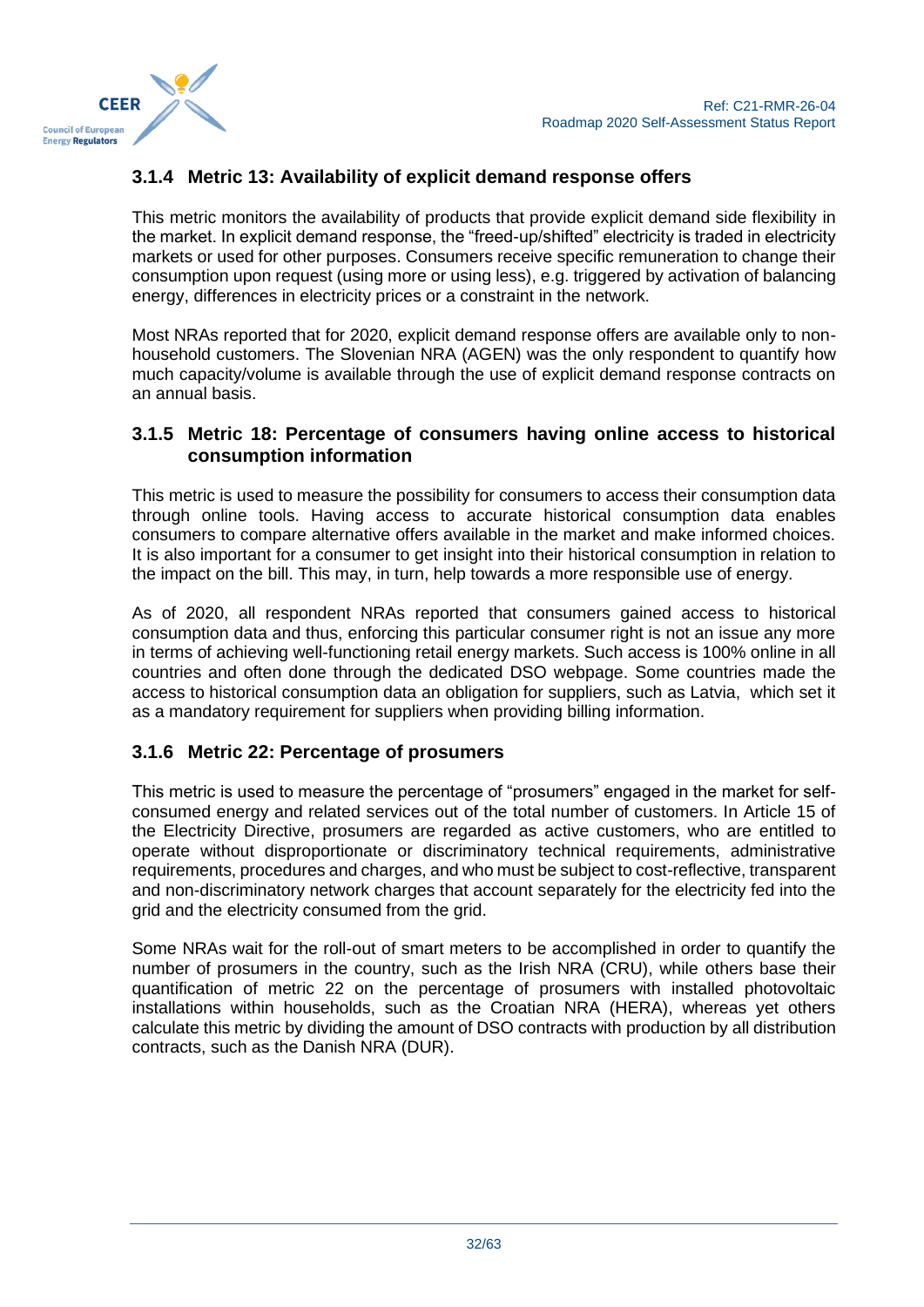

| Metric number and name                                                                            |                                                                                                                                                                              | Number of<br>NRAs using for self-<br>assessment |                                           | <b>Number of NRAs</b><br>completing gap-<br>analysis |                                           | <b>Number of NRAs</b><br>including metric in<br>group analysis |             |
|---------------------------------------------------------------------------------------------------|------------------------------------------------------------------------------------------------------------------------------------------------------------------------------|-------------------------------------------------|-------------------------------------------|------------------------------------------------------|-------------------------------------------|----------------------------------------------------------------|-------------|
|                                                                                                   |                                                                                                                                                                              | Electricity<br>(23 NRAs<br>replied)             | <b>Gas (19</b><br><b>NRAS</b><br>replied) | Electricity<br>(23 NRAs<br>replied)                  | <b>Gas (19</b><br><b>NRAs</b><br>replied) | Electricity                                                    | Gas         |
| 6                                                                                                 | Availability of time-of-use<br>metering and, where applicable,<br>additional fee paid by the<br>consumer to be able to have<br>time-of-use price vs. traditional<br>metering | 16                                              | 6                                         | $\overline{4}$                                       | 1                                         | 9                                                              | 2           |
| 10                                                                                                | Availability of value-added<br>services for implicit demand<br>response and self-generation                                                                                  | 10                                              | $\overline{2}$                            | 1                                                    | 1                                         | 8                                                              | $\mathbf 0$ |
| 12                                                                                                | Availability of contracts<br>guaranteeing the origin of<br>energy                                                                                                            | 12                                              | 5                                         | 5                                                    | 1                                         | 3                                                              | 3           |
| 13                                                                                                | Availability of explicit demand<br>response offers),                                                                                                                         | 9                                               | $\overline{2}$                            | $\overline{2}$                                       | $\overline{0}$                            | $\overline{2}$                                                 | $\Omega$    |
| Percentage of consumers<br>18<br>having online access to<br>historical consumption<br>information |                                                                                                                                                                              | 12                                              | 5                                         | 3                                                    | $\overline{2}$                            | 5                                                              | $\Omega$    |
| 22                                                                                                | Percentage of prosumers                                                                                                                                                      | 11                                              | 1                                         | 2                                                    | 1                                         | 6                                                              | 1           |

<span id="page-32-1"></span>Table 5 – Metrics used in self-assessment of Group 2 – "Demand response fundamentals and innovation"

# <span id="page-32-0"></span>**3.2 NRAs analysis of metrics in Group 2**

There is a strong correlation between the availability of time-of-use metering (metric 6) in a country and the number of prosumers (metric 22) or the number of customers engaged in implicit or explicit demand response.

For consumers to become prosumers, to be more active and to reduce or shift load, a range of attractive services or products has to exist in the market, allowing and helping consumers to do so in a cost and time effective manner (metric 10). The same goes for consumers who want to engage in explicit demand response. They are equally dependent on both real-time data and a wide range of offers (metric 13). Before a consumer chooses to become a prosumer or participate in demand-response activities, it is recommended that the consumer has an overview of their own historical consumption data (Metric 18).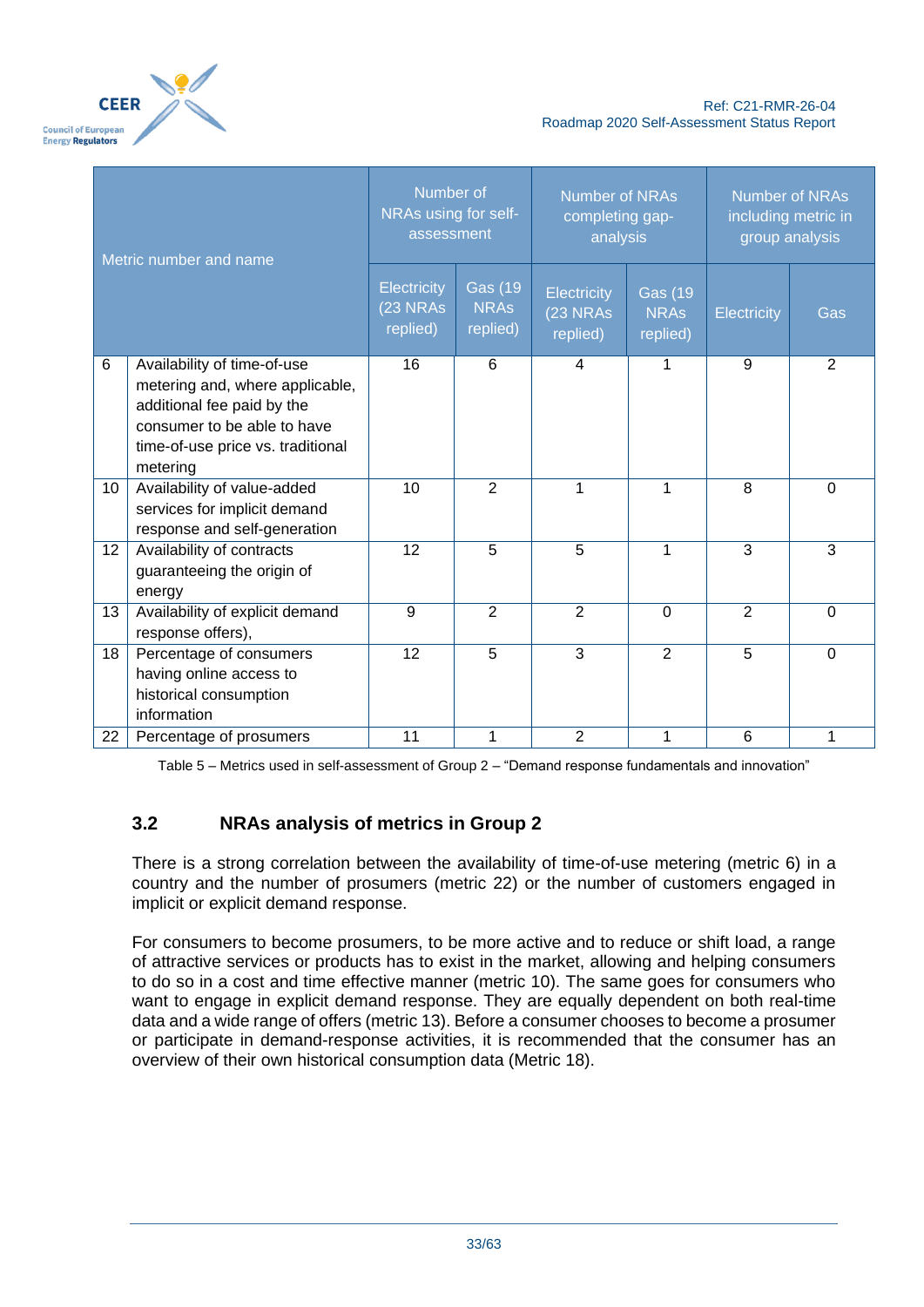

Some smart meters indicate the environmental impact of the electricity consumed $34$ . In such a framework, it becomes possible to compare the availability of contracts guaranteeing the origin of energy (Metric 12), whose disclosure statements provide data on the environmental impact of the electricity consumed in terms of  $CO<sub>2</sub>$  emissions and radioactive waste values, with current interphases of smart meters that are able to inform consumers on such environmental impacts. For future analysis, Metric 12 could be linked with Metric 17: Percentage of consumers having access to at least one independent and verified comparison tool (CT), as many CTs provide information on fuel mix in terms of product mix or supplier mix.

#### <span id="page-33-0"></span>**3.2.1 National conclusion about how the metrics in Group 2 are related to each other and/or affect each other**

The Estonian NRA reported that 99.5% of national household consumers currently have access to smart meters. This requirement came into force in 2017. This large-scale roll-out of smart meters was portrayed very positively by national media outlets, which highlighted benefits such as the easy exchange of electricity for selling purposes and increased access to consumption data, including historical data. These positive developments contributed to raising consumer awareness about the electricity market.

Similarly, the Irish regulator (CRU) considers smart meters to be key enablers of innovation and demand response. In Ireland, the national smart meter roll-out is underway and due for completion in 2025. The smart functionality is being delivered in three phases, with smart services having first been implemented in 2021, giving customers access to their historical consumption data. CRU is working to define an enduring policy framework for prosumers and microgeneration in Ireland.

In the Netherlands, the national regulator (ACM) reported a high level of smart meter roll-out. However, dynamic price contracts are still a rarity in the market. Therefore, there is no financial incentive to act on the available historical data. The same is true for demand-response offers and value-added services for implicit demand response and self-generation. These kinds of products only exist to a limited extent. In addition, aggregators only operate on a small scale. Current legislation does not allow aggregators to be active without a supply licence. With regard to prosumers, ACM does not currently possess data on their number. On the other hand, suppliers are obliged to report on guarantees of origin, subject to an annual analysis by ACM. This analysis aims to substantiate 'green electricity' offers. This in turn contributes to building consumer trust in green offers, which might then lead to higher switching rates.

The Polish NRA concluded that the availability of services like time-of-use contract, demand side response and prosumer services heavily depend on the availability of appropriate metering devices and settlement systems. Access to historical consumption data is crucial and necessary to develop offers best tailored to the consumer.

Finally, the Portuguese NRA stated that smart meter roll-out may allow greater innovation in offers, as well as an increase in prosumers and energy communities. In 2020, Portugal put in place a national GO system. Quantification and assessment of metric 12 will thus be possible in the coming years.

<sup>34</sup> AT, CY, EE, SI, in ACER/CEER Market Monitoring Report 2019 – Energy Retail and Consumer Protection Volume, Figure 45, page 68, [https://www.ceer.eu/documents/104400/7065288/2019+Retail+and+Consumer+Protection+-](https://www.ceer.eu/documents/104400/7065288/2019+Retail+and+Consumer+Protection+-+Volume+3/53f57f31-62b7-8d87-62f4-1d9df49d4acb) [+Volume+3/53f57f31-62b7-8d87-62f4-1d9df49d4acb](https://www.ceer.eu/documents/104400/7065288/2019+Retail+and+Consumer+Protection+-+Volume+3/53f57f31-62b7-8d87-62f4-1d9df49d4acb)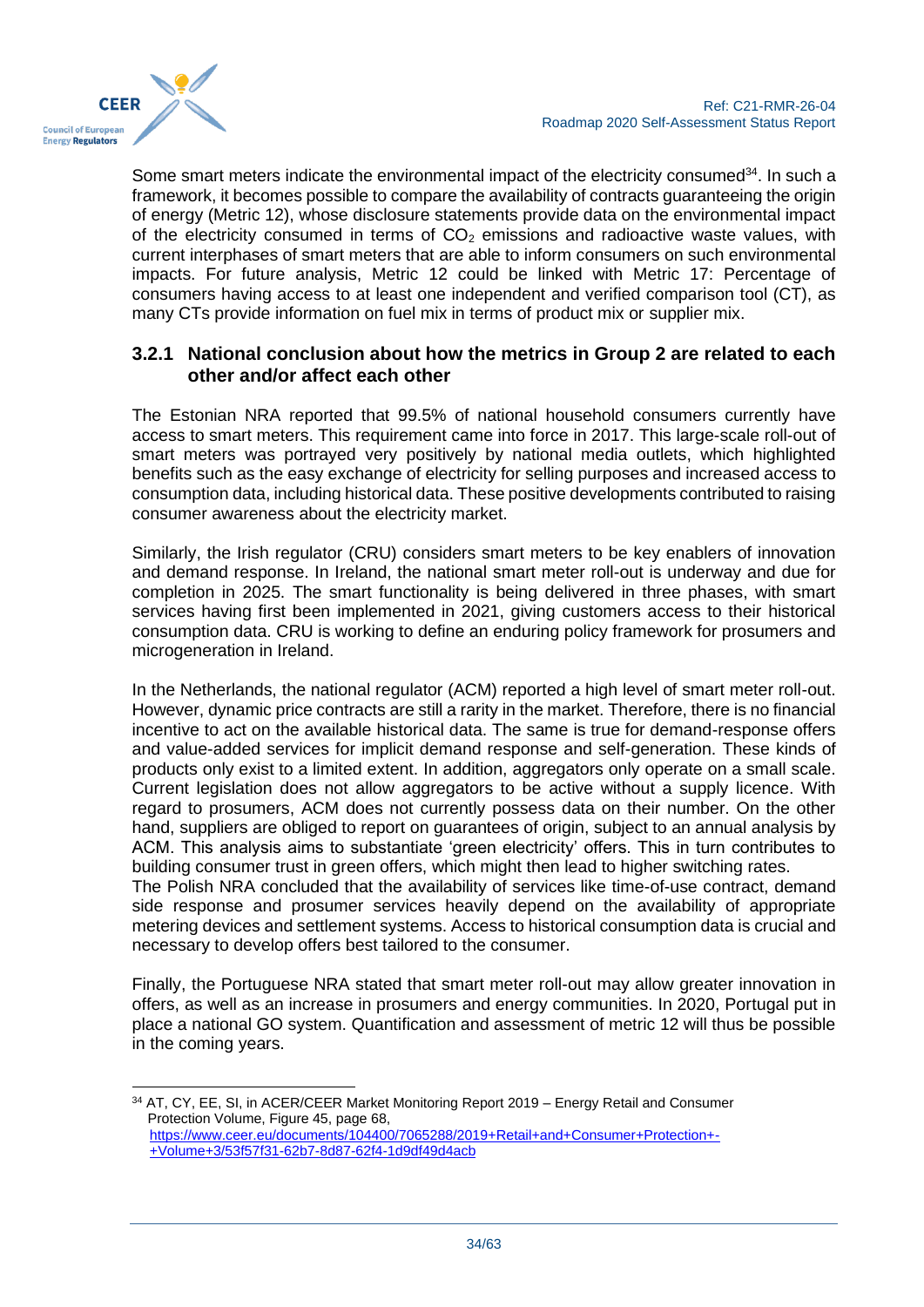

# <span id="page-34-0"></span>**3.2.2 Measures to improve the results of the metrics in Group 2**

The Cypriot NRA (CERA) highlighted that active consumers are key to fully integrated markets and increasing the use of renewable energy sources (RES). In order to increase consumer participation, Cyprus has implemented incentive structures such as support schemes. Moreover, a proposed legal act on the regulation of the electricity market, currently under vetting process, harmonises with the provisions of Directive 2019/944 and provides for several new provisions such as active consumers and demand response.

The French NRA (CRE) is currently performing a deeper analysis on contracts with guarantees of origin. According to CRE, more and more customers are subscribing to this type of offers, which have become the primary vector for market development. The NRA is, therefore, exploring the guarantees of origin market and its functioning, to then analyse the development of green offers, monitored by the NRA through PCTs, and adding a new indicator regarding the number of customers that subscribed to a green offer with all its particularities: local production, choice of energy source etc.

The Danish NRA (DUR) found that the current definition of "electricity supplier" does not distinguish between corporate (large-scale) suppliers and private consumers re-selling their electricity, using equipment such as solar panels, thus making the exact estimation of the number of prosumers difficult. Updates on the national legal framework may enable better quantification of the existing number of prosumers.

ACM, the Dutch NRA, concluded that most metrics in this group are indicators linked to processes in the energy market that are still in early stages of development. ACM recognises these developments and is preparing accordingly: the NRA is in contact with the market in order to enable fair and comparable dynamic price contracts. Moreover, it is identifying the (new) barriers that market parties encounter and trying to reduce these as much as possible, mostly through legislative advocacy efforts. Currently, legislation is being prepared to, among other goals, define and enable new market players to enter the market, such as aggregators, as well as empower prosumers.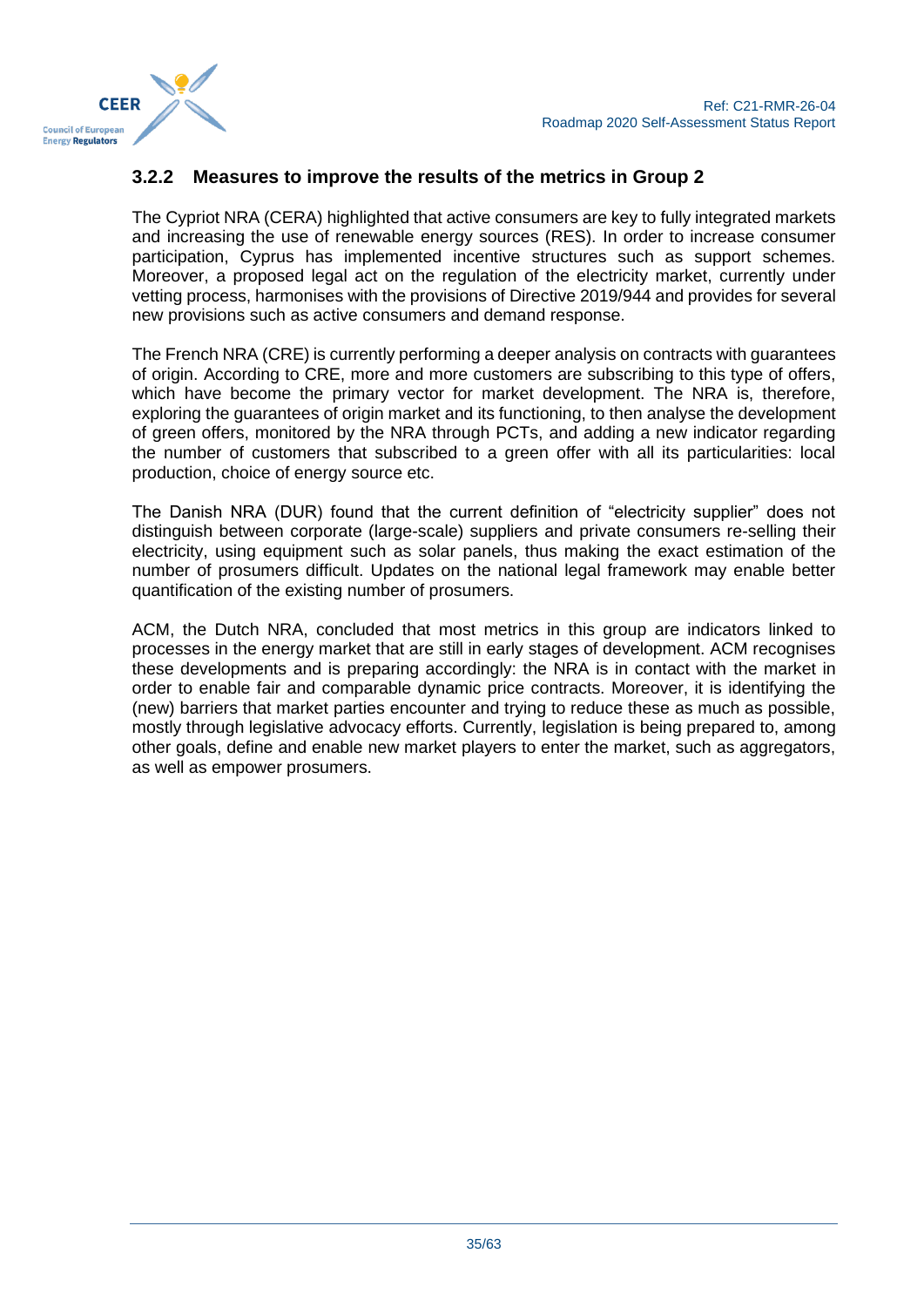

# <span id="page-35-0"></span>**3.2.3 Pilot 3: Swedish group analysis for Group 2 metrics**

#### **How the metrics in group 2 relate to each other**

There are several possibilities for Swedish electricity customers to exercise implicit demand response. Customers have access to historical and up-to-date data and customers can gain access to hourly time-ofuse metering, as well as hourly contracts. Property owners can buy and install PV panels, even benefitting from a few subsidies.

However, being an active customer involved in implicit demand response requires interest. There are not many available explicit services and the available ones do not offer high saving prospects derived from having an hourly contract or adjusting consumption in ways other than reducing it. This is currently a product market for customers that are early adopters.

**Metric 6** (Availability of time-of-use metering): All larger commercial customers have time-of-use metering, household customers can ask for time-of-use metering at no extra cost. **Metric 10** (Value-added services for implicit demand response and self-generation): Yes, available. **Metric 12** (Contracts guaranteeing the origin of energy): Yes, available. **Metric 13** (Explicit demand response offers): Yes, available, but very rare and mainly aimed towards businesses. **Metric 18** (Online access to historical consumption information): Close to 100% of customers on a monthly or annual basis. **Metric 22** (Prosumers): 0.48% of customers.

Hourly metering and hourly contracts can be obtained without any fees. This provides opportunities for implicit demand response. However, there is still only a very small share of Swedish consumers that have hourly contracts. Smart meters, electric vehicles and photovoltaic (PV) panels may increase the number of hourly contracts and consumers who benefit from implicit demand response.

Moreover, historical data can be useful, although not in all cases. It is largely dependent on the consumer having lived in the same home and on consumption patterns not varying greatly over time. Weather also varies, both between annual seasons and year to year, which affects consumption. Additionally, it may be difficult to draw any conclusions on consumption patterns year prior, especially if some appliances have been replaced with newer models or if a consumer does not remember the reasons behind a given consumption pattern.

The direct environmental incentives for lowering electricity consumption, or changing consumption patterns, can be considered quite low in Sweden. The electricity production is generally fossil-free, and Sweden exports more electricity than it imports. Reduced consumption or increased flexibility stem instead from limited availability in supply (generation capacity or maximum top load is sometimes not enough in some areas) or due to limitations present in the grid. One cause for this problem is that increased electrification requires more electricity and that the increasing share of renewables in production are less predictable than other forms of production.

Capacity and supply affect the electricity prices, which incentivises consumers to adjust their consumption. Most consumers either know their electricity price by the end of the month (if they have a monthly variable contract) or pay the same price, regardless of the supply, if they have a fixed contract. Calculations show that there are often limited financial benefits in changing contracts or controlling consumption since the energy cost for electricity generally relatively inexpensive in Sweden.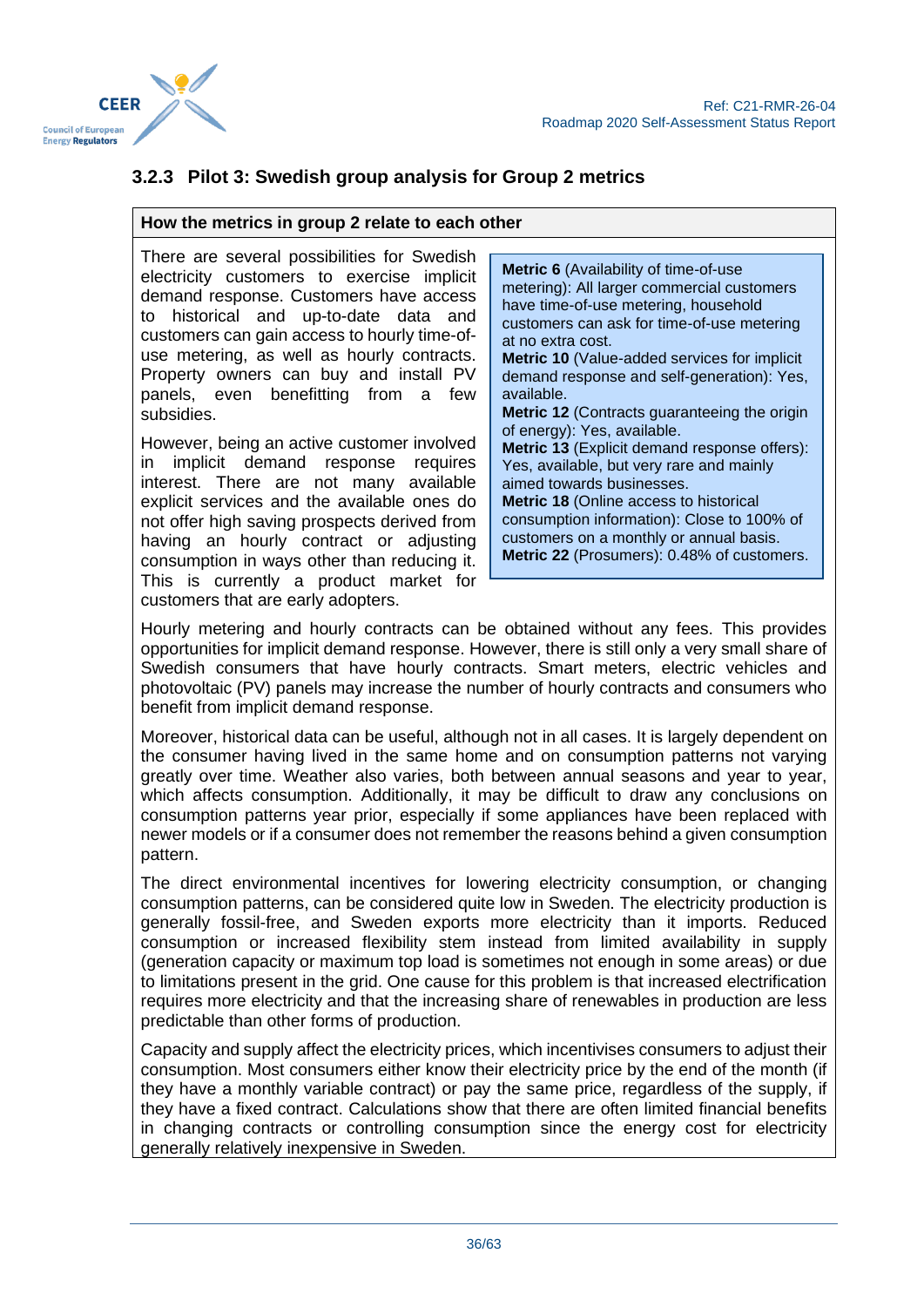

The low supply prices also affect the incentive to install PV panels. Customers that install PV panels can apply for different subsidies. However, the time required to make it a profitable investment is quite long due to the low electricity prices. Currently, it is mostly businesses or more affluent households that can benefit from the potential that PV panels offer.

Swedish customers are capable of influencing and contributing to a more climate and environmentally friendly production of energy. Customers have access to and can choose electricity contracts that disclose the origin of the energy. The origin of energy is guaranteed via legal framework, namely a regulation stating that suppliers who offer these kinds of contracts must have or buy guarantees of origin. Around 27% of contracts offered in the market constitute contracts guaranteeing energy sourced exclusively, 21% in combination and around 51% with no guarantee of origin. This is only what is offered in the market. Ei lacks information on the number of customers with contracts guaranteeing energy sourced exclusively or in combination.

Ei believes it is important that there is a supply of contracts guaranteeing the origin of energy. These help to facilitate the transition to more sustainable and environmentally friendly energy production. It also makes the customer more aware of how the electricity consumed has been produced. The supplier must present information on the invoice with regard to the environmental impact, in the form of  $CO<sub>2</sub>$  emissions and nuclear waste. Via this system, the customer becomes aware of the impact their energy consumption has on the environment.

For customers, a contract with guarantees of origin may result in an interest in hourly price contracts and the need to move their consumption away from peak hours. It may also incentivise the customer to become a micro producer and/or buy an electric car. Therefore, contracts with renewable energy guarantees of origin are important on many levels for environmentally conscious consumers.

#### **Measures to improve the results of the metrics in group 2**

Ei is currently holding an initiative called EFFEKT-dialogen (the Effect dialogue) where different actors can discuss, cooperate and find new solutions in the field of flexibility and capacity.

Legislation to facilitate active users and new innovations is important. Hence, Ei has made it its mission to promote flexibility and active users. This has included providing information on hourly contracts and flexibility services on its comparison tool, dialogues with industry as well as suggesting legislation and activities to increase flexibility.

Ei believes that flexibility can be a complement to traditional grid development. Ei has suggested new legislation to create incentives for DSOs to use flexibility to a greater extent in order to complement or replace traditional grid development, when reasonable.

Ei follows the development of national and local flexibility markets, where customers can sell their flexibility. Ei also believes that aggregators can play an important role in helping customers. The NRA follows the development of local flexibility market projects, for example in Stockholm and Uppsala, where customers can sell their flexibility.

Installing a second generation of smart metering systems by 2025 will likely further promote active consumers. Customers will have access to an open interface with metering data, also allowing to share this data with third parties for potential energy services.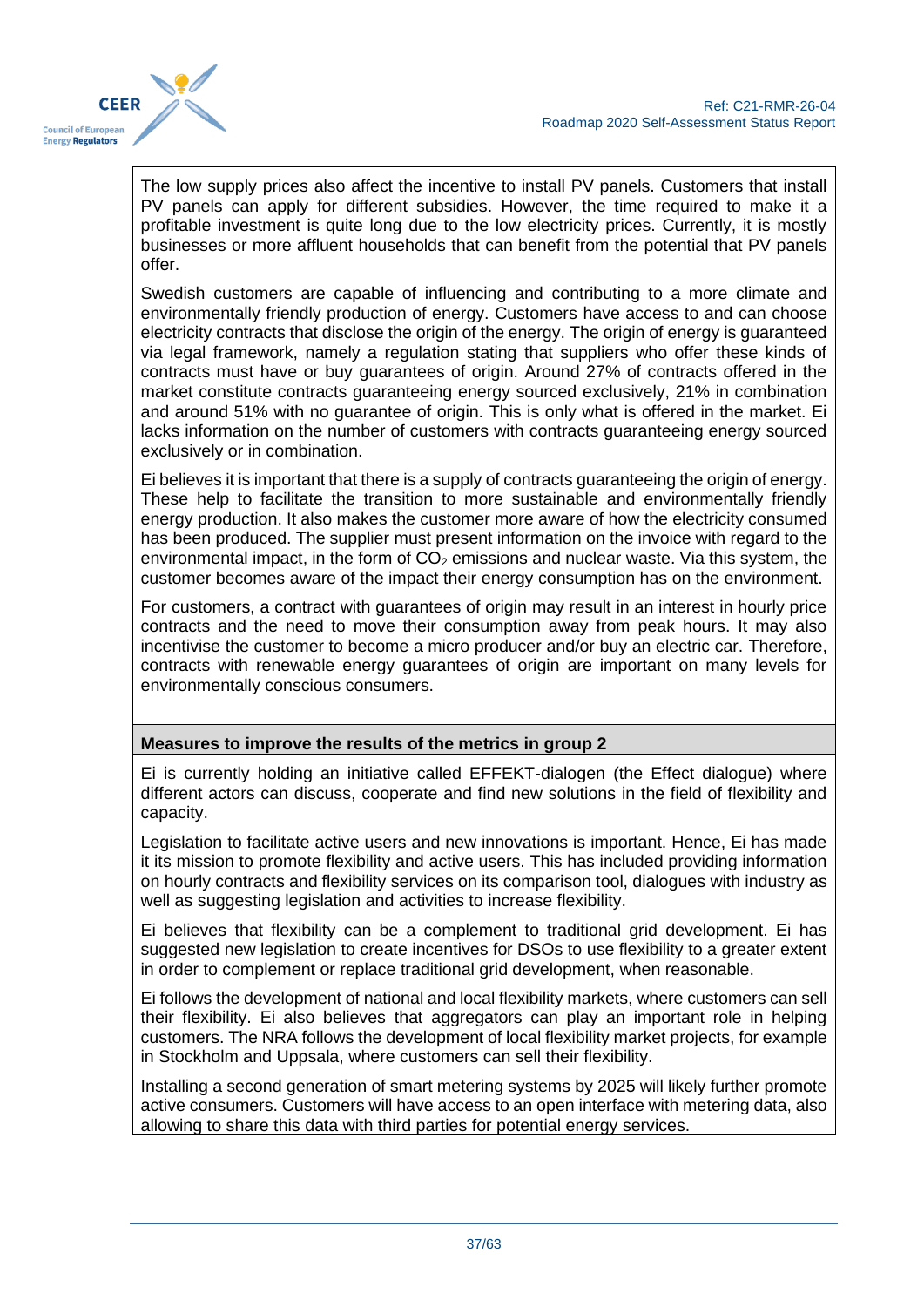

One way to promote hourly price contracts is to strive towards a market where most customers have contracts with guarantees of origin. This is the first step towards a more environmentally-friendly energy production. The NRA is encouraging the promotion of more consumer awareness of the benefits of these types of contracts via the comparison tool.

# <span id="page-37-0"></span>**3.2.4 Pilot 2: British group analysis for Group 2 metrics**

#### **Quantification & Results**

The British NRA (Ofgem) highlighted that consumers differ in their preferences and energy needs: an energy market that is working well for consumers will provide a range of different products to reflect these differences. For example, an increasing number of consumers may prefer green energy tariffs or want to switch to smart tariffs. As set out in Ofgem's decarbonisation programme action plan, it is important that consumers can trust that tariffs marketed as "green" will have a positive environmental impact on the planet, and that the environmental benefits of a particular tariff or supplier are not overstated ("greenwashing"). The NRA expects that smart tariffs will become more common as smart meter roll-out progresses further.

**Green offers:** The British NRA Ofgem reported that between June 2020 and May 2021, around 60% of the new tariffs launched in the market were labelled as

**Metric 6** (Availability of time-of-use metering): 24% of electricity customers have peak/off-peak and day/night metering in the electricity market **Metric 10** (Value-added services for implicit demand response and self-generation): Few offers and few consumers. **Metric 12** (Contracts guaranteeing the origin of energy): Yes, 43% of all electricity customers have 'green' or '100% renewable' contracts. **Metric 13** (Explicit demand response offers): The availability of explicit demand response offers in GB is limited to customers that are half-hourly settled (e.g. large industrial customers) **Metric 18** (Online access to historical consumption information): Does not use this metric. **Metric 22** (Prosumers). The share of domestic electricity customers with feed-intariffs is 3.1%.

"green" by suppliers, but these do not necessarily always reflect 100% renewable sources usage. As of April 2021, the proportion of consumers on electric tariffs having 100% renewable sources was 43%, which is more than 10% higher than the levels observed at the end of 2019. The availability of contracts with guarantees of origin are a sign of product differentiation and innovation in the market, as well as an indicator of the degree of consumers' environmental awareness.

**Smart meter roll-out:** Suppliers are required under their current licence obligations to take all reasonable steps to roll out smart meters to household and designated non-household premises they serve until December 2021, and this includes their microbusiness customers. From 1 January 2022, a four-year framework with annual installation targets for suppliers will be in place. Smart meters should facilitate the competitive process by giving consumers near real-time and historic information on energy use – expressed in pounds and pence – so that consumers are able to better manage their energy consumption, save money and reduce metering issues.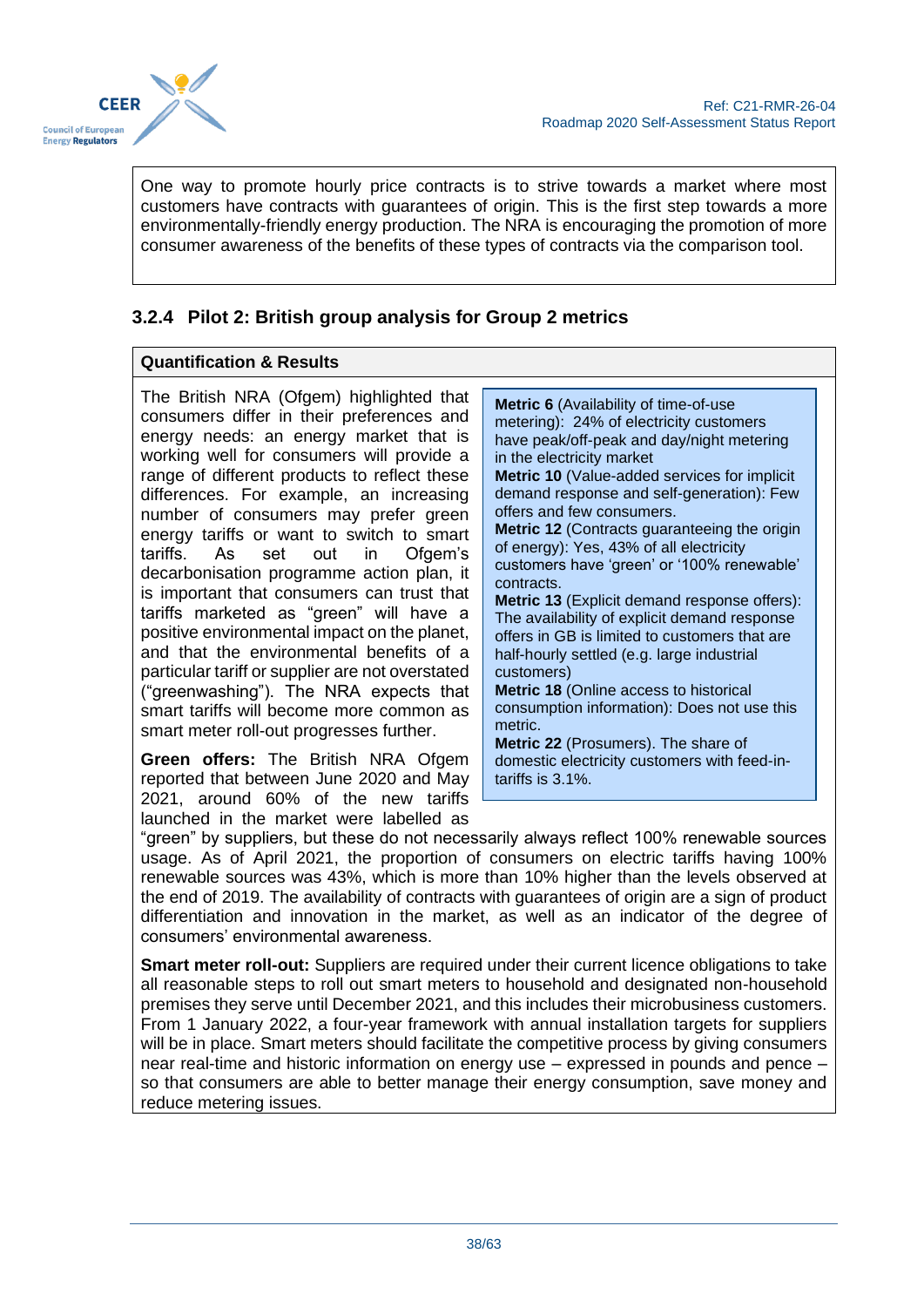

The Department for Business, Energy and Industrial Strategy (BEIS) performed a costbenefit analysis, which sets out that microbusiness customers should expect to see significant benefits from the smart meter rollout, particularly the £1.5bn released through energy consumption reduction. Ofgem continues to provide regulatory oversight of rollout delivery, ensuring energy suppliers' compliance with their smart meter licence obligations and working to secure the best possible outcomes for consumers. Progress has been impacted by the Covid-19 pandemic and the subsequent social distancing measures over the past year. Installations picked up after Q2 2020 but remained lower year-to-year by 20% (Q3 2020), 16% (Q4 2020) and 23% (Q1 2021).

**Market-wide Half-hourly Settlement (MHHS):** Ofgem has already introduced reforms to facilitate half-hourly settlement on an elective basis for household consumers. Ofgem's work on market-wide half-hourly aims to ensure that suppliers face the true costs of serving all of their customers, thus incentivising the development of new tariffs and services which reward customers for shifting their consumption to times when electricity is cheaper to generate and transport. This will improve the efficiency, and therefore competitiveness, of domestic electricity supply. It has the potential to significantly reduce costs for households that can shift their consumption to different times of the day, or households whose consumption patterns already align with the times of the day when energy is cheaper. Moreover, Ofgem would expect that the increased range of products – and innovative ways of communicating household energy use by market providers – will help empower consumers to engage with the retail market. It is important that suppliers offering more complex tariff offers provide consumers with sufficient information – via timely, clear and simple messaging – allowing consumers to make an informed choice.

In addition, better quality and more frequent settlement data, combined with greater administrative efficiency, should encourage non-traditional players with disruptive business models to enter the market and compete with existing suppliers. This new entry, together with the exposure to the true costs of serving customers, should also stimulate an innovative response from those already in the market. A faster settlement timetable means suppliers would need less collateral to cover their potential settlement liabilities, which should reduce barriers to new entry. This, combined with improvements in efficiency, will improve the competitiveness of domestic electricity supply. Ofgem's expectation is for industry to implement MHHS by October 2025, by putting in place strong incentives and governance, in order to ensure that implementation happens in a timely and effective manner. Ofgem estimates that the chosen option for MHHS will deliver net benefits to Great Britain's energy consumers in the range of £1,559m-£4,509m over the period between 2021 and 2045.

Currently, the majority of customers in Great Britain are settled on a "non-half-hourly" contract basis, using estimates of when electricity is consumed based on a profile of the average customer, given that most sites do not have meters that can record consumption every half hour. To more fully realise the benefits of smart meter roll-out, Ofgem is seeking to introduce market-wide half-hourly settlement (MHHS). The NRA's analysis, carried out before the onset of the Covid-19 pandemic, indicates that, under the preferred option for implementation, MHHS is expected to deliver £1.61bn to £4.56bn in net benefits to consumers. Reforming the existing electricity settlement process will attribute the costs of supply more accurately across the day, incentivising suppliers to offer new products and services that will help consumers to use electricity at times of day when it is cheaper to generate and transport.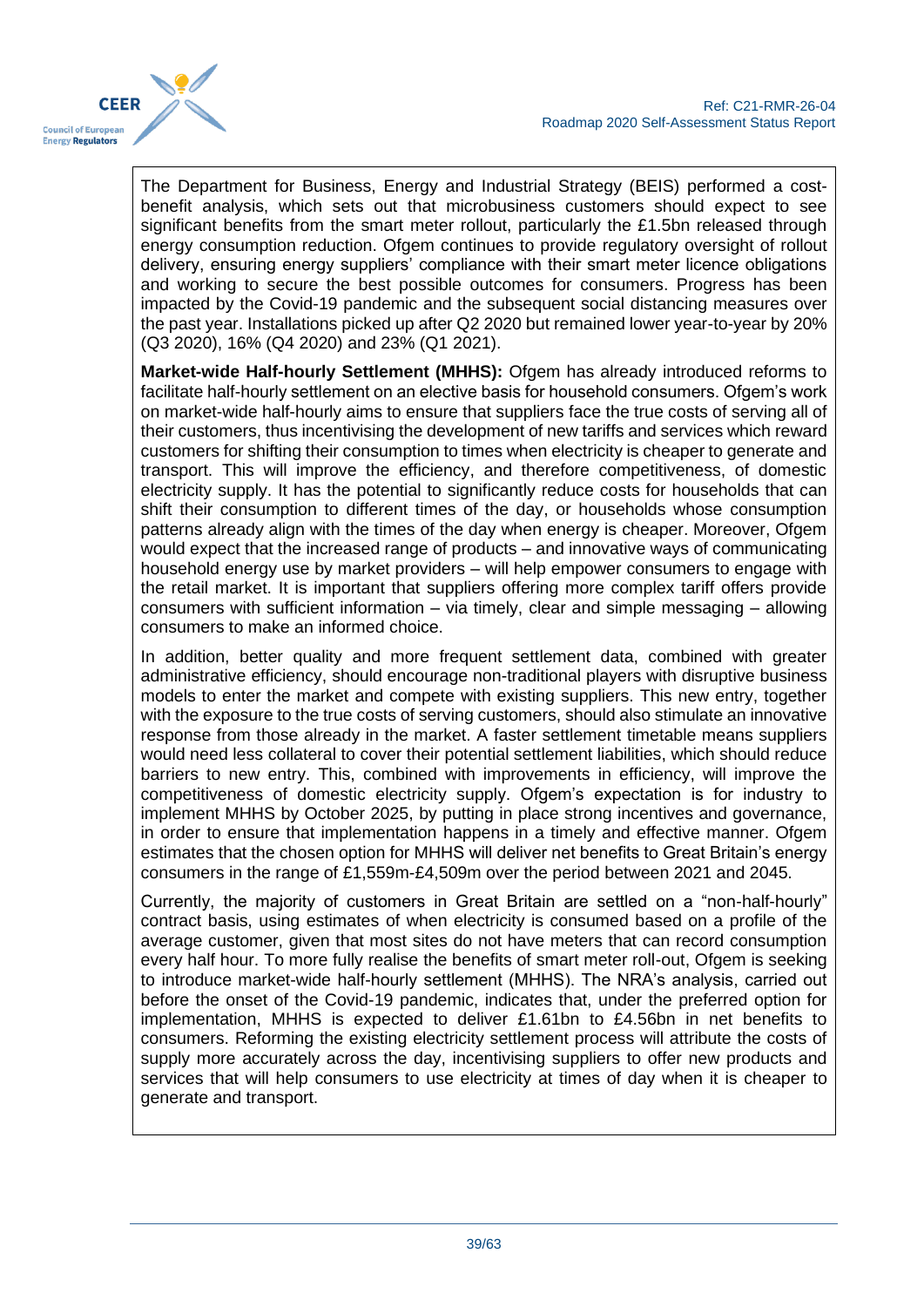

# <span id="page-39-0"></span>**3.2.5 Pilot 2: Slovenian group analysis for the Group 2 metrics**

#### **Quantification & Results**

The Slovenian completion of smart meter roll out is planned for 2025, further facilitate demand side flexibility. With the implementation of Directive (EU) 2019/944, DSOs will be able to procure flexibility in the currently developing market for flexibility in Slovenia, whereas standardised market products for such flexibility services at DSO level are yet to be defined.

The NRA is also reforming the network charges methodology with an extensive public consultation process, which will foster more customer flexibility. The implementation of the first reformed methodology is planned for the beginning of 2023.

A crucial opportunity for electricity customers in the household segment to exercise implicit demand response is the access to peak (06:00-22:00 on workdays) and off-peak (22:00-06:00 plus weekends and holidays) time-of-use pricing. This way, the electricity supply contract is independent of network charges. Moreover, locationdependent critical peak tariffs for network charges can be applied in the framework of qualified pilot projects.

**Metric 6** (Availability of time-of-use metering): Yes, available **Metric 10** (Value-added services for implicit demand response and self-generation): Peak/Off-peak time-of-use contracts are standard in Slovenia. Critical peak tariff is applied in the frame of pilot projects for the network charge. **Metric 12** (Contracts guaranteeing the origin of energy): 5-10% of contracts in the market sold by 15-20% of suppliers. **Metric 13** (Explicit demand response offers): The TSO auctions balancing & reserve market products covering manual frequency restoration reserve (mFRR) and automatic frequency restoration reserve (aFRR), which can also be provided by prequalified aggregated demand response portfolios consisting of various loads, generators and energy storage devices. **Metric 18** (Online access to historical consumption information): All households with internet access (90% of all households) have access to annual historical consumption. Approximately 75% of households have online access to historical consumption on an hourly basis. **Metric 22** (Prosumers): 1% of households and 1.1% of non-households.

Some customers have access to historical data and can analyse their consumption behaviour. Homeowners can become prosumers by installing PV panels and potentially receive subsidies for their investment. In the non-household segment, business customers can take advantage of more tailored individual supply contracts, which may include nonpublicly disclosed dynamic pricing.

However, explicit flexibility services are not that common yet. This is expected to change with the development of flexibility markets in Slovenia. The TSO (ELES) auctions balancing & reserve market products covering manual frequency restoration reserve (mFRR) and automatic frequency restoration reserve (aFRR) that can also be provided by prequalified aggregated demand response portfolios consisting of various loads, generators and energy storage devices. The direct environmental incentives for lowering electricity consumption, or changing consumption patterns, can be considered quite low in Slovenia.

Depending on the wholesale energy prices, Slovenia generally imports more electricity than it exports, though Slovenia has sufficient generation capacity. Consumers know their electricity price by the start of the month or pay the same price regardless of the supply if they have a fixed contract.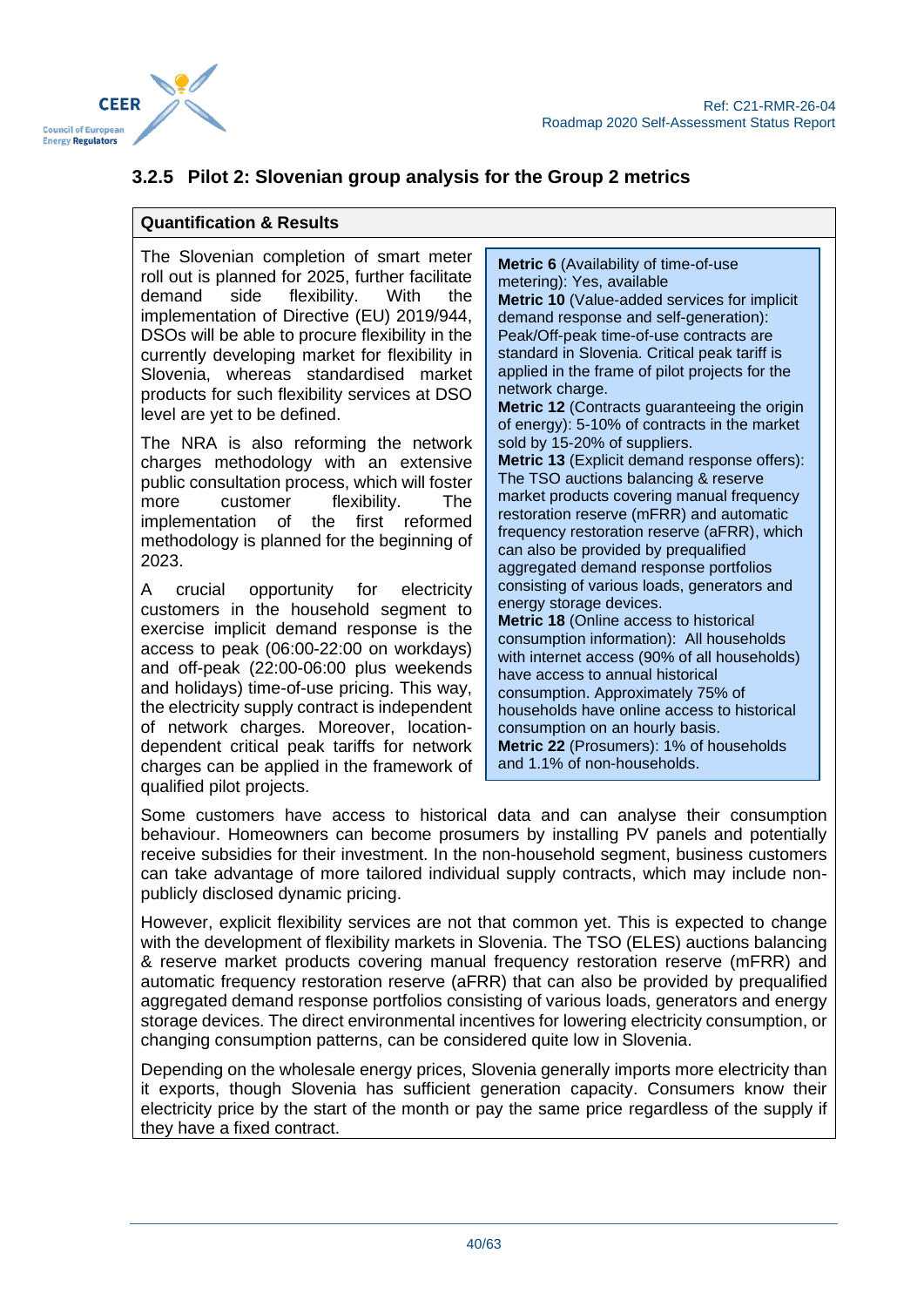

Calculations show that there are other financial benefits in changing contracts or managing consumption. Supply prices also influence incentives for PV panel installations. Customers that install PV panels can apply for different subsidies. Therefore, customers in Slovenia have the power to contribute to a more climate- and environmentally-friendly production of energy. Some suppliers offer electricity contracts that allow customers to choose their source of energy. Regulation demands that suppliers disclose the source of energy in monthly bills.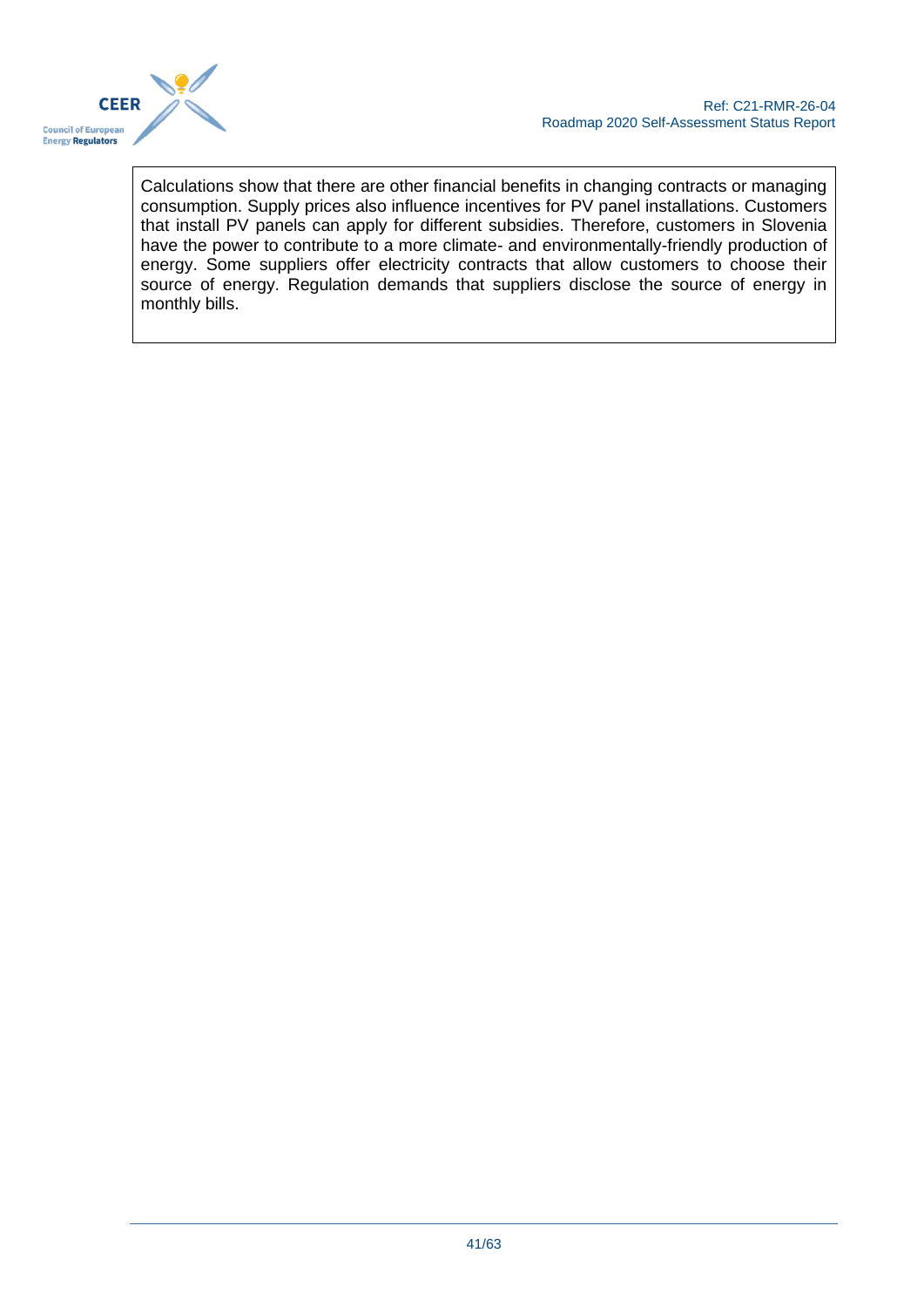

# <span id="page-41-0"></span>**4 Group 3 – Concentration and price formation**

If retail markets are characterised by economies of scale, the HHI (Metric 1) can be difficult to analyse as a stand-alone metric. Therefore, CEER encourage NRAs to analyse HHI together with the evolution of retail and wholesale prices (Metric 7 and 8) or the existence of regulated prices (Metric 4).

High concentration coupled with sustained large mark-ups and high retail prices that are not reflective of underling wholesale costs may indicate possible competition issues. However, vigorous competitive pressure could generate high concentration, after efficient suppliers win customers from less efficient competitors that eventually exit the market. This may lead to lower prices which will benefit consumers. Conversely, relatively low concentration may coexist with stable market shares and low competitive pressure (for example due to an oligopoly structure), leading to higher prices over time.

Therefore, in this chapter, CEER explores the relationship between four metrics from three different key-properties. First, drawing from the information provided by NRAs, each of the metrics is presented together with a comment regarding its performance. This is followed by a summary of NRAs' assessment of how the metrics in the group relate to each other and what can be done to improve the results.

| <b>KEY PROPERTY</b>                                             |                         | <b>Metric # HARMONISED DEFINITIONS OF METRICS</b>                                                                                                                   |
|-----------------------------------------------------------------|-------------------------|---------------------------------------------------------------------------------------------------------------------------------------------------------------------|
| Low Concentration within a relevant market                      | $\mathbf{1}$            | Herfindahl-Hirschman Index                                                                                                                                          |
|                                                                 | $\overline{2}$          | Time needed and cost of accessing well-functioning wholesale markets and<br>licencing/balancing regimes                                                             |
|                                                                 | 3                       | Percentage of consumers connected to "bundled" DSOs                                                                                                                 |
| Low market entry barriers                                       | $\overline{4}$          | Percentage of consumers with regulated energy prices                                                                                                                |
|                                                                 | 5                       | Number of common standards for consumer data & for DSO-supplier contract or<br>existence of data hub                                                                |
|                                                                 |                         | Availability of time-of-use metering and - where applicable - additional fee paid by<br>the consumer to be able to have time-of-use prices vs. traditional metering |
| Close relationsship between wholesale markets and retail prices | 7 <sup>2</sup>          | Correlation between wholesale and retail energy prices                                                                                                              |
|                                                                 | $\overline{\mathbf{8}}$ | Mark-up between wholesale and retail energy prices                                                                                                                  |
|                                                                 | 9                       | Availability of a variety of pricing and billing options                                                                                                            |
|                                                                 | 10                      | Availability of value added services for implicit demand response and self-<br>generation                                                                           |
| A range of offers, including demand response                    | 11                      | Availability of online offers                                                                                                                                       |
|                                                                 | 12                      | Availability of contracts guaranteeing the origin of energy                                                                                                         |
|                                                                 | 13                      | Availability of explicit demand response offers                                                                                                                     |
|                                                                 | 14                      | Percentage of consumers knowing they can switch supplier                                                                                                            |
| High level of awareness and trust                               | 15                      | Percentage of consumers who know that DSOs are responsible for the continuity of<br>supply and, where applicable, of metering                                       |
|                                                                 | 16                      | Percentage of consumers trusting the energy market                                                                                                                  |
|                                                                 | 17                      | Percentage of consumers having access to at least one independent and verified<br>PCT                                                                               |
| Availability of empowerment tools                               | 18                      | Percentage of consumers having access to online historical consumption info                                                                                         |
|                                                                 | 19                      | Percentage of consumers having access to standardised supplier switching process<br>(and its duration)                                                              |
|                                                                 | 20                      | Supplier switching rate                                                                                                                                             |
| Sufficient consumer engagement                                  | 21                      | Percentage of inactive consumers                                                                                                                                    |
|                                                                 | 22                      | Percentage of prosumers                                                                                                                                             |
|                                                                 | 23                      | Time between notification to pay and disconnection for non-payment                                                                                                  |
| Appropriate protection                                          | 24                      | Percentage of disconnections due to non-payment                                                                                                                     |
|                                                                 | 25                      | Percentage of suppliers using min standards for key info in advertising and bills                                                                                   |

<span id="page-41-1"></span>Table 6 - The metrics in Group 3 measure the relationship between market concentration, existence of regulated prices and price formation. The group includes 4 metrics from 3 key properties (marked in yellow) in the CEER 2017 Handbook for National Energy Regulators.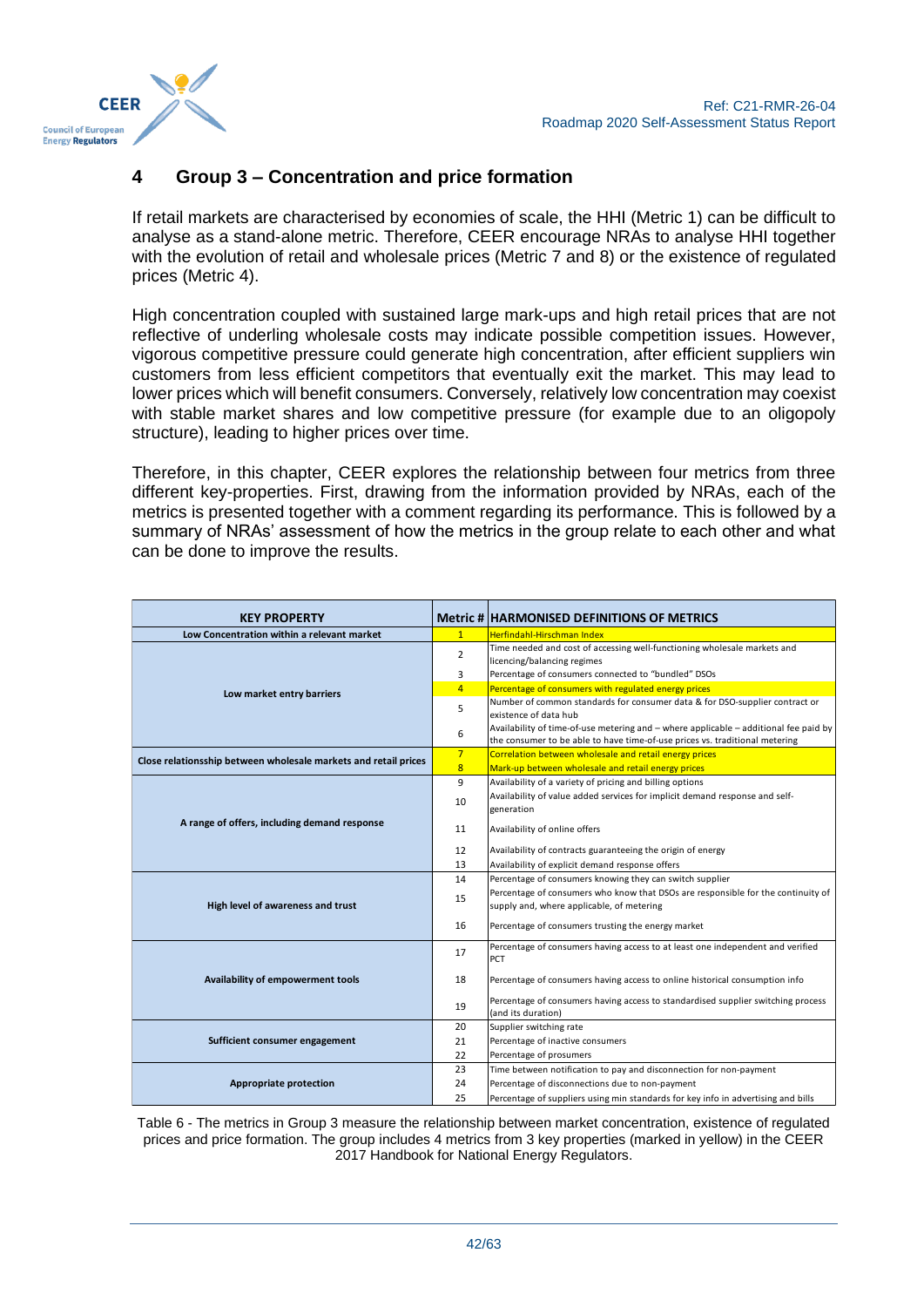

# <span id="page-42-0"></span>**4.1 Description of individual metrics**

# <span id="page-42-1"></span>**4.1.1 Metric 1: The Herfindahl-Hirschman Index (HHI)**

HHI measures the degree of concentration in a market. It is calculated as the sum of the squares of the market shares of all firms in the market. It ranges between 0, for an infinite number of small firms, and 10,000, for one firm with a 100% market share. Based on guidance from the European Commission, an HHI of above 2,000 signifies a highly concentrated market. In general, a high number of suppliers and low market concentration indicate a competitive market structure. Metric 1 (HHI) is also included in Group 1 and described in more detail in section 2.1.1.

# <span id="page-42-2"></span>**4.1.2 Metric 4: Percentage of consumers with regulated energy prices**

The purpose of this metric, in the context of the adoption of the Clean Energy Package, is to measure the impact of price interventions with the ultimate aim of having prices set by the market. This contributes to removing barriers to entry for new suppliers and to creating a level playing field between competing market actors. According to the recast Electricity Directive<sup>35</sup>, regulated prices are only allowed under certain circumstances for a limited time and under specific rules, and EU Member States shall ensure the protection of energy-poor or vulnerable household customers through social policy or means other than public price interventions for electricity supply<sup>36</sup>.

The proportion of customers on regulated prices varies considerably between countries ranging from 0 to 100 percent. Approximately 5-20% of customers benefit from social tariffs for vulnerable customers. More information on this topic can be found in the CEER-ACER Annual Report on the Results of Monitoring the Internal Electricity and Natural Gas Markets in 2020<sup>37</sup>.

# <span id="page-42-3"></span>**4.1.3 Metric 7: Correlation between wholesale and retail market prices**

The purpose of this metric is to determine whether consumers receive correct price signals from wholesale markets through the energy component of the retail price, if the pricing of this component follows variations in the wholesale price. The degree of correlation between wholesale and retail energy prices largely depends on the price structure of the contract the customer has agreed to with the retailer<sup>38</sup>. However, the ability of suppliers to offer contracts with a close correlation to wholesale markets depends on their ability to access and procure energy. Therefore, this analysis presumes that wholesale markets are well-functioning, organised and transparent.

Although several NRAs use this metric, only a few provided further details, often noting that they have been able to go beyond the analysis already carried out and published in national reports to the European Commission.

<sup>35</sup> [Directive \(EU\) 2019/944](https://eur-lex.europa.eu/legal-content/EN/TXT/?uri=CELEX%3A32019L0944)

<sup>&</sup>lt;sup>36</sup> Pursuant to Articles 28 and 29 of the recast Electricity Directive

<sup>37</sup>[https://www.ceer.eu/documents/104400/7244444/211108+Retail+markets+and+consumer+protection+MMR+20](https://www.ceer.eu/documents/104400/7244444/211108+Retail+markets+and+consumer+protection+MMR+2020.pdf/5b5cd7af-3b76-3cb5-a387-925a88a7281f) [20.pdf/5b5cd7af-3b76-3cb5-a387-925a88a7281f](https://www.ceer.eu/documents/104400/7244444/211108+Retail+markets+and+consumer+protection+MMR+2020.pdf/5b5cd7af-3b76-3cb5-a387-925a88a7281f)

<sup>38</sup> Price structures vary from hourly pricing contracts set against wholesale markets to fixed-price contracts.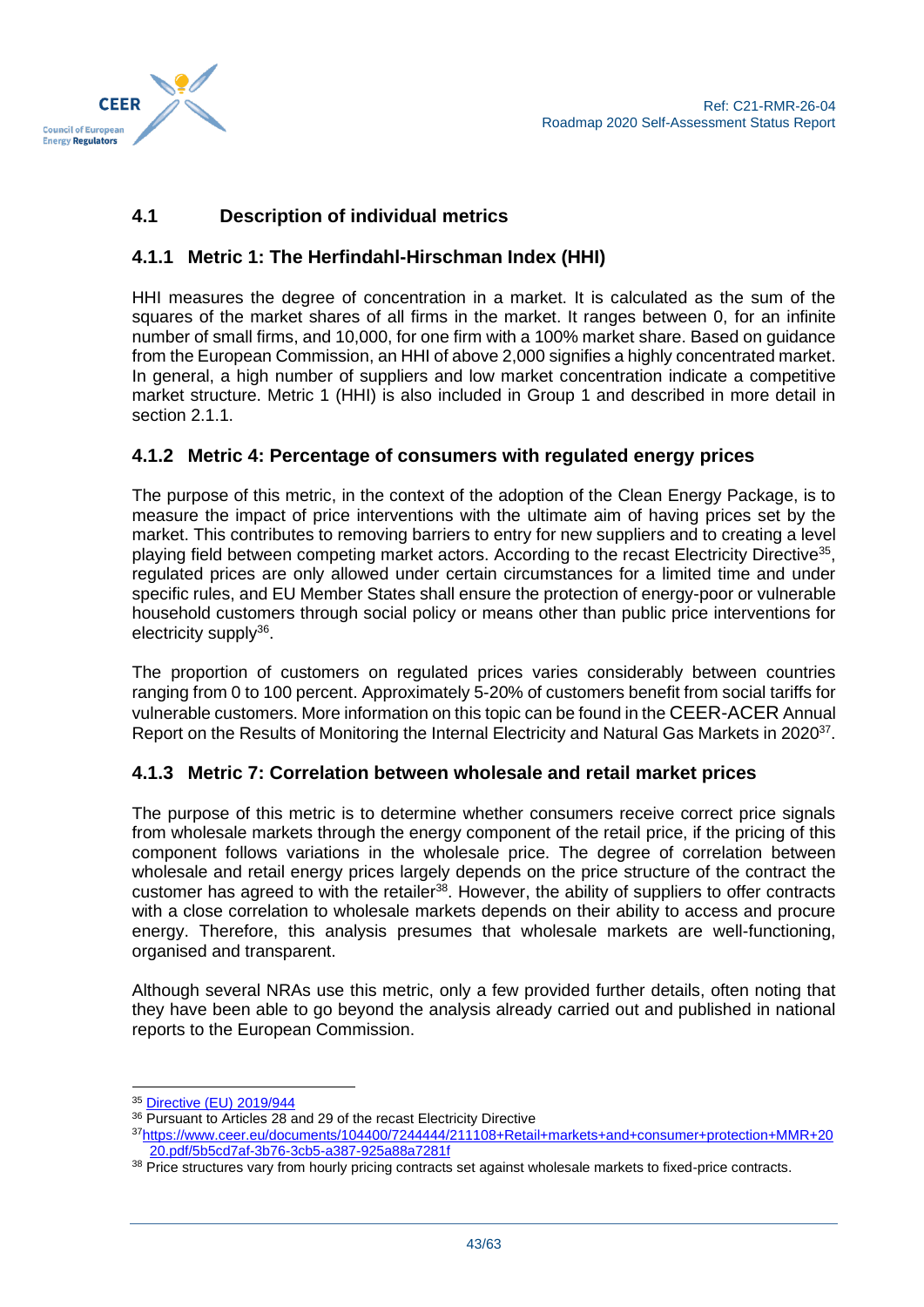

# <span id="page-43-0"></span>**4.1.4 Metric 8: Mark-up between wholesale and retail energy prices**

The purpose of this metric is to determine whether consumers are paying a fair price for their energy, relative to the underlying wholesale price. The evolution of mark-ups is an indication of the level of competition in retail markets and the "responsiveness" of the retail price to rising or falling wholesale prices over time. The mark-up level will depend on the price structure of the contract that the consumer has agreed to with the retailer. The analysis presumes that wholesale markets are well-functioning, organised and transparent in order to facilitate the responsiveness of retail to wholesale prices to occur.

Only a few NRAs have provided examples of mark-ups and comparisons of mark-ups for different product types.

# <span id="page-43-1"></span>**4.2 NRA's analysis of metrics in Group 3**

If retail electricity and gas markets are characterised by economies of scale, the HHI (Metric 1) can be difficult to analyse as a stand-alone metric. Therefore, CEER encourages NRAs to analyse HHI together with the evolution of prices (Metric 7 and 8) or the existence of regulated prices (Metric 4).

A high amount of competitive pressure could lead to a more concentrated market where efficient suppliers win customers from less efficient competitors that eventually exit the market. In this situation, the HHI would increase (which is negative), but prices, at least in the short timeframe, would decrease (which is positive).

If the competitive pressure is low (due to various reasons, cartels, for example), the HHI can be stable (which if it is low, can be interpreted as positive) together with increasing margins (which is negative).

| Metric number and name         |                                | Number of NRAs<br>using for self-<br>assessment |                                     | Number of NRAs<br>completing gap-<br>analysis |                                | Number of NRAs<br>including metric in<br>group analysis |     |
|--------------------------------|--------------------------------|-------------------------------------------------|-------------------------------------|-----------------------------------------------|--------------------------------|---------------------------------------------------------|-----|
|                                |                                | <b>Electricity</b><br>(23 NRAs                  | <b>Gas (19)</b><br>NRA <sub>s</sub> | Electricity<br>$(23$ NRAs                     | <b>Gas (19)</b><br><b>NRAs</b> | Electricity                                             | Gas |
|                                |                                | replied)                                        | replied)                            | replied)                                      | replied)                       |                                                         |     |
| 1                              | Low concentration within a     | 21                                              | 18                                  | 3                                             | 3                              | 8                                                       | 8   |
|                                | relevant market                |                                                 |                                     |                                               |                                |                                                         |     |
| $\vert 4 \vert$                | Percentage of consumers with   | 10                                              | 12                                  | $\mathcal{P}$                                 | $\mathcal{P}$                  | 3                                                       | 3   |
|                                | regulated energy prices        |                                                 |                                     |                                               |                                |                                                         |     |
|                                | Correlation between wholesale- | 10                                              | 12                                  | $\mathcal{P}$                                 | $\mathcal{P}$                  | 4                                                       | 4   |
|                                | and retail market prices       |                                                 |                                     |                                               |                                |                                                         |     |
| 8<br>Mark-up between wholesale |                                | 10                                              | 6                                   | 2                                             | $\mathcal{P}$                  | 4                                                       | 4   |
|                                | and retail energy prices       |                                                 |                                     |                                               |                                |                                                         |     |

<span id="page-43-2"></span>Table 7 - Metrics used in self-assessment of Group 3 - "Concentration and price formation"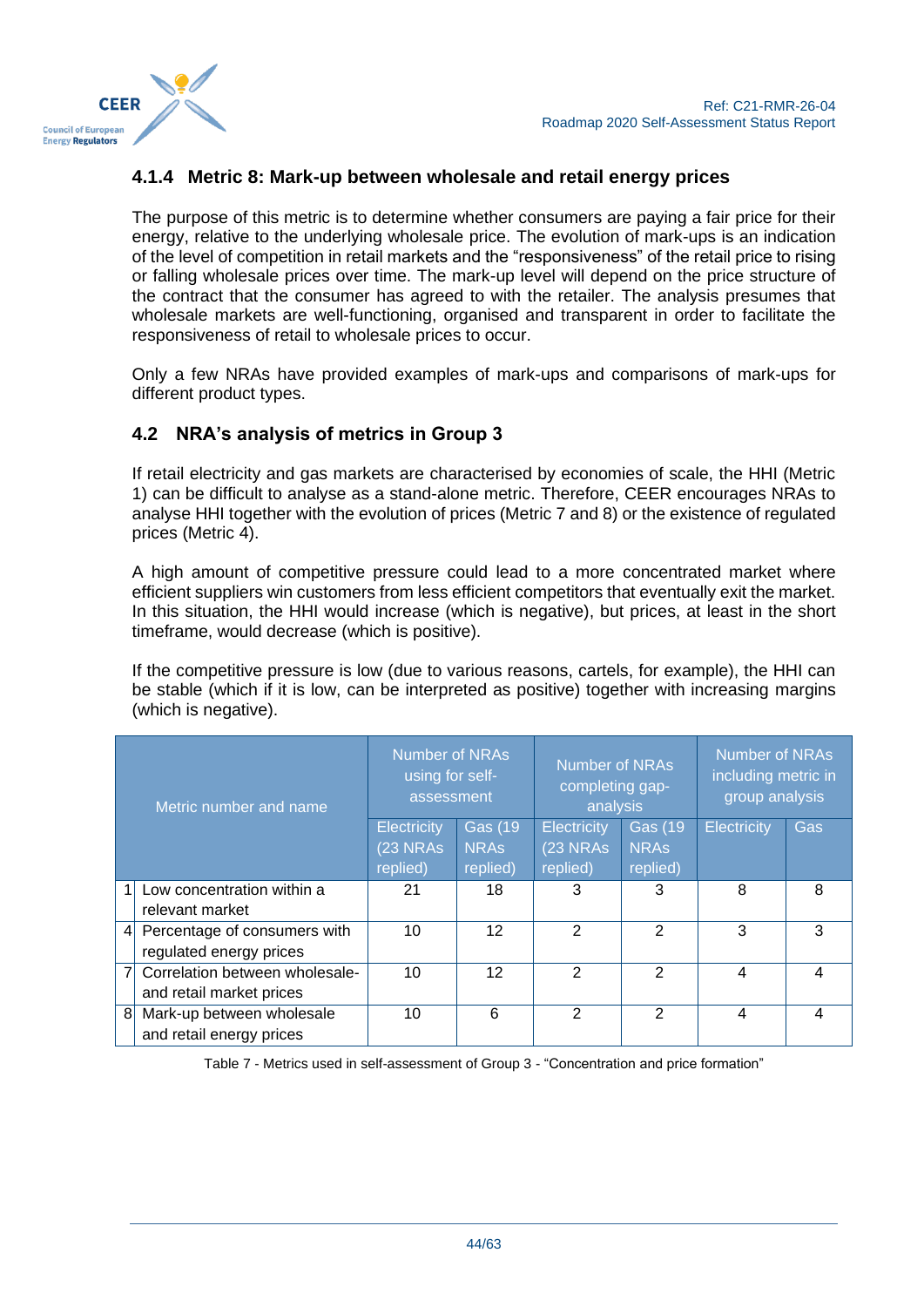

### <span id="page-44-0"></span>**4.2.1 National conclusion about how the metrics in Group 3 are related to each other and/or affect each other**

Based on the responses received, there is not a clear picture on how the metrics in Group 3 are related to each other, as only a couple of NRAs that responded to this question were able to provide a deeper analysis, while several NRAs highlighted only the developments on individual metrics.

According to the British NRA, Ofgem, the retail market saw two significant acquisitions in 2020 (i.e. the acquisition of SSE by OVO in January 2020 and Npower by E.ON, started in 2020 and completed in 2021) which increased the relative market shares of large suppliers. While these acquisitions raised market concentration, HHI values in household markets remained at moderate levels (e.g. at the end of 2020, 1055 in electricity and 1259 in gas). The Competition and Markets Authority (CMA) approved these acquisitions in 2019, not having found signs of competition to the benefit of household consumers being hindered. Ofgem continues to closely monitor how consolidation and competition evolves in the market, especially after the exit of many small and medium suppliers due to the current wholesale gas price crisis.

Following the government's legislation on tariff caps for electricity and gas<sup>39</sup> in January 2019, Ofgem introduced a price cap to provide price protection to around 11 million customers on expensive default and standard variable energy tariffs<sup>40</sup>. This was due to widespread concern that the market was not working as well as it should for consumers on these tariffs, who are typically less engaged with the market and the products it offers. There was concern that these consumers were being overcharged for their energy supply. In accordance with the licence requirements, the price cap is updated twice a year to ensure the default tariff cap reflects changes in the cost of supplying energy, including wholesale prices. In a well-functioning competitive retail market, it is expected that over time competitive pressures would promote efficiency and limit the scope for excess profits.

The primary aim of the British default tariff cap is to protect consumers on default tariffs from being overcharged and ensure they pay prices that more closely reflect the underlying costs of supplying energy. Ofgem also believes that the price cap provides an additional incentive for suppliers to improve their efficiency. The aggregate EBIT margin has fallen annually since 2016. The falling margins since 2016 may be attributed, in part, to increased competition, while we profitability has also fallen since the introduction of the default tariff cap in 2019. Under the default tariff cap, suppliers are incentivised to become more efficient and can no longer recover any losses or low margins on fixed tariffs through default tariff customers. However, a supplier's overall profitability is affected by their overall efficiency and pricing decisions across the range of products they offer, including fixed tariffs that are outside the scope of the default tariff cap.

In France, the HHI shows that the market is still highly concentrated for the household segment, but the index has been decreasing slowly over the past few years. Regarding the non-household segment, the HHI is in constant decrease, but still in the highly concentrated zone. For the whole market, the HHI was at 4600 in 2017 and at 3500 in 2020. This index provides a simple measure of market concentration, in terms of supplier market shares. Nevertheless, the French Energy Regulator (CRE) highlighted the fact that the HHI does not

<sup>39</sup> [The Domestic Gas and Electricity \(Tariff Cap\) Act 2018](https://www.legislation.gov.uk/ukpga/2018/21/pdfs/ukpga_20180021_en.pdf)

<sup>40</sup> A previously introduced measure to protect vulnerable customers with prepayment meters ('PPM cap') continues to apply in parallel to the default tariff cap, which is also a temporary measure. However, customers can only be protected by one of the caps. In addition to this measure, there are also around 4.4 million electricity and 3.2 million gas customers with PPM cap (approximately 55% of customers with regulated prices).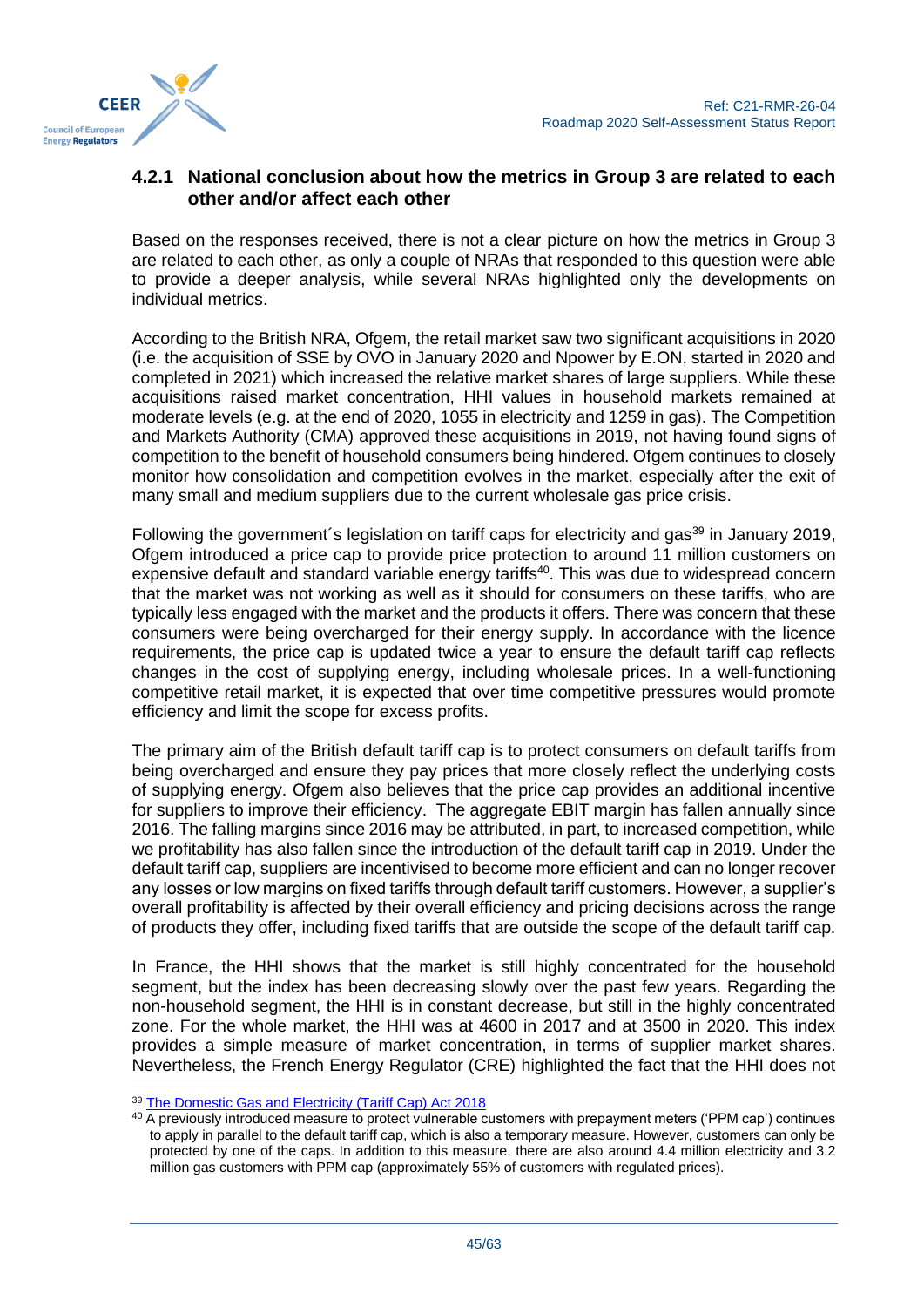

provide very detailed information on the market´s monopolistic or oligopolistic nature and needs to be measured along with other indicators, in terms of market power and supplier behaviour. Although more and more customers are choosing market offers, the presence of regulated tariffs for households is still at a high level (around 72% of the households at the end of 2020), despite regulated tariffs being more expensive than most market offers.

In Ireland, there has been a steady decrease over time in the HHI in the household and small business segments. The HHI for the medium-sized businesses was fairly steady between 2016–2018, decreased in 2019 and remained steady in 2020, while in the large business segment there was a decrease in HHI until 2018 and an increase in 2019. The increase in 2019 is observed due to the increase in the market share of one of the suppliers operating in this segment. The HHI for the large business segment decreased slightly in 2020. This indicates an increased level of competition over time. However, a high or low HHI is only an indication of market concentration and needs to be viewed in combination with other measures of market conduct and performance.

In 2020, Slovenian retail electricity markets for household and non-household consumers had relatively low concentration levels, with HHIs of 1,636 and 1,180 respectively, although still slightly higher than in 2019<sup>41</sup>. In addition to the HHI index, the Slovenian NRA also uses other market concentration indicators (mark-ups and the correlation between wholesale and retail prices). Mark-ups between wholesale and retail electricity prices on average in 2020 corresponded to 1.29 eurocent/kWh – which is higher than in 2019. Together with the increased HHI index, this indicates a decreased level of competition. Together with the HHI, the Slovenian NRA also monitors the correlation between wholesale and retail prices. The higher the price correlation is, the better the market functioning. As with mark-ups, external effects can affect the development of the price correlation. One influencing factor is likely to be related to the supplier strategies and to what extent market players are using it for their portfolio management, as well as how their contracts with consumers are formed. The correlation between wholesale and retail prices in the last three years was 0.54. The correlation between wholesale and retail prices in 2020 was -0.06 which is significantly lower than in 2019 (0.81). However, external factors could also influence the price correlation. The fact that correlation was low during 2020 is as indication of retail prices not following the price drops on the wholesale market. There are no customers with regulated energy prices in Slovenia.

The Slovenian retail market for gas in the household segment has a low concentration with an HHI of 1,689. In the non-household segment, concentration is higher with an HHI of 3,110. The HHI in the household segment was 3.2% lower in 2020 when compared to 2019. On the other hand, the HHI in the non-household segment was 2.8% higher in 2020 than in 2019. There are no customers with regulated energy prices in Slovenia.

In Croatia, a high share of households continue to buy gas in the regulated market, as regulation provides a protection framework for end-customers with regard to possible market fluctuations. The low margins are also an indication of the lack of market competition. The gas market deregulation process is ongoing and will result in profound changes during the coming years.

<sup>41</sup> Over the last years, the number of suppliers has remained stable (22 suppliers). In 2020, The HHI in the household segment was 2.1% higher than in year 2019. The HHI for the non-household segment in the same year was 3.9% higher than in year 2019.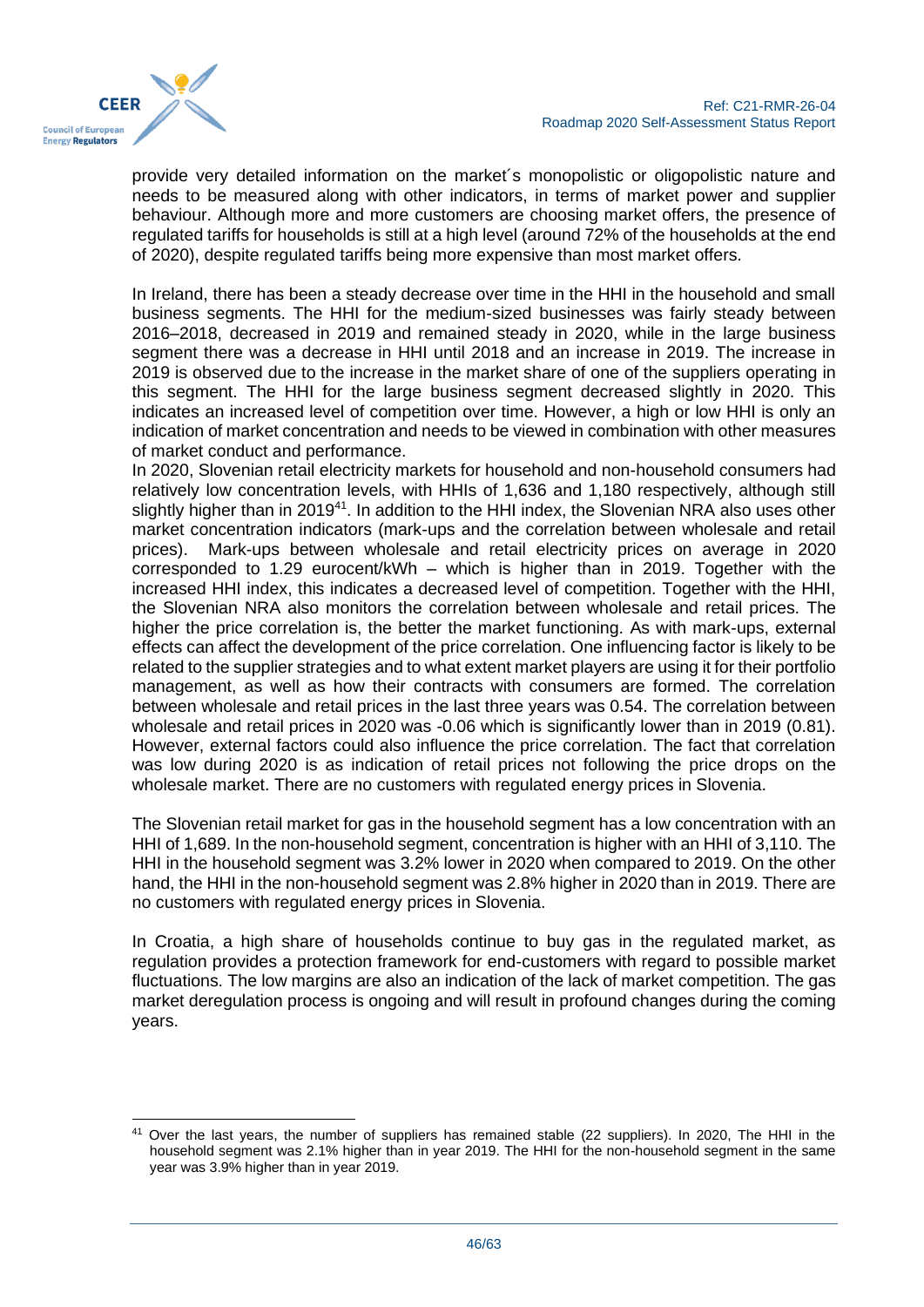

In Latvia, not all metrics are used to analyse retail markets, making it difficult to determine how they interact with each other. The same happens in Lithuania where the overall conclusion is that market concentration is decreasing.

Finally, the gas market in Poland for households is nearly completely dominated by one entity, as alternative suppliers find it difficult to offer more attractive prices to end users.

# <span id="page-46-0"></span>**4.2.2 Measures to improve the results of the metrics in Group 3**

The Swedish NRA noted that it is difficult for them to influence or improve the results of the metrics in Group 3 since the market is based on competition, and, therefore, prices and markups are set by suppliers. A stronger focus on "branding unbundling" could influence the concentration in the market, if the largest suppliers took market shares from small and medium sized, vertically integrated suppliers.

In Great Britain, Ofgem continues to undertake annual reviews into whether conditions are in place for effective competition in domestic retail markets, namely if it meets the requirements of the Tariff Cap Act. The Tariff Cap Act does not define effective competition, nor is there a generally accepted definition in relevant policy frameworks or academic literature. Therefore, Ofgem developed a definition to assist with the decision-making process in 2019<sup>42</sup>. The framework has four key components: a definition of effective competition and three conditions for effective competition. While the conditions may be satisfied individually to differing degrees, Ofgem will assess whether they have been met overall. The first annual review was published in August 2020<sup>43</sup> and the second in August 2021<sup>44</sup>, which concluded that the conditions for effective competition in domestic supply contracts are not yet in place.

In Croatia, deregulation of gas prices has already begun by conducting a public tender for the selection of suppliers, under the public service obligation for the period from 1 April 2021 to 30 September 2024. This process will lead to higher competition and is likely to affect mark-up values, which is certainly a prerequisite for positive changes in the market. HERA plans to continue a constant monitoring of the market and collection of the highest quality, concrete data from gas suppliers and traders, certainly contributing to better monitoring of this group of metrics.

A couple of NRAs pointed out that it is difficult for them to improve the results of the metrics in Group 3 since the market is based on competition. This is the case in Slovenia, where the NRA has a relatively small influence on the results of the metrics in Group 3. Similarly, in the Netherlands the increasing competition in the electricity market is not directly under the NRA's umbrella. However, the regulator is looking at how to improve the licensing process in order to lessen the entry barriers in the market.

<sup>&</sup>lt;sup>42</sup> Decision – Framework for assessing whether conditions are in place for effective competition in domestic supply **[contracts](https://www.ofgem.gov.uk/sites/default/files/docs/2019/10/cfec_decision_final_1.pdf)** 

<sup>43</sup> [Outcome of review into whether conditions are in place for effective competition in domestic supply contracts](https://www.ofgem.gov.uk/sites/default/files/docs/2020/08/cfec_review_final_publication_1.pdf)

<sup>44</sup> [Outcome of 2021 review into whether conditions are in place for effective competition in domestic supply contracts](https://www.ofgem.gov.uk/sites/default/files/2021-08/CfEC_review_2021_publication_final.pdf)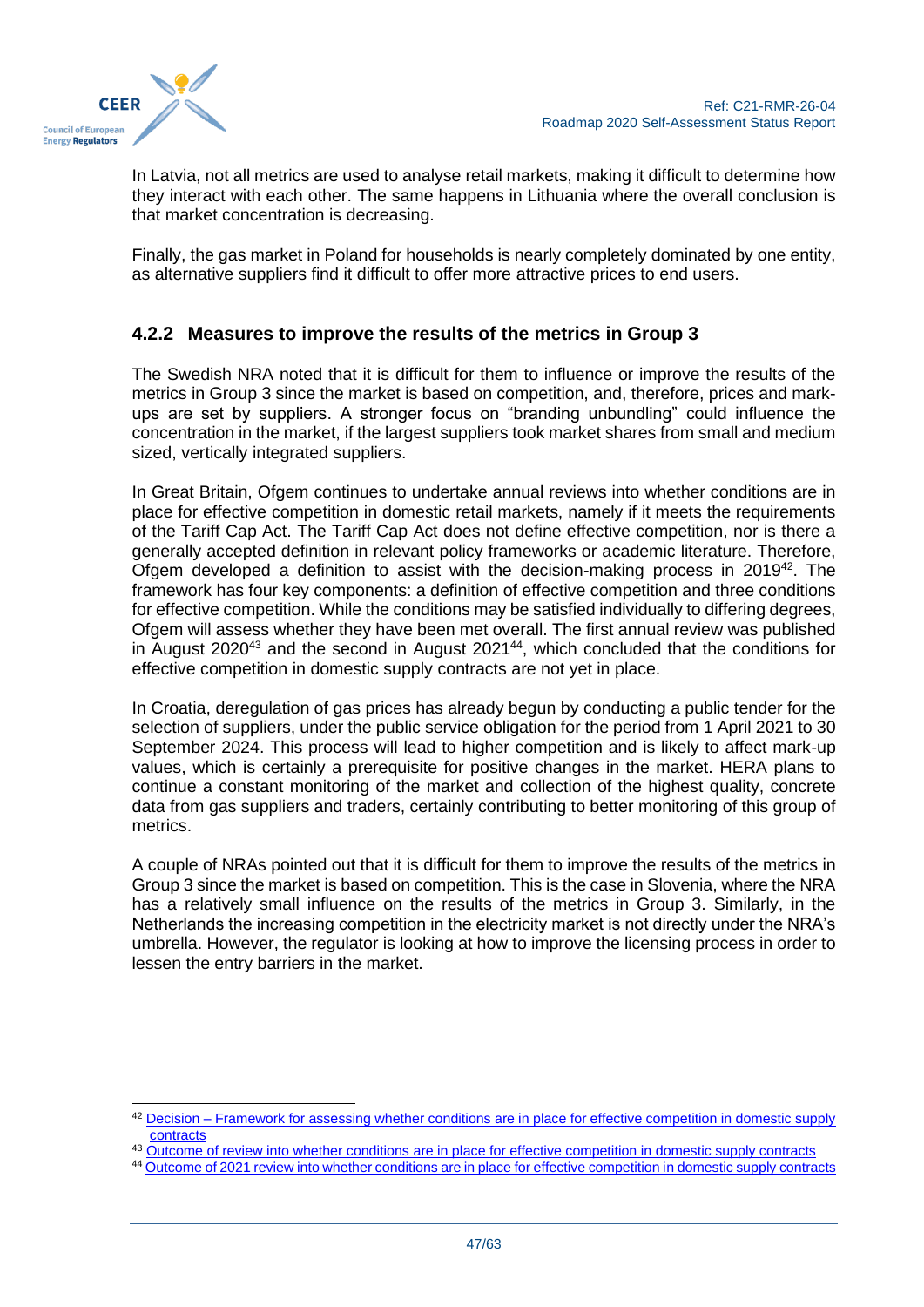

# <span id="page-47-0"></span>**4.3 Pilot 4: Dutch group analysis for Group 3 metrics**

#### **Quantification & Results**

The HHI for the Dutch electricity market is 1918 (based on data from 31-12-2020). Ideally for the NRA, this number would be lower than 1800. The reason for this value is that there were four large and 57 smaller suppliers at the time of analysis. Currently the Dutch energy regulator, ACM, has received multiple licensing applications. Therefore, ACM expects that more suppliers will join the market and that smaller ones might become larger, and this in turn might lead the index to decrease. The

**Metric 1** (Low concentration within a relevant market, HHI): 1918 for electricity and 1947 for gas. **Metric 4** (Percentage of consumers with regulated energy prices): 0 **Metric 7** (Correlation between wholesaleand retail market prices): In 2020, the correlation was 0.64. **Metric 8** (Mark-up between wholesale and retail energy prices): For electricity, 3.94 Eurocent/kWh on average in 2020.

same is observable in the gas market, where the HHI is 1947 (based on data from 31-12- 2020). Ideally for the NRA, this number would be lower than 1800. Similarly, this number is also explained by the existence of 4 large and 57 small gas suppliers. As many new suppliers are currently under licencing process, new suppliers are likely to join the market and incumbent small suppliers might increase their size, which decreases the HHI.

The mark-ups between wholesale and retail electricity prices were 3.94 Eurocent/kWh on average, in 2020 – which is lower than in previous years. This indicates an increased level of competition. A decreasing HHI index also indicates the development of market competition. It is, however, difficult to conclude how the market is developing only taking into account these two indicators. The low mark-ups in 2020 could refer to an anomaly caused by external factors. For 2020, the mark-ups differ more between contact types than previous years – fixed contracts seem to yield lower mark-ups than variable ones.

Another indicator that can be used together with the HHI to get a more dynamic measure of the market competition development is the correlation between wholesale and retail prices. A high price correlation indicates good competition and a well-functioning market, and, hence, the opposite corresponds to a low correlation between wholesale and retail prices. As with mark-ups, external effects can influence the development of the price correlation, such as to what extent market players have chosen to hedge their portfolios, and how their contracts with consumers are designed. For example, if market players do not hedge prices and the wholesale prices increase, and they have a high proportion of fixed-price agreements with consumers, this may precipitate a temporarily lower correlation between wholesale and retail prices – without a decreased level of competition in the market *per se*.

The correlation between wholesale and retail prices was, on average, 0.64 for 2020 (on a scale from 0–1, where 1 is a perfect correlation) – which is low when compared to previous years. This indicates a decreased level of competition. Together with the decreased HHI index, this indicated a contradictory picture of market concentration development. Hence, as was the case for the combined use of the HHI index and mark-ups, it is difficult to conclude how the market develops by looking at the HHI index in combination with the price correlation. However, similarly to mark-ups, external factors could influence the price correlation.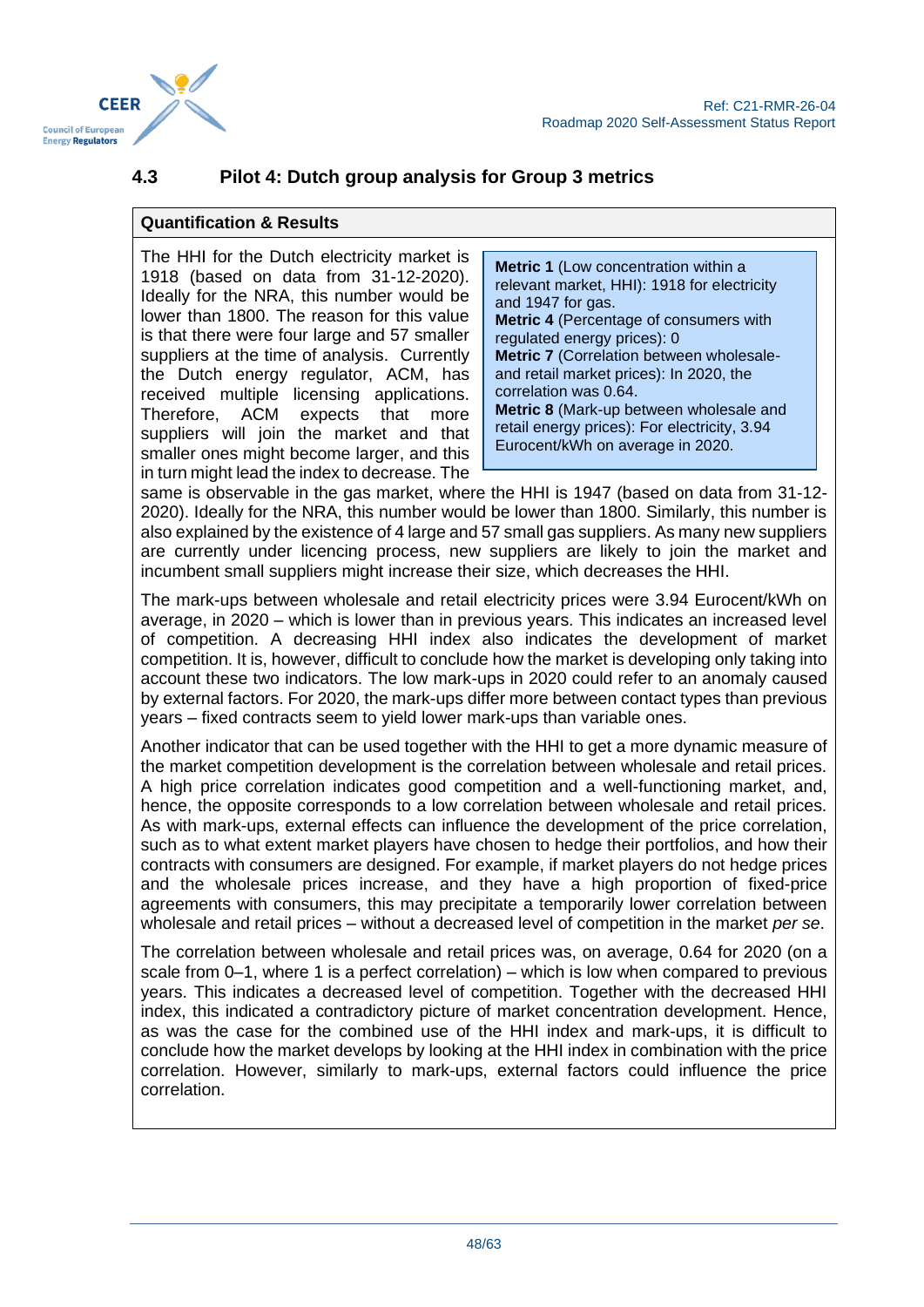

# <span id="page-48-0"></span>**4.3.1 Pilot 4: Spanish group analysis for Group 3 metrics**

#### **Quantification & Results**

As of 31 December 2019, the number of customers in the Spanish retail electricity market reached more than 29 million. Out of these customers, 94% are household customers, with a contracted power lower than 10 kW, and 6% corresponds to larger household, SME and industrial customers. In terms of consumption, 47% of the energy was consumed by industrial consumers, 28% by household consumers under 10 kW and 25% by larger household and SME consumers.

From the perspective of the evolution of the level of competition in the retail market,

**Metric 1** (Low concentration within a relevant market, HHI): Household 2537, Non-household 1385 **Metric 4** (Percentage of consumers with regulated energy prices): 37.8% in 2020 **Metric 7** (Correlation between wholesaleand retail market prices): Not available. **Metric 8** (Mark-up between wholesale and retail energy prices): the household segment in the free market has an estimated gross profit of 35-44 €/MWh; the non-household segment has an estimated gross profit coming from small and medium enterprises of 12-21 €/MWh; for industrial customers  $\lt$  5 €/MWh.

the combined electricity market share of the

three larger suppliers in Spain, Endesa, Iberdrola and Naturgy, barely changed in 2019, remaining at 65%. By consumer groups, these three companies supplied 81% of household consumption (83% in 2018), 55% of SME consumption (60% in 2018) and 58% of industrial consumption (55% in 2018).

Non-vertically integrated suppliers are gradually entering the electricity market, with a share of 30% in 2019 (28% in 2018).

The HHI keeps dropping, especially in the SME group, with a value of 1,300, whereas in the industrial group, it stands around 1,700. The household group is the most concentrated, with an index of 2,500.

|      | ENDESA | <b>IBERDROLA</b> | NATURGY | 음<br>대 | VIESGO | <b>REPSOL</b> | FENIE | CIDE | <b>AUDAX</b> | <b>OTHERS</b> | HHI   |
|------|--------|------------------|---------|--------|--------|---------------|-------|------|--------------|---------------|-------|
| 2011 | 42%    | 35%              | 15%     | 2%     | 2%     | 0%            | 0%    | 1%   | 0%           | 2%            | 3,237 |
| 2012 | 41%    | 35%              | 16%     | 3%     | 2%     | 0%            | 0%    | 1%   | 0%           | 2%            | 3,173 |
| 2013 | 41%    | 34%              | 16%     | 3%     | 2%     | 0%            | 0%    | 1%   | 0%           | 3%            | 3,071 |
| 2014 | 39%    | 33%              | 17%     | 3%     | 2%     | 0%            | $1\%$ | 1%   | $0\%$        | 3%            | 2,943 |
| 2015 | 39%    | 33%              | 17%     | 3%     | 2%     | 0%            | 1%    | 1%   | 0%           | 4%            | 2,903 |
| 2016 | 38%    | 32%              | 17%     | 3%     | 2%     | 0%            | 1%    | 1%   | $0\%$        | 5%            | 2,796 |
| 2017 | 37%    | 32%              | 17%     | 3%     | 2%     | 0%            | 1%    | 1%   | 0%           | 6%            | 2,694 |
| 2018 | 37%    | 32%              | 15%     | 3%     | 2%     | 0%            | 1%    | 1%   | 1%           | 7%            | 2,609 |
| 2019 | 36%    | 32%              | 13%     | 4%     | 0%     | 3%            | 1%    | 1%   | 1%           | 9%            | 2,500 |
|      |        |                  |         |        |        |               |       |      |              |               |       |

Table 8 - Electricity supply market shares by business group. Household customers

<span id="page-48-1"></span>**From the perspective of consumer engagement**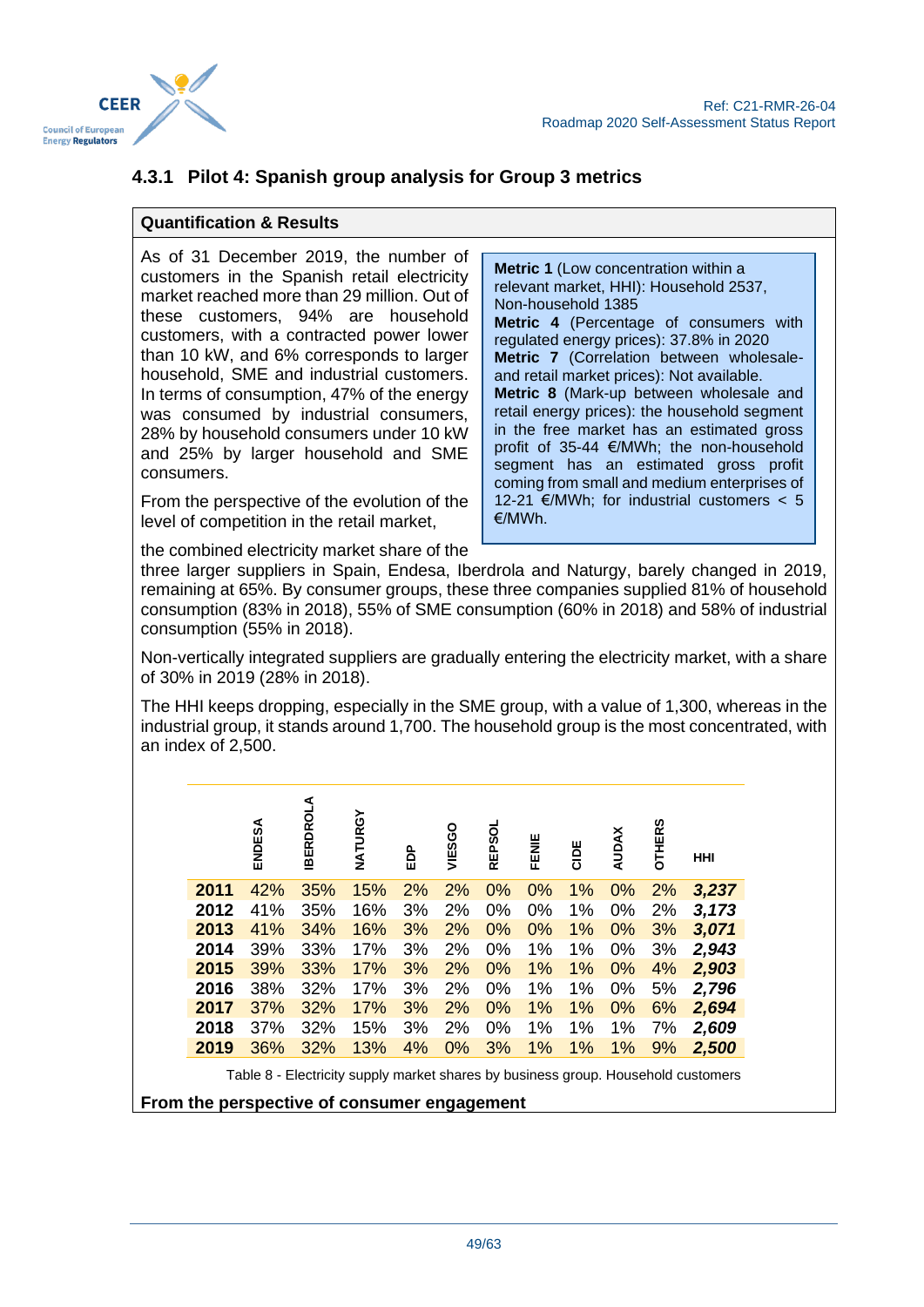

Over the past four years, the number of points supplied by suppliers on the regulated market has been progressively reduced; going from the almost 13 million registered on 31 December 2015, to the 11 million registered four years later, which has meant a decrease of 15.1% in the number of supplies in this type of market.

|                         | 2015        | 2016        | 2017        | 2018        | 2019               |
|-------------------------|-------------|-------------|-------------|-------------|--------------------|
|                         | Consumers % | Consumers % | Consumers % | Consumers % | <b>Consumers %</b> |
| <b>Free market</b>      | 16.023.886  | 16.884.410  | 17.707.295  | 18.149.356  | 18.566.773         |
|                         | 55.3%       | 58.0%       | 60.5%       | 61.7%       | 62.8%              |
| <b>Regulated Market</b> | 12.940.056  | 12.205.476  | 11.565.048  | 11.261.291  | 10.982.726         |
|                         | 44.7%       | 42.0%       | 39.5%       | 38.3%       | 37.2%              |
| TOTAL                   | 28.963.942  | 29.089.886  | 29.272.343  | 29.410.647  | 29.549.499         |

Table 9 - Evolution of household consumers

<span id="page-49-0"></span>The switching rate in the Spanish retail market in 2019 remained at similar levels when compared to 2018 (10.2% in 2019 vs 10.9% in 2018). High switching rates in the SME and industrial groups stand out (24% and 28%, respectively) when compared to the household group (9%).

| Year \ switches | Free market to free market | Reference supplier to free<br>market | Return to reference supplier |
|-----------------|----------------------------|--------------------------------------|------------------------------|
| 2015            | 1,261,460                  | 1,137,276                            | 207,519                      |
| 2016            | 1,620,643                  | 896,779                              | 264.048                      |
| 2017            | 1,670,809                  | 835,991                              | 244,600                      |
| 2018            | 1,610,946                  | 713.253                              | 461.050                      |
| 2019            | 1.541.735                  | 638,774                              | 390.309                      |

Table 10 - Switches of household consumers

<span id="page-49-1"></span>Smaller household consumers tend to contract time-of-use tariffs. As of 31 December 2019, 34% of consumers with contracted power under 15 kW had time-of-use tariffs, compared to 22% in the previous year. However, in most cases there are no changes in the consumer's consumption pattern, due to the tariff design.

Smart meter roll-out (for consumers with contracted power under 15kW) was completed on 31 December 2018, with 98% of meters having been replaced. On 31 December 2019 this percentage reached 99%.

The introduction of smart meters capable of recording hourly measurements is boosting contracts with dynamic prices and with different prices for certain hours of the day or for certain days of the week. As of 31 December 2019, almost 3 million household consumers had this type of contract, excluding the 11 million consumers under the Voluntary Price for Small Consumers (PVPC). The PVPC was implemented in Spain as the regulated default tariff for small low voltage consumers (lower than 10 kW). The charge related to the energy cost in the PVPC is the hourly price of the wholesale energy markets.

Since 2017, there is increased consumer interest in green products. In 2019, CNMC (Spanish NRA) issued guarantees of origin for 3.8 million consumers, compared to 2.9 million in 2018. It is noteworthy that the rest of consumers also have the opportunity to find green energy or high efficiency generation.

#### **From the perspective of consumer electricity billing**

In the spot markets, the wholesale electricity prices saw a drop in 2019. Much of this decline was the result of lower natural gas prices in 2019. On the contrary, prices increased in the forward markets. Therefore, the estimated supplier profits varied significantly according to the reference used (spot/forward prices).

For SMEs, gross margins evolved from almost zero in 2018 to exceeding €20/MWh in 2019, when analysing spot markets. For forward markets, profits remain relatively stable at around €10/MWh – €12/MWh, in line with previous years.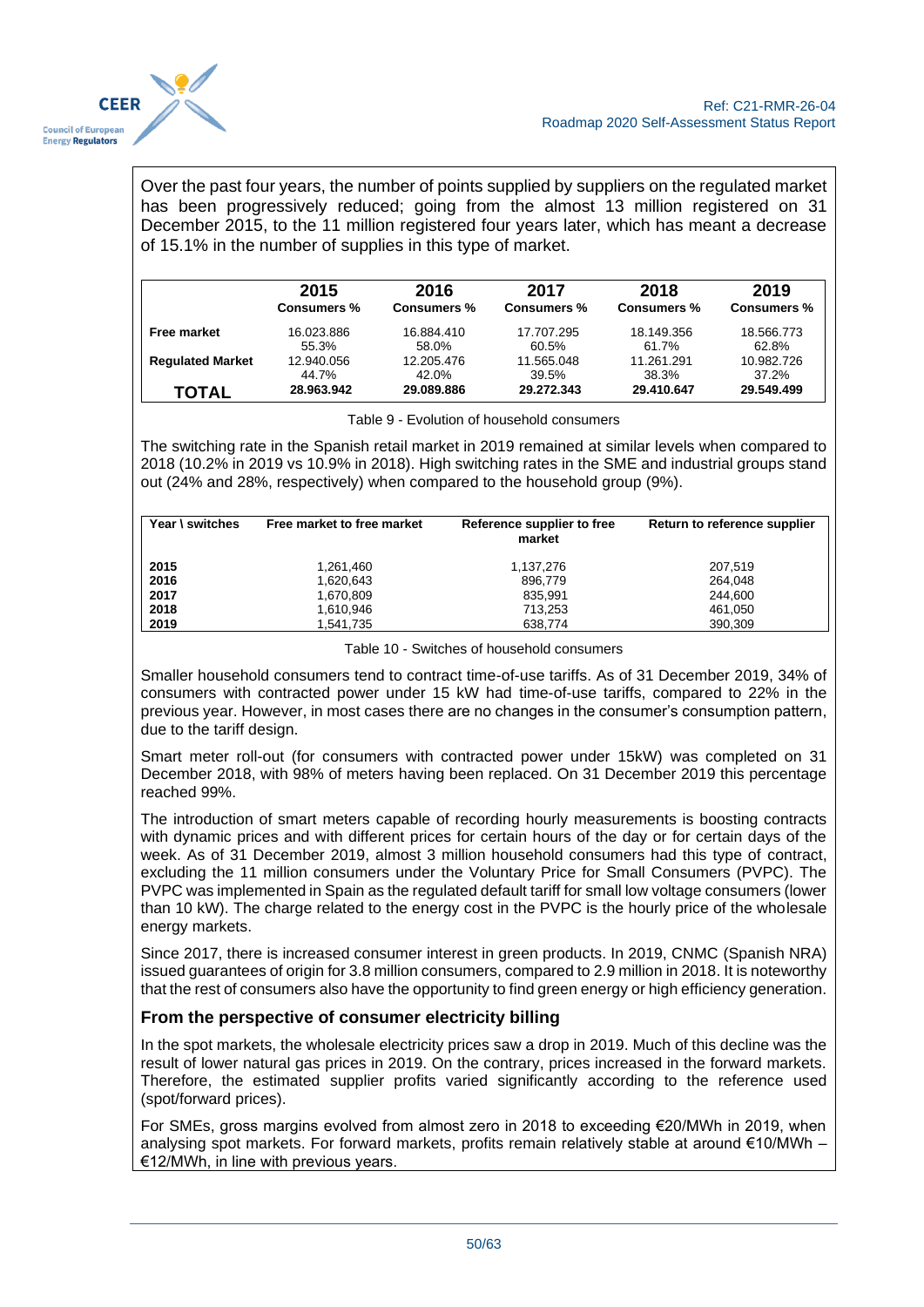

For the industrial group, the estimated profits, considering the cost of supply in the spot market, evolve from being negative in 2018 (€-6/ MWh) to around €5/MWh in 2019. Estimated profits present greater stability (between €-2/MWh and €+2/MWh), when considering the cost of supply in the forward markets.

Regarding household customers, the upwards trend of the estimated gross profits continues, reaching around €40/MWh in 2019 (€20/MWh – €30/MWh in 2018), considering a supply cost in both the spot market and the forward market. Considering the operating costs of around €10/MWh, net profits amount to approximately €30/MWh, that is, around a 15% net margin on sales.



#### <span id="page-50-0"></span>**Source: CNMC**

Figure 1 - Estimated net supply margin for free suppliers. Household consumers Tariff 2.0A

If the analysis is carried out on the offers published in the CNMC comparison tool, the net margin on sales becomes 6%. This confirms that the offers for new customers are tighter, on average, than the prices applied by suppliers to their portfolio customers.

On average, profits are higher for vertically integrated suppliers in the household segment, whereas profits tend to be similar to non-vertically integrated suppliers for SME and industry.

#### **Relation between metrics in group 3**

Switching of consumers from the reference market to the free market occurs with new entrants and to the five large [incumbent] suppliers as well as to non-incumbent suppliers. Therefore, there is a gradual reduction of the HHI, which, according to economic theory, indicates an improvement in the market. The reasons for these variations are partially explained by the variety of offers made by suppliers, such as the existence of dynamic offers or the growing interest of consumers in green products. However, the evolution of the margin obtained by suppliers cannot be sufficiently explained only by the indicators included within Group 3.

#### **How to improve the metrics in group 3**

CNMC has been carrying out various actions in the field of consumer protection in an effort to define good practices in this regard. Among them, recommendations have been published in successive reports for both suppliers and consumers. Some of them have been included in the regulation, such as the prohibition of door-to-door sales, which allows for better consumer choices. Others have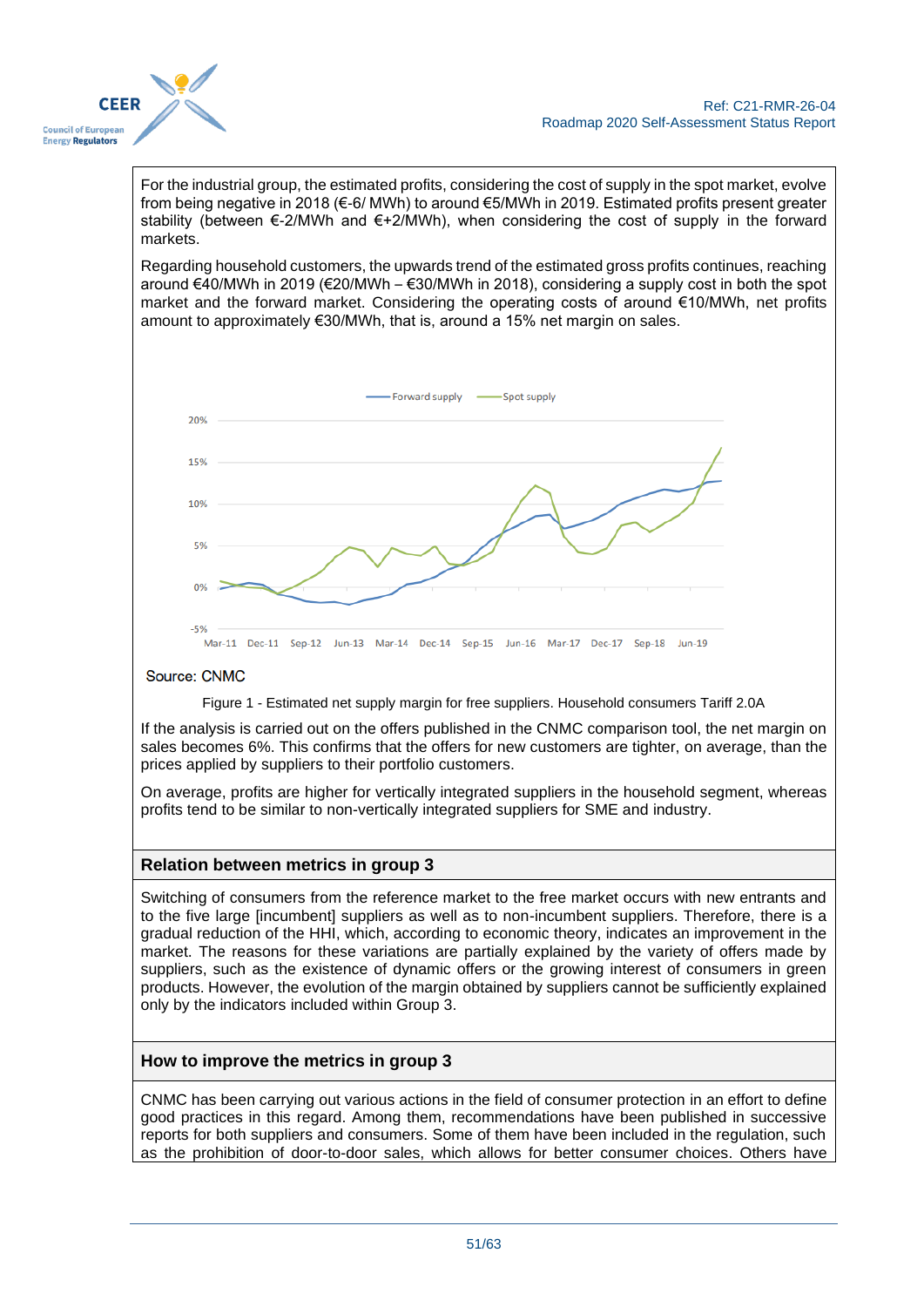

resulted in binding decisions, such the obligation for effective compliance with clarity and simplicity of information by vertically integrated groups. With regard to switching, the tariff design was identified as a cause for decreased switching. Therefore, new three hourly energy periods for all consumers with a contracted power under 15 kW, aiming at promoting efficiency and energy savings, is being defined.

Other measures will follow the introduction of new possibilities offered by smart meters, which should be incorporated into the regulation. Furthermore, some restrictions that limit the rights of consumers should be eliminated, as these were introduced by an outdated technology.

In addition, the transposition of Directive (EU) 2019/944 to Spanish regulation must be completed. Some of the aspects pending are the minimum requirements for billing and billing information, independent out-of-court dispute settlement mechanisms for all consumers, conditions on the public intervention in the price setting, or the obligation for suppliers with more than 200,000 consumers to offer dynamic prices. The introduction of the latter obligation should be complemented with measures that guarantee transparency and facilitate comparison, such as the use of a common methodology.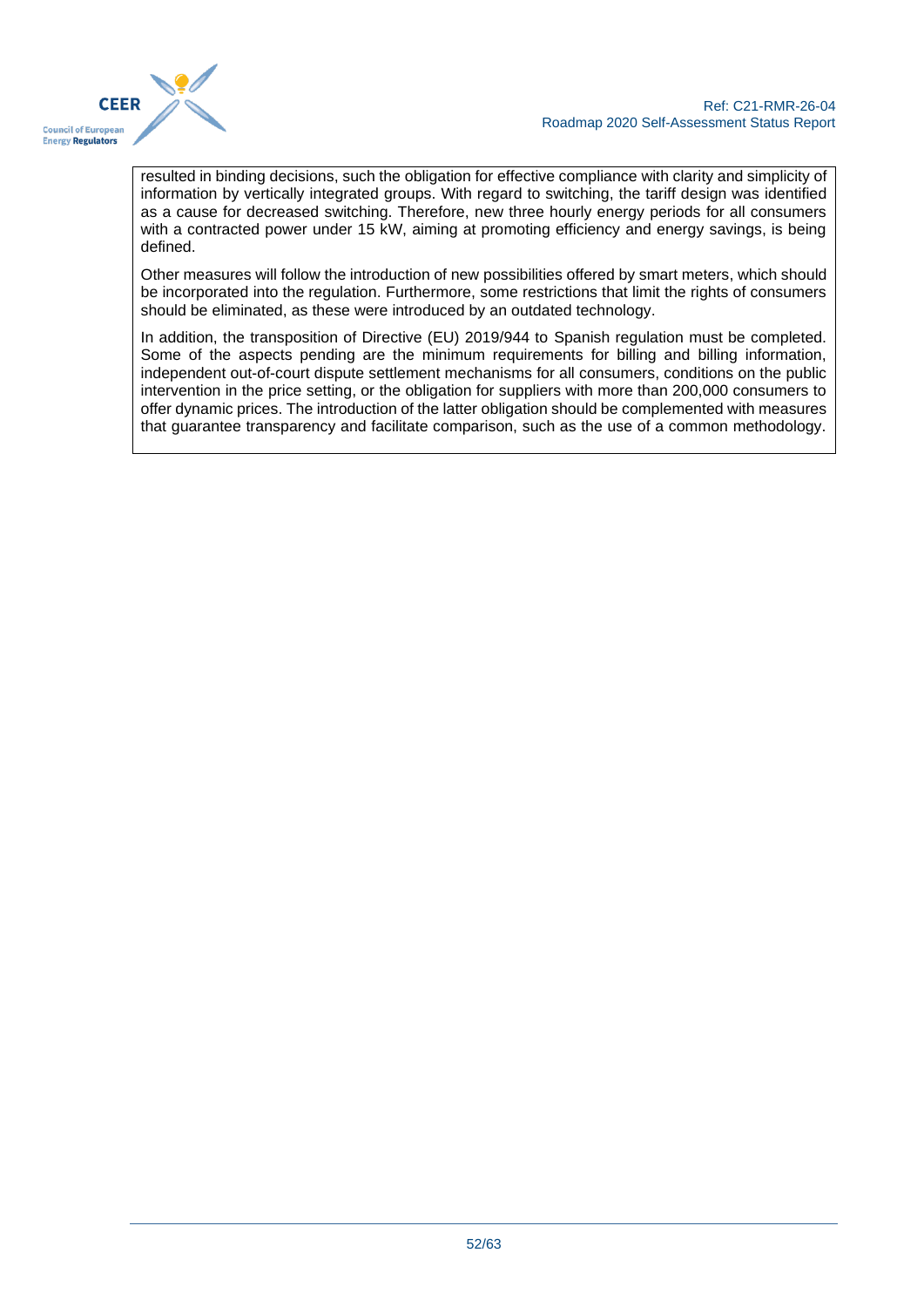

# <span id="page-52-0"></span>**5 Group of metrics suggested by individual NRAs**

In the Roadmap questionnaire responded by NRAs (July 2021), CEER asked NRAs to suggest their own groupings of metrics.

In this edition, only the Dutch regulator suggested their own combination of metrics. The group of metrics suggested contains seven metrics from five key-properties (marked in yellow in the table below).

| <b>KEY PROPERTY</b>                                             |                 | <b>Metric # HARMONISED DEFINITIONS OF METRICS</b>                                                                                                                   |  |
|-----------------------------------------------------------------|-----------------|---------------------------------------------------------------------------------------------------------------------------------------------------------------------|--|
| Low Concentration within a relevant market                      |                 | <b>Herfindahl-Hirschman Index</b>                                                                                                                                   |  |
|                                                                 |                 | Time needed and cost of accessing well-functioning wholesale markets and<br>licencing/balancing regimes                                                             |  |
|                                                                 | 3               | Percentage of consumers connected to "bundled" DSOs                                                                                                                 |  |
| Low market entry barriers                                       | 4               | Percentage of consumers with regulated energy prices                                                                                                                |  |
|                                                                 | 5               | Number of common standards for consumer data & for DSO-supplier contract or<br>existence of data hub                                                                |  |
|                                                                 | 6               | Availability of time-of-use metering and - where applicable - additional fee paid by<br>the consumer to be able to have time-of-use prices vs. traditional metering |  |
| Close relationsship between wholesale markets and retail prices | $\overline{7}$  | Correlation between wholesale and retail energy prices                                                                                                              |  |
|                                                                 | 8               | Mark-up between wholesale and retail energy prices                                                                                                                  |  |
|                                                                 | 9               | Availability of a variety of pricing and billing options                                                                                                            |  |
|                                                                 | 10 <sup>1</sup> | Availability of value added services for implicit demand response and self-<br>generation                                                                           |  |
| A range of offers, including demand response                    | 11              | Availability of online offers                                                                                                                                       |  |
|                                                                 | 12              | Availability of contracts guaranteeing the origin of energy                                                                                                         |  |
|                                                                 | 13              | Availability of explicit demand response offers                                                                                                                     |  |
|                                                                 | 14              | Percentage of consumers knowing they can switch supplier                                                                                                            |  |
| High level of awareness and trust                               | 15              | Percentage of consumers who know that DSOs are responsible for the continuity of<br>supply and, where applicable, of metering                                       |  |
|                                                                 | 16              | Percentage of consumers trusting the energy market                                                                                                                  |  |
|                                                                 | 17              | Percentage of consumers having access to at least one independent and verified<br>PCT                                                                               |  |
| Availability of empowerment tools                               | 18              | Percentage of consumers having access to online historical consumption info                                                                                         |  |
|                                                                 | 19              | Percentage of consumers having access to standardised supplier switching process<br>(and its duration)                                                              |  |
|                                                                 | 20              | <b>Supplier switching rate</b>                                                                                                                                      |  |
| Sufficient consumer engagement                                  | 21              | Percentage of inactive consumers                                                                                                                                    |  |
|                                                                 | 22              | Percentage of prosumers                                                                                                                                             |  |
|                                                                 | 23              | Time between notification to pay and disconnection for non-payment                                                                                                  |  |
| Appropriate protection                                          | 24              | Percentage of disconnections due to non-payment                                                                                                                     |  |
|                                                                 | 25              | Percentage of suppliers using min standards for key info in advertising and bills                                                                                   |  |

<span id="page-52-1"></span>Table 11 - The Dutch regulator suggested a group that consists of metrics from 5 key properties (marked in yellow) in the CEER 2017 Handbook for National Energy Regulators.

The aggregated analysis of these metrics aims to provide an overview of how a competitive market, new dynamic products, trust and switching rates can influence each other.

The electricity and natural gas markets can become more competitive in the Netherlands. It is expected that the increase in dynamic price contracts and the appearance of new products can make the market more attractive for new suppliers, leading to more competition. This increase in new dynamic products, competitiveness and trust might lead to an intensification in switching and a decrease of inactive consumers. The task of the Dutch regulator in those aspects is to safeguard that these new suppliers are trustworthy, contributing to the trust of consumers in the market.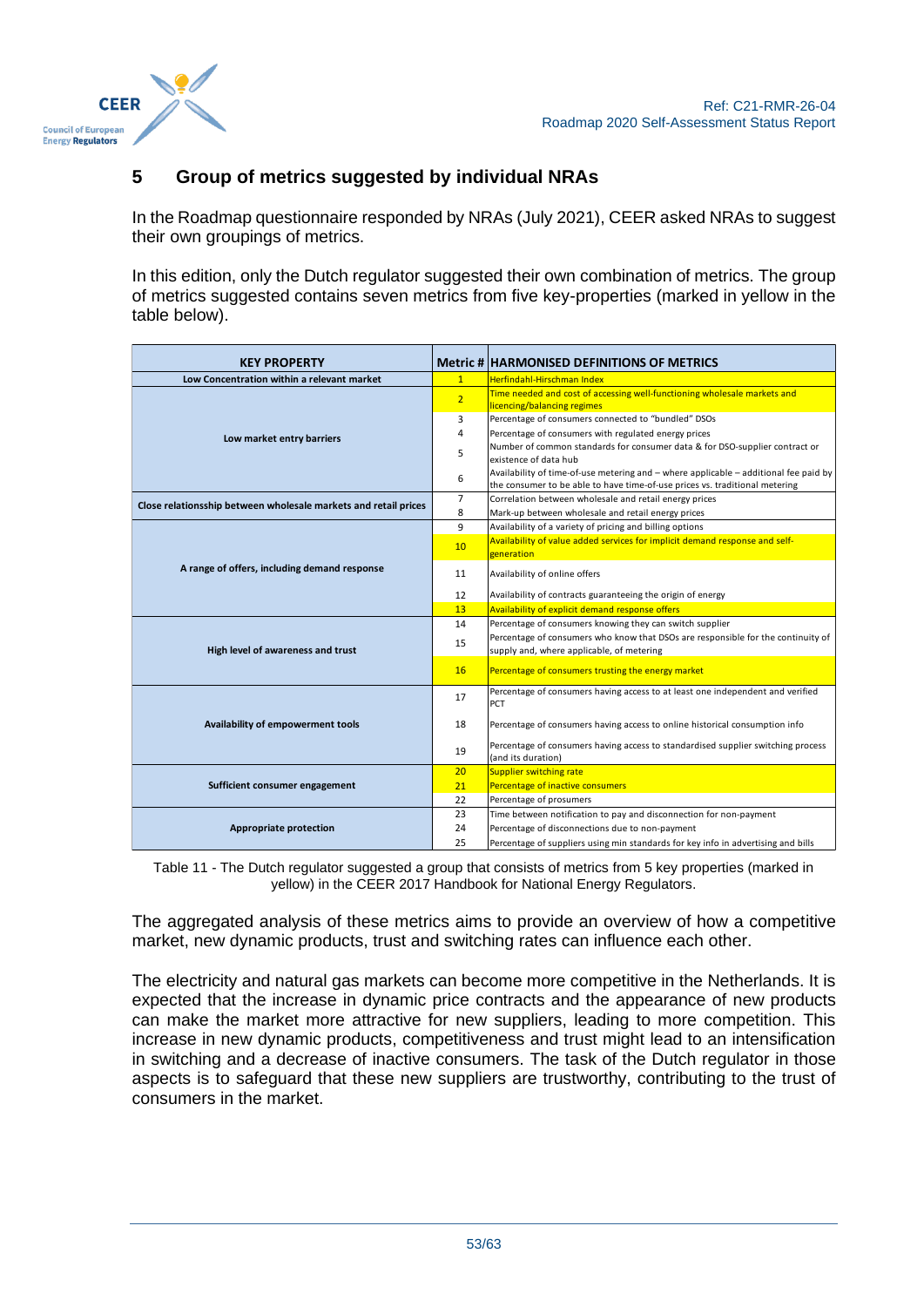

Although the licensing process aims at safeguarding reliability of new suppliers in market, it also hinders competition as it poses an entry barrier. Therefore, the Dutch regulator is looking into how to improve the licensing process (e.g. providing information in English).

Another noteworthy remark by the Dutch regulator is the increase of digitalisation in the market, since some consumers may feel left out by technological advancements and might not feel accommodated by these various new offers. These consumers should not be forgotten and should be included in the energy transition. Therefore, reducing barriers to entry for new products and new market parties as much as possible must be accompanied by measures to safeguard consumers' interest. Both these elements might contribute to increasing switching rates and a more competitive market.

Many of these metrics are future-oriented and therefore, will be accommodated for in the future. Parts of these initiatives are reserved for lawmakers. The metric on prosumers was not included since there is no data available yet.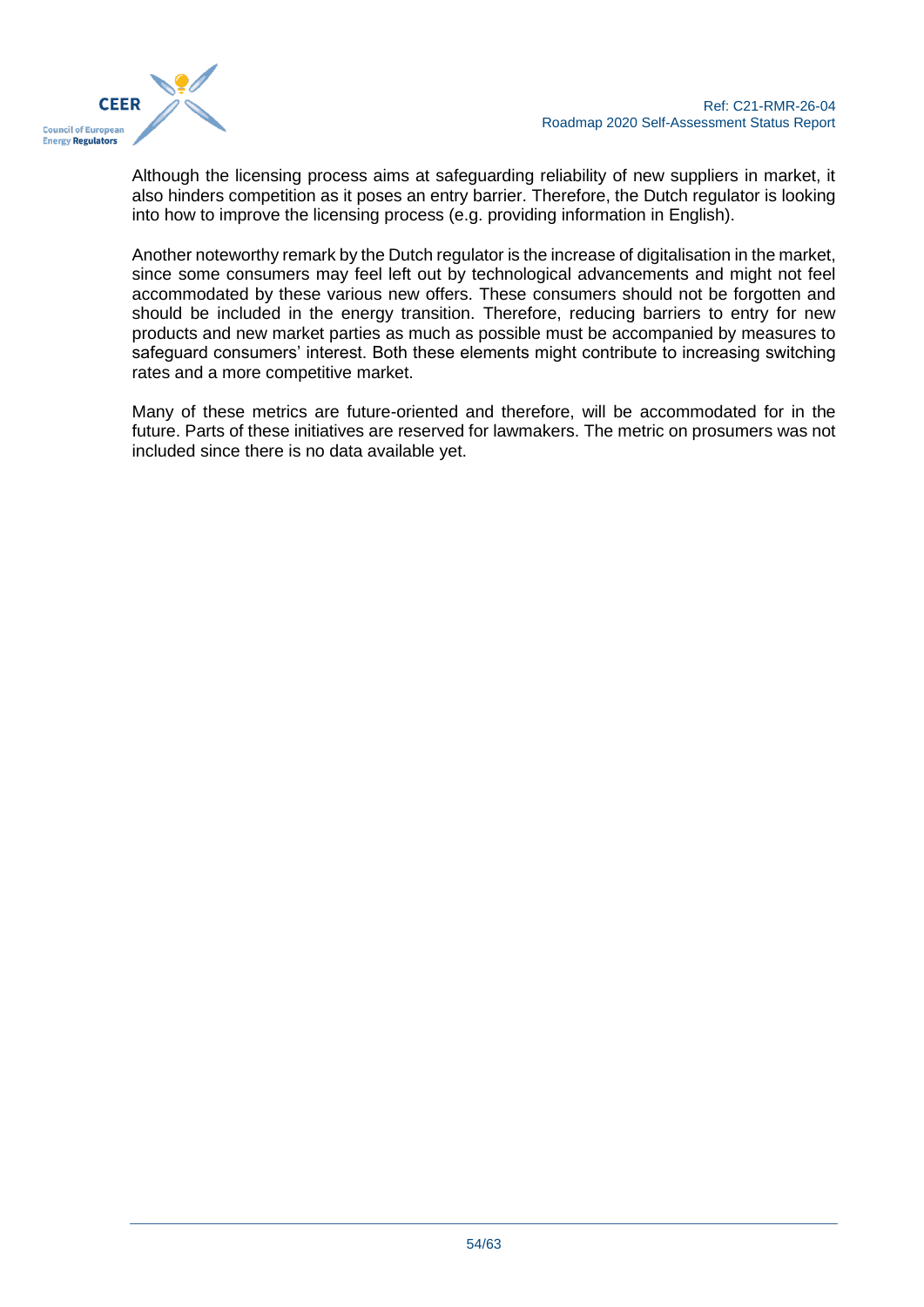

# <span id="page-54-0"></span>**6 Assessment of metrics not included in groups 1-3**

All 25 metrics in the Handbook are important to evaluate well-functioning retail energy markets. To highlight and encourage the assessment of metrics in relation to each other, in 2021, CEER suggested three groups of metrics. However, there were eight metrics in the Handbook that were excluded from these groups. These metrics (marked in yellow in the table below), are individually analysed in this chapter.

| <b>KEY PROPERTY</b>                                             |                | <b>Metric # HARMONISED DEFINITIONS OF METRICS</b>                                                                                                                   |  |  |
|-----------------------------------------------------------------|----------------|---------------------------------------------------------------------------------------------------------------------------------------------------------------------|--|--|
| Low Concentration within a relevant market                      |                | Herfindahl-Hirschman Index                                                                                                                                          |  |  |
|                                                                 |                | Time needed and cost of accessing well-functioning wholesale markets and<br>licencing/balancing regimes                                                             |  |  |
|                                                                 | 3              | Percentage of consumers connected to "bundled" DSOs                                                                                                                 |  |  |
| Low market entry barriers                                       | 4              | Percentage of consumers with regulated energy prices                                                                                                                |  |  |
|                                                                 | 5 <sup>5</sup> | Number of common standards for consumer data & for DSO-supplier contract or<br>existence of data hub                                                                |  |  |
|                                                                 | 6              | Availability of time-of-use metering and - where applicable - additional fee paid by<br>the consumer to be able to have time-of-use prices vs. traditional metering |  |  |
| Close relationsship between wholesale markets and retail prices | $\overline{7}$ | Correlation between wholesale and retail energy prices                                                                                                              |  |  |
|                                                                 | 8              | Mark-up between wholesale and retail energy prices                                                                                                                  |  |  |
|                                                                 | 9              | Availability of a variety of pricing and billing options                                                                                                            |  |  |
|                                                                 | 10             | Availability of value added services for implicit demand response and self-<br>generation                                                                           |  |  |
| A range of offers, including demand response                    | 11             | <b>Availability of online offers</b>                                                                                                                                |  |  |
|                                                                 | 12             | Availability of contracts guaranteeing the origin of energy                                                                                                         |  |  |
|                                                                 | 13             | Availability of explicit demand response offers                                                                                                                     |  |  |
|                                                                 | 14             | Percentage of consumers knowing they can switch supplier                                                                                                            |  |  |
| High level of awareness and trust                               | 15             | Percentage of consumers who know that DSOs are responsible for the continuity of<br>supply and, where applicable, of metering                                       |  |  |
|                                                                 | 16             | Percentage of consumers trusting the energy market                                                                                                                  |  |  |
|                                                                 | 17             | Percentage of consumers having access to at least one independent and verified<br>PCT                                                                               |  |  |
| Availability of empowerment tools                               | 18             | Percentage of consumers having access to online historical consumption info                                                                                         |  |  |
|                                                                 | 19             | Percentage of consumers having access to standardised supplier switching process<br>(and its duration)                                                              |  |  |
|                                                                 | 20             | Supplier switching rate                                                                                                                                             |  |  |
| Sufficient consumer engagement                                  | 21             | Percentage of inactive consumers                                                                                                                                    |  |  |
|                                                                 | 22             | Percentage of prosumers                                                                                                                                             |  |  |
|                                                                 | 23             | Time between notification to pay and disconnection for non-payment                                                                                                  |  |  |
| <b>Appropriate protection</b>                                   | 24             | Percentage of disconnections due to non-payment                                                                                                                     |  |  |
|                                                                 | 25             | Percentage of suppliers using min standards for key info in advertising and bills                                                                                   |  |  |

<span id="page-54-1"></span>Table 12 - The following metrics (marked in yellow) were not included in any of the groups assessed by CEER members.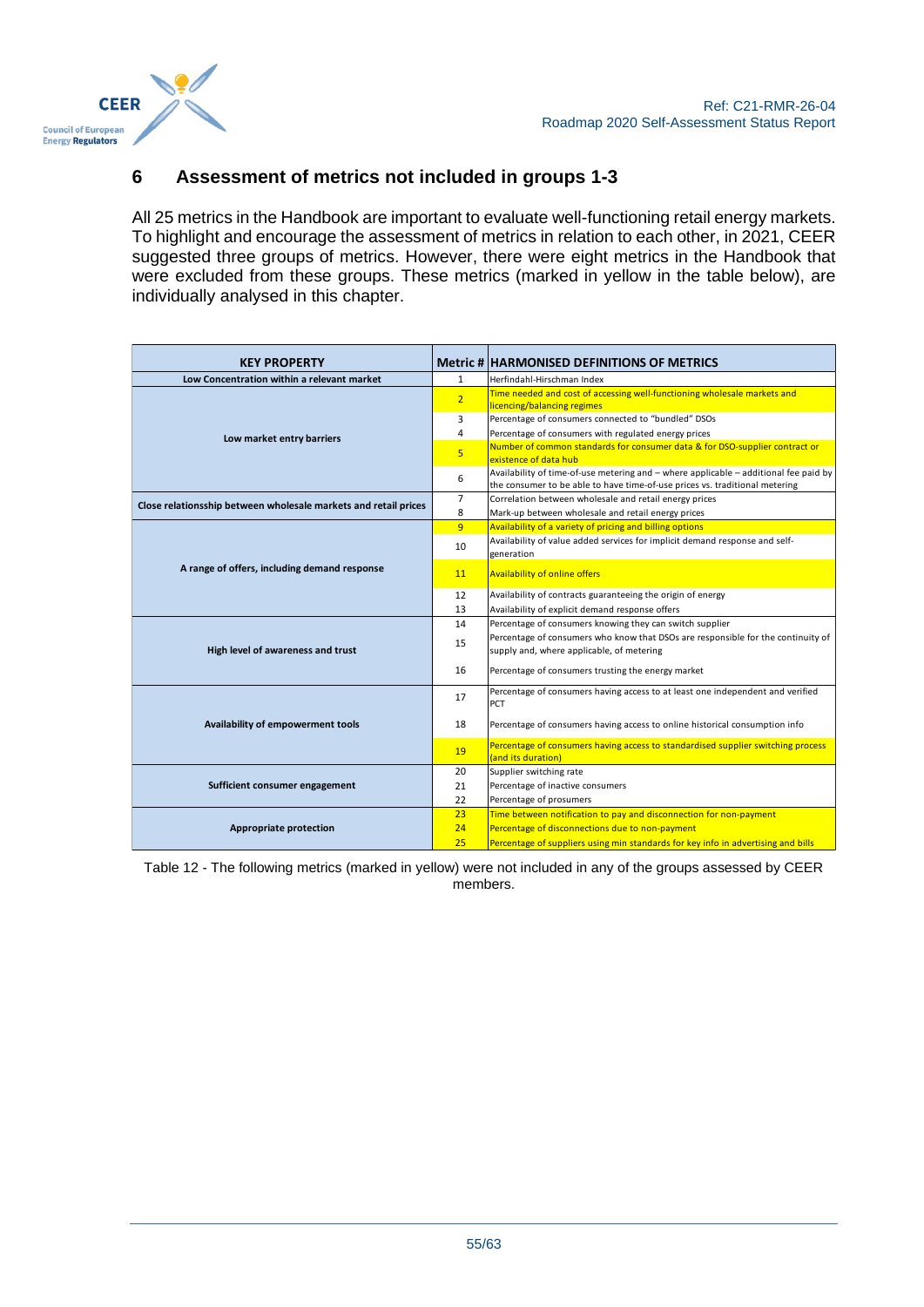

| Metric number and name |                                                                                                                         | <b>Number of NRAs</b><br>using for self-<br>assessment |                 | <b>Number of NRAs</b><br>completing gap-<br>analysis |                |
|------------------------|-------------------------------------------------------------------------------------------------------------------------|--------------------------------------------------------|-----------------|------------------------------------------------------|----------------|
|                        |                                                                                                                         | <b>Electricity</b>                                     | <b>Gas (19)</b> | <b>Electricity</b>                                   | <b>Gas (19</b> |
|                        |                                                                                                                         | (23 NRAs                                               | <b>NRAS</b>     | (23 NRAs                                             | <b>NRAs</b>    |
|                        |                                                                                                                         | replying)                                              | replying)       | replying)                                            | replying)      |
| $\overline{2}$         | Time needed and cost of accessing<br>well-functioning wholesale markets<br>and licencing/balancing regimes              | 10                                                     | 8               | $\Omega$                                             | 0              |
| 5                      | Number of common standards for<br>consumer data and for DSO-supplier<br>contract or existence of a national<br>data hub | 14                                                     | 9               | $\Omega$                                             | $\Omega$       |
| 9                      | Availability of a variety of pricing and<br>billing options                                                             | 16                                                     | 12              | $\overline{2}$                                       | 1              |
| 11                     | Availability of online offers                                                                                           | 15                                                     | 12              | 4                                                    | 2              |
| 19                     | Percentage of consumers having<br>access to a standardised supplier<br>switching process (and its duration)             | 15                                                     | 11              | $\overline{2}$                                       | $\overline{2}$ |
| 23                     | Time between notification to pay and<br>disconnection for non-payment                                                   | 13                                                     | 8               | $\overline{0}$                                       | $\Omega$       |
| 24                     | Percentage of disconnections due to<br>non-payment                                                                      | 12                                                     | 10              | $\overline{2}$                                       | 2              |
| 25                     | Percentage of suppliers using min<br>standards for key info in advertising<br>and bills                                 | $\overline{7}$                                         | 6               | $\mathbf 0$                                          | $\Omega$       |

#### [Table 13](#page-55-1) below shows how many NRAs used the metrics and how many did a gap-analysis.

Table 13 - Metrics used in the self-assessment and number of performed gap-analysis.

# <span id="page-55-1"></span><span id="page-55-0"></span>**6.1 Metric 2: Time needed and cost of accessing well-functioning wholesale markets and licencing/balancing regimes**

The purpose of this metric is to establish whether such procedures<sup>45</sup> are available to all parties interested in becoming, or acting, as a supplier in the market and secondly to establish if such procedures (notably their length and costs) are equal and non-discriminatory for all.

The metric has been used by 10 $46$  NRAs for electricity and  $8^{47}$  for gas market. In most of these countries, procedures exist to access either a national or regional wholesale market. It can take up to two months to gain access and the cost differs from free of charge up to

<sup>45</sup> Licensing/balancing regimes

<sup>46</sup> DUR (Denmark), EV (Finland), RAE (Greece), MEKH (Hungary), CRU (Ireland), PUC (Latvia), ACM (The Netherlands), NVE-RME (Norway), AGEN (Slovenia) and Ei (Sweden).

<sup>47</sup> CREG (Belgium), HERA (Croatia), RAE (Greece), MEKH (Hungary), CRU (Ireland), PUC (Latvia), ACM (The Netherlands) and CNMC (Spain).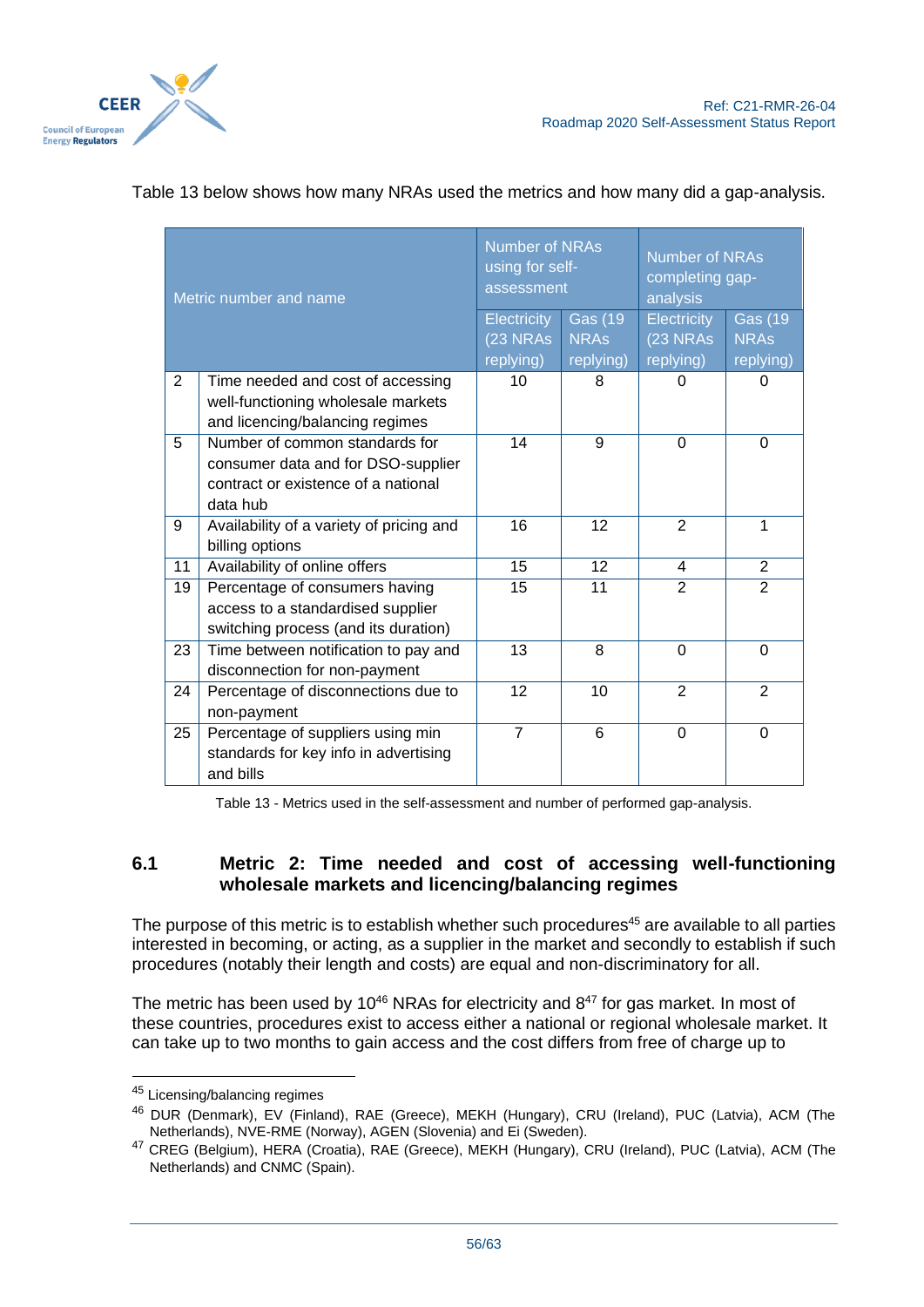

€50,000. Eight<sup>48</sup> of the ten markets require a supplier licence that can take up to six months to get. In most markets, it is possible for market participants to become a balance responsible party, which takes up to three months.

In some countries where market entry barriers are considered low<sup>49</sup>, or in order to promote higher financial and risk management standards<sup>50</sup>, more robust entry requirements have been put in place. No NRA has done a gap-analysis for this metric.

### <span id="page-56-0"></span>**6.2 Metric 5: Number of common standards for consumer data and for DSO-supplier contracts or existence of a national data hub**

The purpose of this metric is to monitor the possibility of accessing information easily for suppliers, aggregators and other third parties in the retail market. The lack of access to consumer data is a barrier for both new national and cross-border actors.

The metric is used by  $14^{51}$  NRAs in the electricity market and by nine<sup>52</sup> in the gas market. In this year's self-assessment, seven NRAs<sup>53</sup> reported that there is some sort of national data hub or other centralised data solution in place<sup>54</sup>, most of them run by the TSO or DSO. All metering data and information for settlement purposes are collected in these data hubs. The process of supplier switching can also be handled through these platforms.

According to this year´s self-assessment, eight NRAs have answered that there are procedures, either in place or under development, containing common standards regarding the accessibility of data for suppliers and third parties. In seven countries, there is or will be a procedure for contracts between DSO and suppliers, where a supplier-centric model is applicable<sup>55</sup>. An additional number of countries plan or are currently implementing<sup>56</sup> or revising<sup>57</sup> data hubs. No NRA has done a gap-analysis regarding metric 5.

<sup>48</sup> Cyprus, Croatia, Greece, Ireland, Latvia, The Netherlands, Norway and Portugal.

<sup>49</sup> Great Britain

<sup>50</sup> Great Britain and Portugal

<sup>&</sup>lt;sup>51</sup> E-Control (Austria), CREG (Belgium), DUR (Denmark), EV (Finland), CRE (France), Ofgem (Great Britain), RAE (Greece), MEHK (Hungary), VERT (Lithuania), ACM (The Netherlands), NVE-RME (Norway), AGEN (Slovenia), CNMC (Spain) and Ei (Sweden).

<sup>52</sup> E-Control (Austria), CREG (Belgium), HERA (Croatia), CRE (France), Ofgem (Great Britain), RAE (Greece), MEHK (Hungary), ACM (The Netherlands) and CNMC (Spain).

<sup>53</sup> CREG (Belgium), DUR (Denmark), RAE (Greece), PUC (Latvia), ACM (The Netherlands), NVE-RME (Norway) and AGEN (Slovenia).

<sup>54</sup> In Austria, there are de-centralised data exchange mechanisms in place (e.g. for switching) for electricity and gas, but no data hub in the sense of centrally-stored **consumer data with access opportunities for market participants and third parties.**

<sup>55</sup> These countries are Austria, Denmark, Great Britain, Latvia, Norway, Slovenia and Spain. In Norway, the NRA is developing a new regulation for the implementation of a supplier centric model, making retailers the main point of contact for consumers.

<sup>56</sup> Finland and Slovenia.

<sup>57</sup> Belgium and Great Britain.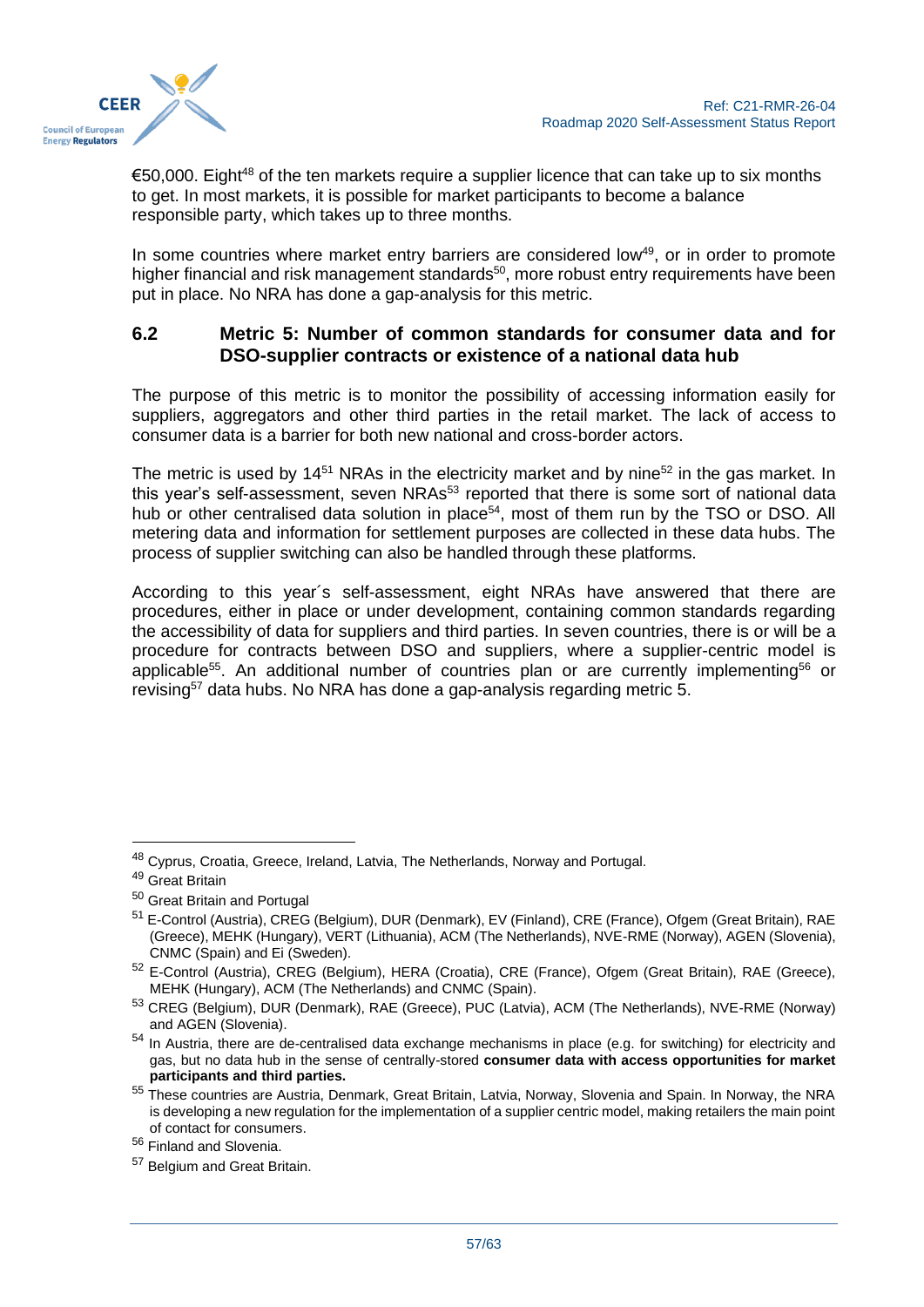

# <span id="page-57-0"></span>**6.3 Metric 9: Availability of a variety of pricing and billing options**

The purpose of this metric is to determine if household and/or SME customers have access to different pricing options – e.g. fixed pricing, variable pricing or wholesale-based pricing – and billing offers – e.g. advance payments or post-meter reading payments. Various options for pricing and billing can present innovations in the market and create benefits for consumers. Opportunities to practice different pricing and billing schemes should enable new suppliers with innovative ideas on pricing and billing to enter the market. If such opportunities are severely restricted, competition could be distorted.

The majority of NRAs report that a wide variety of pricing and billing options are available to consumers, with  $16^{58}$  of them present in the electricity sector and  $12^{59}$  in the gas sector. Two  $NRAs<sup>60</sup>$  performed a gap analysis and identified no gaps, indicating a satisfactory situation in this regard.

There are still some countries where smart meters are not yet in place, making that the only available billing options advance payments. Full deployment of smart-meters will make more pricing and billing options available.

# <span id="page-57-1"></span>**6.4 Metric 11: Availability of online offers**

Online offers are products that provide consumers with, e.g. savings or discounts for managing accounts online, and for subscribing to online billing. As of 2020, almost all NRAs reported that their national energy markets have some sort of online offer<sup>61</sup>, while 15<sup>62</sup> NRAs used this metric in the electricity market and 12 in the gas market $^{63}$ .

In all countries with online offers, customers can manage their energy contracts online and/or through digital applications or through web platforms where suppliers offer an online service called "My page", where customers can manage their energy contracts. The same occurs for bills available online or customer services available online<sup>64</sup>.

<sup>58</sup> Austria, Belgium, Cyprus, Denmark, Finland, France, Great Britain, Greece, Hungary, Ireland, Latvia, Norway, Poland, Portugal, Slovenia and Spain.

<sup>59</sup> Austria, Belgium, Bulgaria, France, Great Britain, Greece, Ireland, Latvia, Poland, Portugal, Slovenia and Spain. <sup>60</sup> DUR (Denmark), Ofgem (Great Britain).

 $61$  For a comparison between 2020 of the total number of online offers provided in MS for electricity and natural gas, please refer to Figure 30 on page 47 of the Monitoring report on the Performance of European retail Markets [in 2018,](https://www.ceer.eu/1765) Ref: C19-MRM-99-02

<sup>62</sup> E-Control (Austria), CREG (Belgium), DUR (Denmark), EV (Finland), CRE (France), Ofgem (Great Britain), RAE (Greece), CRU (Ireland), PUC (Latvia), NVE-RME (Norway), URE (Poland), ERSE (Portugal), AGEN (Slovenia), CNMC (Spain) and Ei (Sweden).

<sup>63</sup> E-Control (Austria), CREG (Belgium), CRE (France), Ofgem (Great Britain), RAE (Greece), MEHK (Hungary), CRU (Ireland), PUC (Latvia), URE (Poland), ERSE (Portugal), AGEN (Slovenia) and CNMC (Spain).

<sup>&</sup>lt;sup>64</sup> In Slovenia, only bigger suppliers provide online access to bills.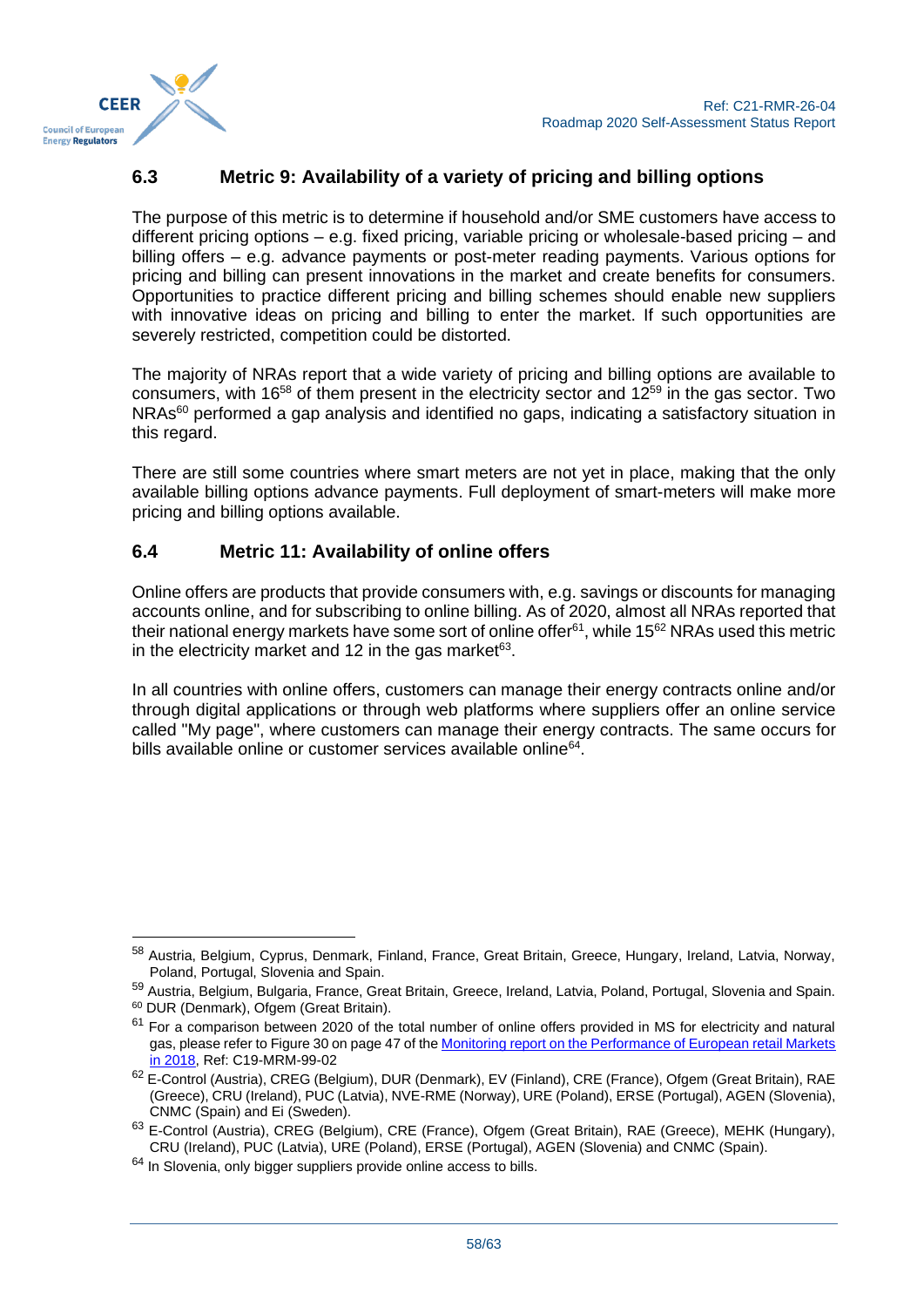

Nine<sup>65</sup> NRAs reported that contracts can be signed online through at least one PCT or otherwise. In some countries, the availability of offers online is a legal requirement. For instance, in Denmark all electricity suppliers are required by law to have all electricity products (offered to customers with an annual consumption up to 100,000 kWh) available online on the supplier's own website and on the comparison tool Elpris.dk.

Four NRAs<sup>66</sup> have done a gap analysis for the electricity sector and two<sup>67</sup> for the gas sector. They conclude that online offers are a sign of product differentiation and innovation in the market and an element that facilitates the customer's ability to compare and assess tariffs available in the market. France underlines the importance of comparison tools in the development of the retail market and that these tools reduce misleading practices and increase transparency.

#### <span id="page-58-0"></span>**6.5 Metric 19: Percentage of consumers having access to a standardised supplier switching process (and its duration)**

This metric is used to measure the availability of a standardised supplier switching process for consumers and informs NRAs on how to improve the existing switching process. No other CEER publication covers this data.

In 2020, 15 $^{68}$  NRAs used this metric for the assessment in the electricity market and 12 NRAs $^{69}$ in the gas market. Almost every NRA using this metric has concluded that all consumers have access to a standardised supplier switching process. However, the duration of the switching process is not always measured and varies depending on the type of consumer.

Since in most countries, consumers have access to a standardised supplier switching process, the NRAs believe that the objective of the gap analysis is fulfilled. Only one NRA notes having performed a gap analysis. In this context, Sweden states that there is already a standardised switching process which will be improved even further when a data hub has been created and the supplier centric model is in place<sup>70</sup>.

#### <span id="page-58-1"></span>**6.6 Metrics 23 and 24: Time between notification to pay and disconnection for non-payment and percentage of disconnections for non-payment**

These two metrics are also covered by "*ACER/CEER Annual Report on the Results of Monitoring the Internal Electricity and Natural Gas Markets in 2020<sup>71</sup> "*.

<sup>65</sup> Austria, Finland, Great Britain, Latvia, Norway, Portugal, Slovenia, Sweden, and Spain for electricity market and Austria, Estonia, Great Britain, Latvia, Lithuania, The Netherlands, Portugal, Slovenia and Spain for the gas market.

<sup>&</sup>lt;sup>66</sup> Denmark, France, Great Britain and Ireland.

<sup>&</sup>lt;sup>67</sup> Great Britain and Ireland.

<sup>68</sup> Austria, Belgium, Croatia, Denmark, Finland, France, Great Britain, Hungary, Latvia, Norway, Poland, Portugal, Slovenia, Spain and Sweden.

<sup>69</sup> Austria, Belgium, Croatia, Estonia, Great Britain, Greece, Hungary, Latvia, Poland, Portugal, Slovenia, and Spain.

 $70$  Suggested by the NRA to the government.

<sup>71</sup> <https://www.ceer.eu/national-reporting-2020>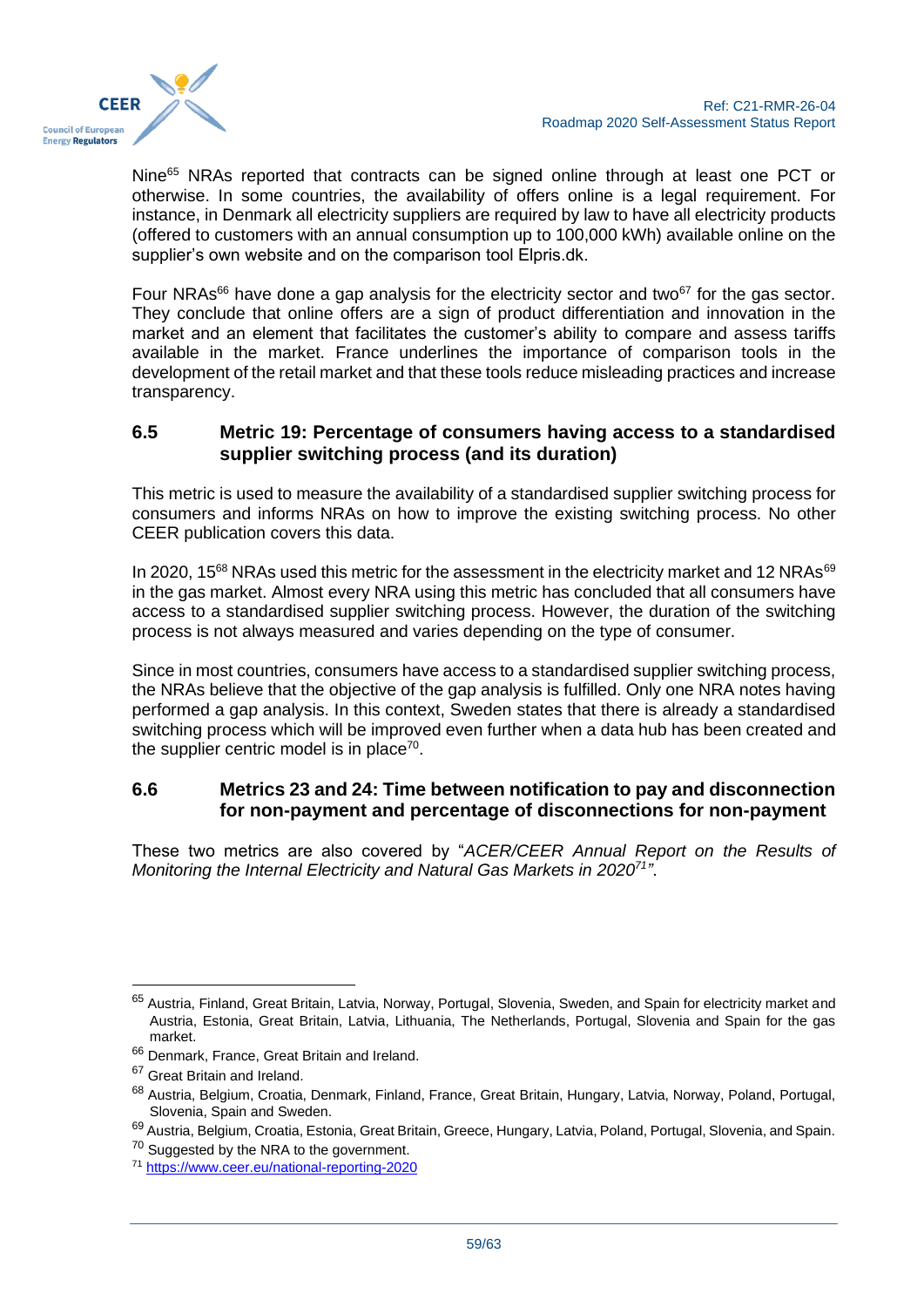

Metric 23 is used to assess the level of protection against disconnections due to non-payment, in conjunction with metric 24 on the number of disconnections for non-payment. In selected cases, suppliers and/or DSOs can disconnect consumers from electricity and gas networks. Specific consumer protection legislation foresees a number of provisions to mitigate disconnecting household consumers in cases of non-payment of bills<sup>72</sup>. However, if those consumers continue to fail to pay their bills, suppliers and DSOs can disconnect them. Most countries have installed a procedure for disconnections, which foresees a certain period between non-payment and disconnection, to settle due amounts. That is why these two metrics should be assessed in conjunction with the percentage of disconnections due to non-payment.

Thirteen responding NRAs<sup>73</sup> in electricity market and eight<sup>74</sup> in gas market measure the time between notification to pay and the actual disconnection. Twelve<sup>75</sup> NRAs measure the share of disconnection in electricity markets and ten $^{76}$  in gas markets. In terms of the time between the notification to pay and disconnection, most countries only reported information in terms of the legal point of view. Here the national circumstances lead to very different results, ranging from at least eight days in Slovenia to two months for most consumers in Hungary and Estonia.

In Spain and Portugal, during the Covid-19 pandemic, there was a transitory ban of disconnection due to non-payment that was in place for most part of 2020.

No NRA had conducted a gap-analysis on the time between the notification to pay and the percentage of disconnection. Two  $NRAs<sup>77</sup>$  have done a gap-analysis on the percentage of disconnections.

#### <span id="page-59-0"></span>**6.7 Metric 25: Percentage of suppliers using minimum standards for key information in advertising and bills**

The purpose of this metric is twofold: firstly, it monitors the existence of minimum information standards in the country and secondly, the proportion of suppliers complying with them $^{78}$ . This is a complex issue and NRAs must be careful in their assessment to obtain an accurate picture of the situation. In addition to the analysis of this metric, more background information is necessary to fully understand the situation. The most likely sources will include legislation/license conditions and research conducted by NRAs on how suppliers comply with these standards. Consumer organisations and/or alternative dispute resolution/Ombudsmen could also be a source of information.

 $72$  The Electricity Directive (Article 28 (1)) requires Member States to define the concept of vulnerable customers which may refer to energy poverty and, inter alia, to the prohibition of disconnection of electricity to such customers in critical times.

<sup>73</sup> CREG (Belgium), HERA (Croatia), CERA (Cyprus), DUR (Denmark), ECA (Estonia), CRE (France), MEKH (Hungary), PUC (Latvia), NVE-RME (Norway), URE (Poland), AGEN (Slovenia), CNMC (Spain) and Ei (Sweden).

<sup>74</sup> Belgium, Croatia, France, Hungary, Latvia, Poland, Slovenia, and Spain.

<sup>75</sup> Austria, Belgium, Cyprus, Denmark, France, Great Britain, Hungary, Ireland, Poland, Slovenia, Spain and Sweden.

<sup>76</sup> Austria, Belgium, France, Great Britain, Greece, Hungary, Ireland, Poland, Slovenia and Spain.

<sup>77</sup> Ireland and Great Britain.

 $78$  With regard to billing, Annex I of the Electricity Directive contains minimum requirements for billing and billing information.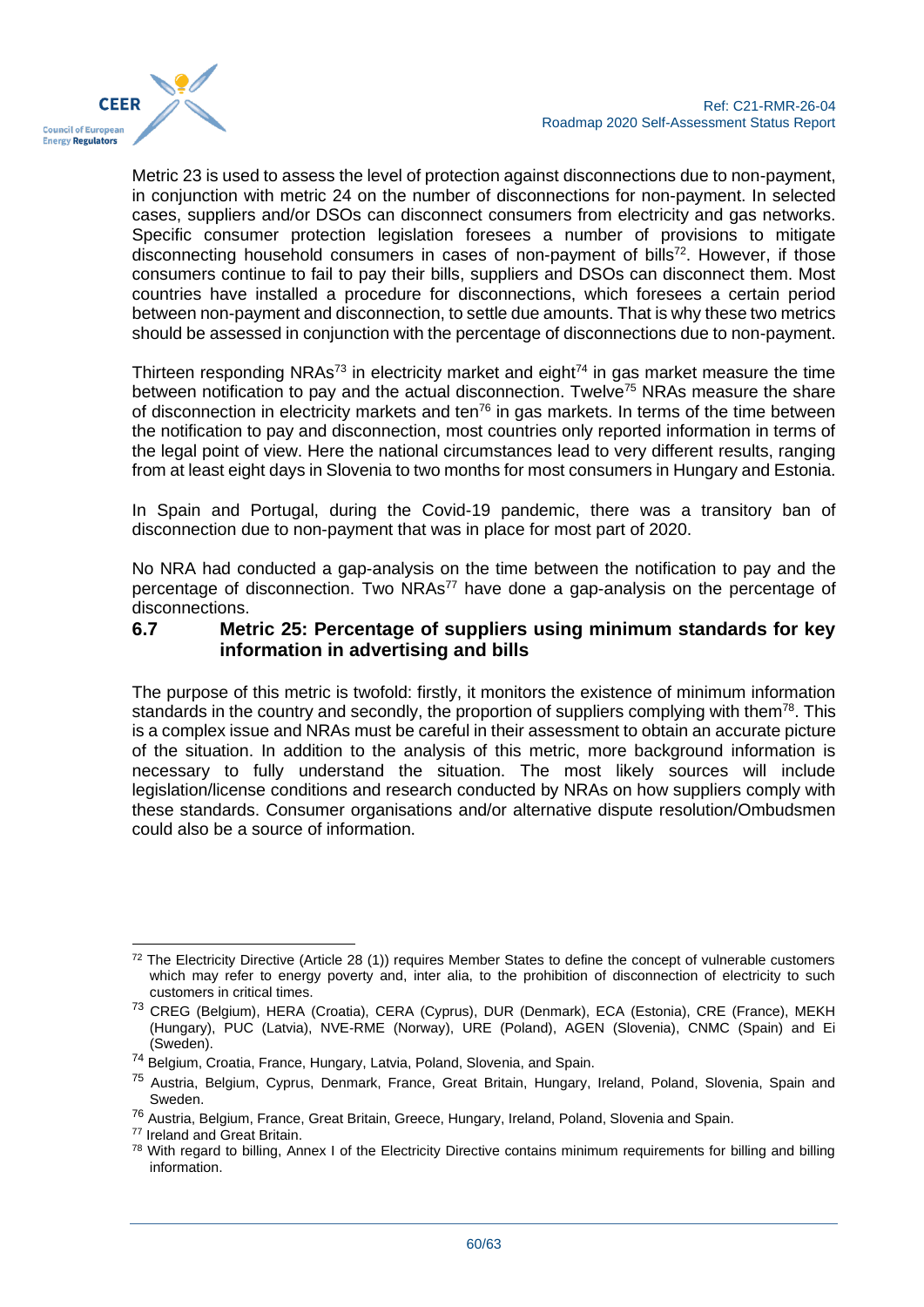

Seven<sup>79</sup> NRAs in electricity and six $80$  in the gas market have used this metric in their self-assessment. Usually this is done based on some sort of regulation, such as a code of practice, or minimum standards as determined by law. Exact figures on the share of suppliers using these minimum standards are not always available. In some cases, NRAs conclude that having a set of rules and not having to intervene implies that all suppliers adhere to the rules.

No NRA has performed a gap analysis of this metric.

<sup>79</sup> Austria, Denmark, Hungary, Ireland, Latvia, Spain and Sweden.

<sup>80</sup> Austria, Croatia, Hungary, Ireland, Latvia and Spain.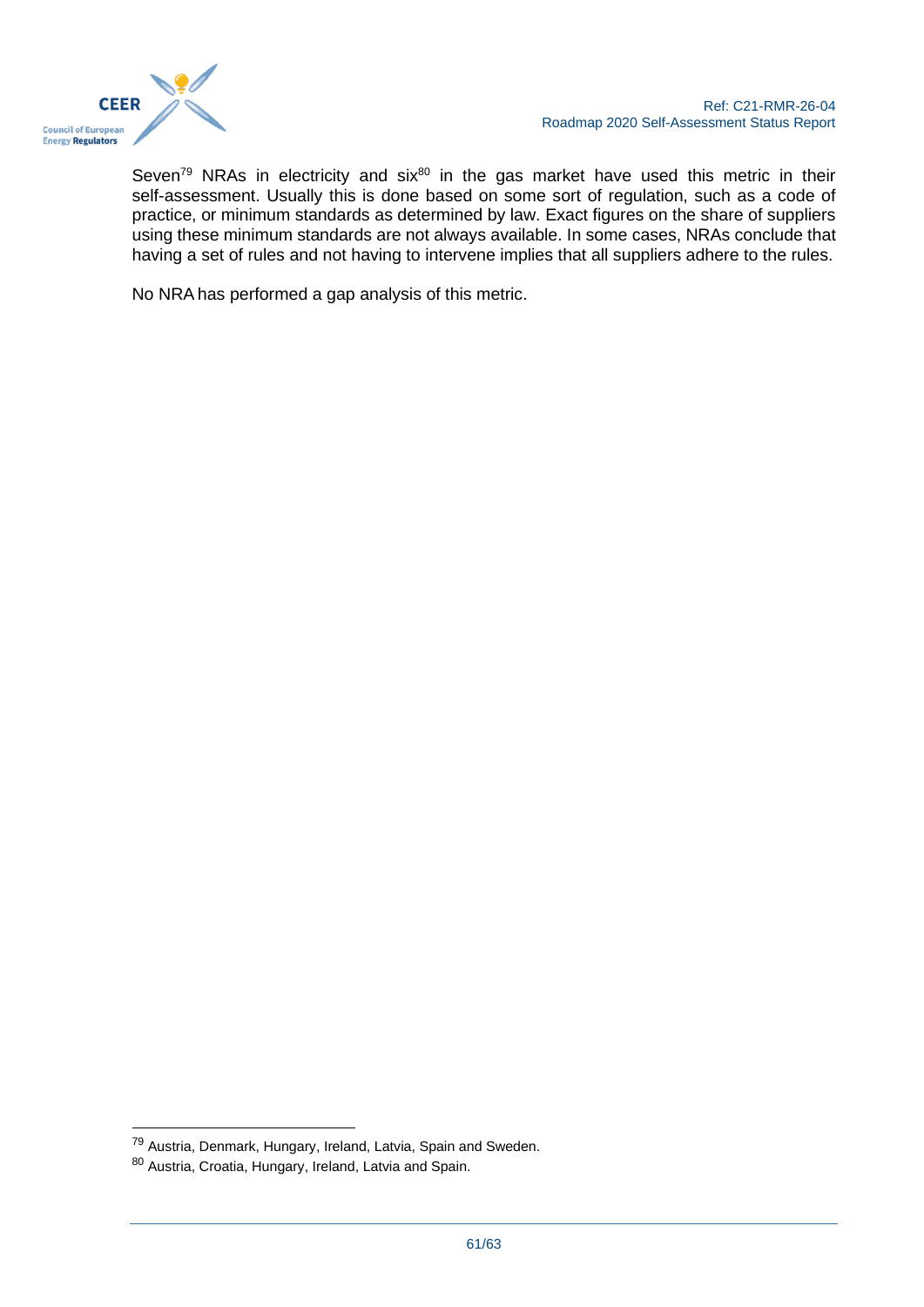

# <span id="page-61-0"></span>**Annex 1 – List of abbreviations**

| Term        | <b>Definition</b>                                          |
|-------------|------------------------------------------------------------|
| <b>ADR</b>  | <b>Alternative Dispute Resolution</b>                      |
| aFRR        | <b>Automatic Frequency Restoration Reserve</b>             |
| <b>BEIS</b> | Department for Business, Energy and Industrial<br>Strategy |
| <b>BRP</b>  | <b>Balance Responsible Parties</b>                         |
| <b>CEER</b> | <b>Council of European Energy Regulators</b>               |
| <b>DSO</b>  | <b>Distribution System Operator</b>                        |
| <b>GGP</b>  | <b>Guidelines of Good Practice</b>                         |
| <b>HHI</b>  | Herfindahl-Hirschman Index                                 |
| mFRR        | <b>Manual Frequency Restoration Reserve</b>                |
| <b>MS</b>   | <b>Member States</b>                                       |
| <b>NRAs</b> | <b>National Regulatory Authorities</b>                     |
| <b>PCT</b>  | <b>Price Comparison Tool</b>                               |
| PV          | Photo Voltaic                                              |
| <b>PVPC</b> | <b>Voluntary Price for Small Consumers</b>                 |
| <b>RES</b>  | <b>Renewable Energy Sources</b>                            |
| <b>SME</b>  | Small and medium-sized enterprises                         |
| <b>TSO</b>  | <b>Transmission System Operator</b>                        |